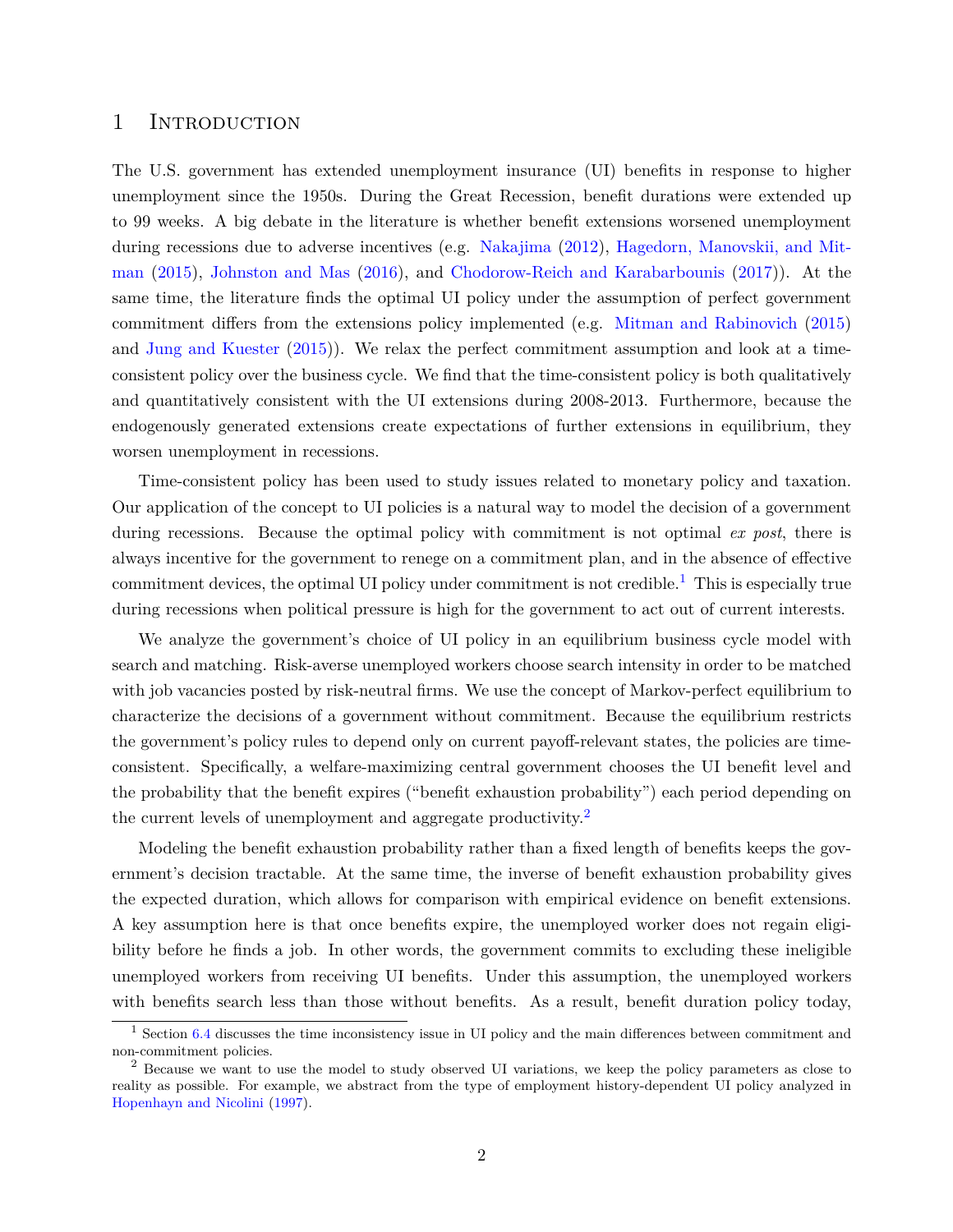through changing the proportion of insured unemployed workers, directly impacts the states of the economy (unemployment and the measure of benefit-eligible unemployed workers) inherited by the future government and thus the future policies.

The private sector's decisions are modeled using a search-matching model with risk-averse workers, endogenous search intensity by the unemployed, and business cycles driven by shocks to aggregate labor productivity. Unemployed workers search for jobs, while firms post vacancies. Both parties make decisions given the government's policy choices. Because future government policies affect their expected future value, their decisions also depend on the expectations about future government policies. Generous future benefit policies reduce worker's incentives to search, which in turn lowers firm's incentives to create vacancies. Since the government's duration policy directly affects the future states of the economy and in turn affecting the private sector's expectations about future policies, the government's policy decision has to take into account the effect of expectations on private choices.

The main trade-off associated with the government's duration policy is between insurance and incentives. A longer duration increases the UI coverage today and thus raising the average insurance for the unemployed workers. It also reduces the average job search through an increase in the share of unemployed workers receiving benefits, which raises the future unemployment and alters the private sector's expectations about future policies. Over the business cycle, UI duration is strongly countercyclical. In response to a drop in productivity, the expected future productivity is low, which implies a low marginal return to production tomorrow and a low marginal gain from job creation today. As a result, the cost of a higher expected duration is low, and the government raises UI duration. As the unemployment rate rises, the marginal gain from increasing UI duration is higher as more unemployed workers receive benefits, and as a result, the expected duration increases further.<sup>[3](#page-1-0)</sup>

Given these empirically consistent cyclical movements of UI policy, we then apply the model to the U.S. economy between 2008 and 2013. We feed in exogenous job separation rates taken from the data and calibrate exogenous labor productivity so that it matches the observed path of unemployment rates during the period. Overall, our model matches the variations in benefit durations very well, generating the correct timing of duration changes as well as 80% of the overall increase in UI duration.

An implication of our theory is that the Markov policy, by increasing UI duration in recessions, contributes to higher unemployment. Using the calibrated model, we find that at the peak of unemployment between 2008 and 2013, about 3 percentage point increase in the unemployment rate can be accounted for by rising UI benefit extensions. Of this unemployment gap, more than

<span id="page-1-0"></span><sup>&</sup>lt;sup>3</sup> The idea that the welfare gains and costs of UI vary over the business cycle is not new. For example, [Krueger and](#page-37-4) [Meyer](#page-37-4) [\(2002\)](#page-37-4) argue that the efficiency loss from reduced search effort may be smaller during a recession than during a boom. More recently, [Kroft and Notowidiglo](#page-37-5) [\(2015\)](#page-37-5) empirically estimate the moral hazard cost and consumption smoothing benefit of UI benefits, and they find that the marginal welfare cost from generous benefits is procyclical and the marginal welfare gain is modest and varies positively with unemployment rate. While they focus on the changing moral hazard effect of UI benefits on individual workers, we investigate the optimal government's response to the changing efficiency loss.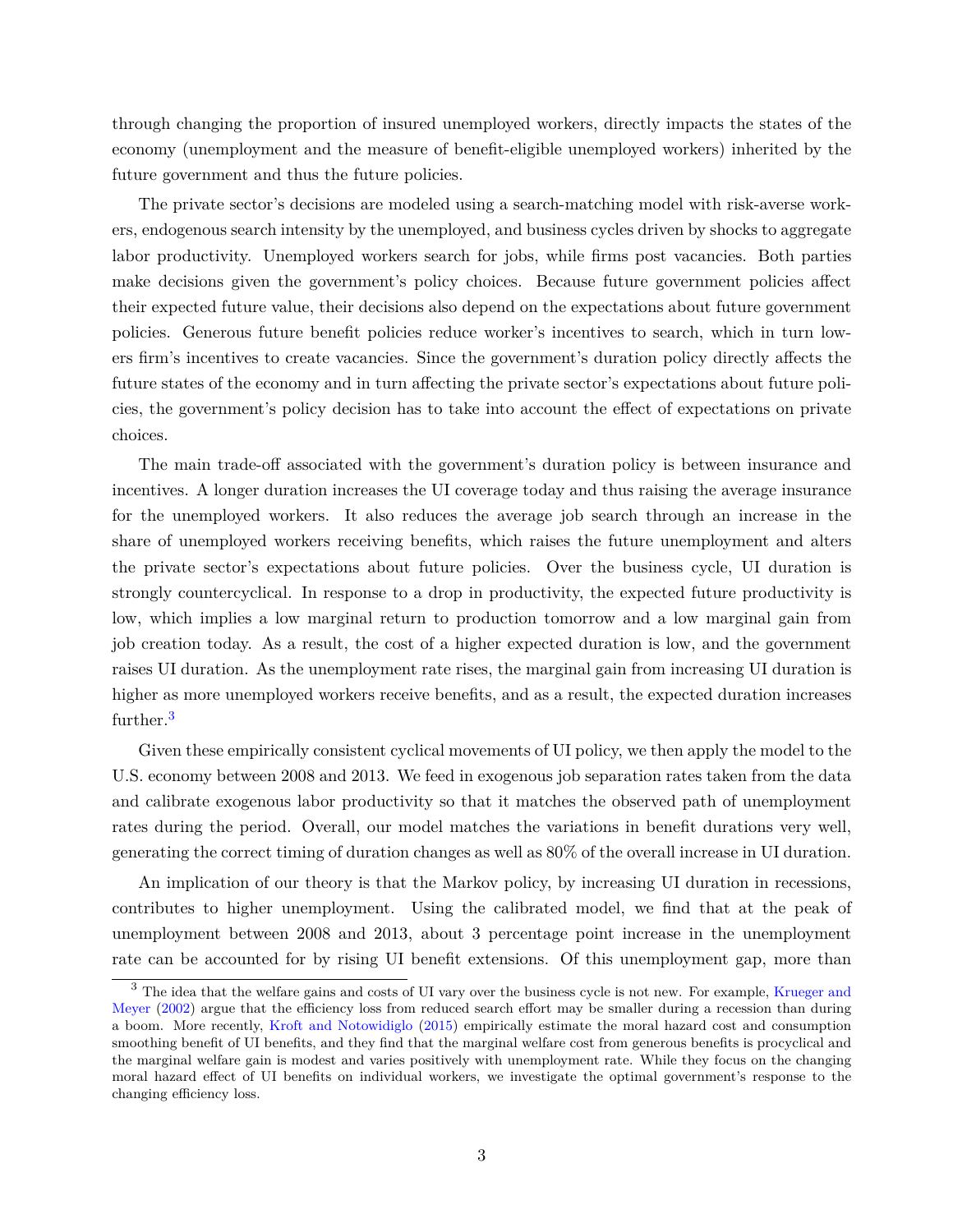two-thirds can be explained by unemployed workers' expectations of longer future benefit durations. Compared to other structural evaluations of the benefit extension, our approach allows workers and firms to form expectations about future extension policies which are chosen endogenously by the government.[4](#page-2-0)

The rest of the paper proceeds as follows. Section 2 describes the model environment and defines the private-sector competitive equilibrium. Section 3 defines the Markov-perfect equilibrium. We characterize the solution to the government's problem and solve the equilibrium. Section 4 describes the parametrization strategy. We conduct equilibrium analysis in Section 5 by presenting the Markov government's policy rules and discussing their implications for the labor market. Section 6 provides quantitative analysis of UI benefit extensions during recessions. Section 7 concludes.

## 2 MODEL

In this section, we describe the model environment and characterize the competitive equilibrium. The model is based on a search-matching framework with aggregate productivity shocks.

## 2.1 Model environment

Time is discrete and infinite. The model is inhabited by a mass of infinitely lived workers and firms. The measure of workers is normalized to one. In any given period, a worker can be either employed or unemployed. Some unemployed workers receive UI benefits. Workers are risk averse and maximize expected lifetime utility given by

$$
\mathbb{E}_0 \sum_{t=0}^{\infty} \beta^t \left[ U(c_t) - v(s_t) \right]
$$

where  $\mathbb{E}_0$  is the period 0 expectation factor, and  $\beta$  is the time discount factor. Period utility comprises of utility from consumption of goods  $U(c)$  and disutility from job search activity  $v(s)$ . Utility is increasing in  $c$  and decreasing in  $s$ . To study the insurance incentive of the government we assume that  $U(\cdot)$  is a concave function. Only unemployed workers choose positive search intensity; that is, there is no on-the-job search. Each period, an employed worker gets paid wages from production. Wage determination technology is specified later in this section. An unemployed worker, if on unemployment benefits, receives *b* from the government. In addition, an unemployed worker also produces *h*, which we take as the combined value of leisure and home production. There are no private insurance markets and workers cannot save or borrow.

Firms are risk neutral and maximize the expected discounted sum of profits, with the same discount factor  $\beta$ . A firm can be either matched to a worker (and producing) or vacant. A vacant

<span id="page-2-0"></span><sup>&</sup>lt;sup>4</sup> [Mitman and Rabinovich](#page-37-6) [\(2016\)](#page-37-6) estimate a government's policy response function using historical extensions and unemployment data. Similar to our approach, they allow the private sector to form expectations about future policies. The difference is the expectations are based on the exogenous policy rules instead of endogenously chosen policy like in our case.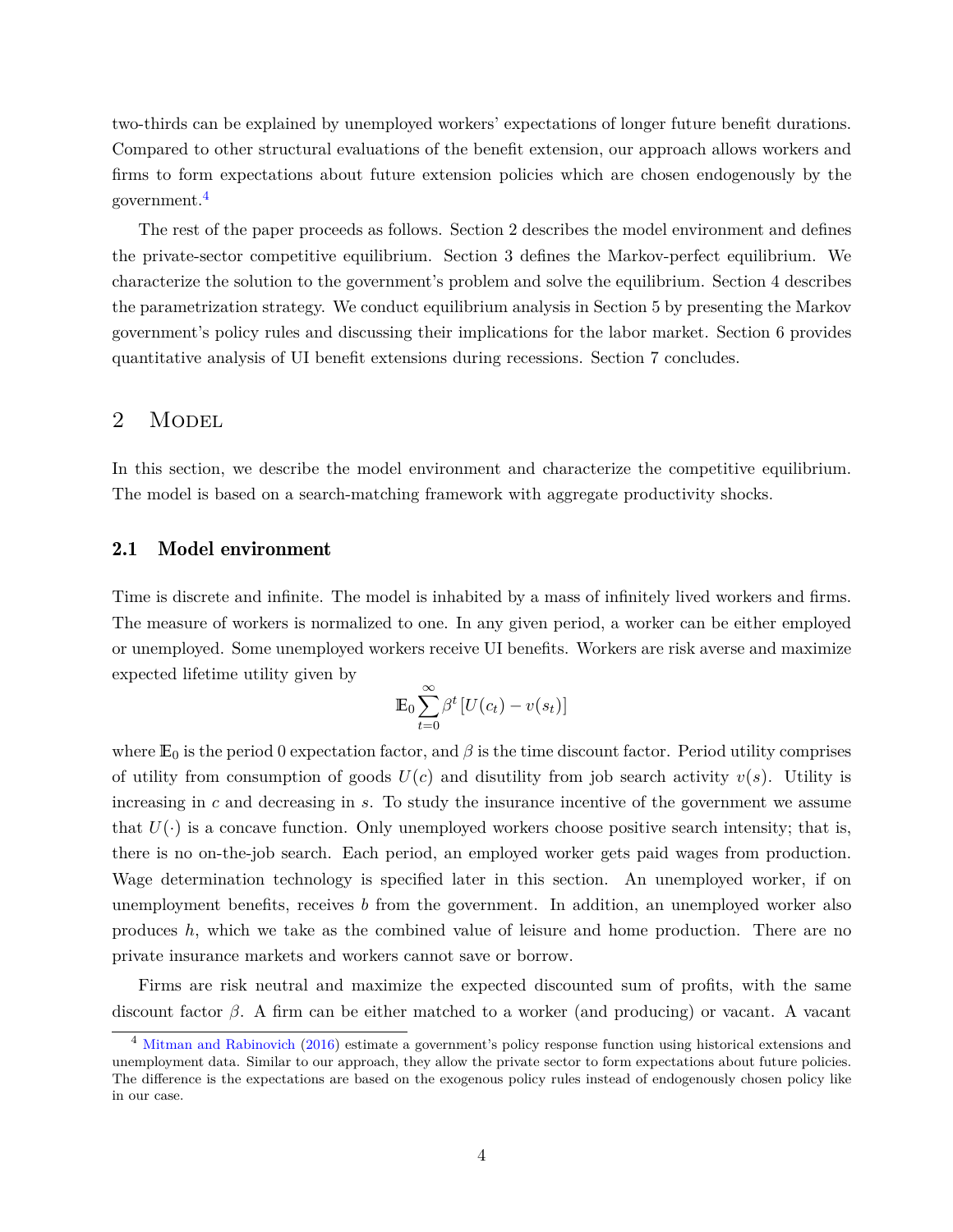firm posting a vacancy incurs a flow cost  $\kappa$ .

Unemployed workers and vacancies form new matches. Let  $I$  and  $V$  denote the aggregate search by unemployed workers and the aggregate vacancy posting by firms, respectively. Then the number of new matches formed in a period is given by the matching function  $M(I, V)$ . The matching function exhibits constant returns to scale, is strictly increasing and strictly concave in both arguments, and is bounded above by the number of expected matches:  $M(I, V) \le \min\{I, V\}$ . The job-finding probability per efficiency unit of search intensity,  $f$ , and the job-filling probability per vacancy,  $q$ , are functions of labor market tightness,  $\theta = V/I$ . More specifically,

$$
f(\theta) = \frac{M(I, V)}{I} = M(1, \theta)
$$

$$
q(\theta) = \frac{M(I, V)}{V} = M\left(\frac{1}{\theta}, 1\right).
$$

Following the assumptions made on M,  $f(\theta)$  is increasing in  $\theta$  and  $q(\theta)$  is decreasing in  $\theta$ . The jobfinding probability for an unemployed worker searching with intensity s is  $s f(\theta)$ . Existing matches are destroyed exogenously with job separation probability  $\delta$ .

Each period, a matched pair of a worker and a firm produces  $z$ , where  $z$  is the aggregate labor productivity.  $z$  is equal to  $\bar{z}$  at the steady state.

### 2.2 Government policy

The government cannot borrow or save; instead, it balances the budget each period. The government finances unemployment benefits  $b$  through a lump sum tax,  $\tau$ , on all workers, both employed and unemployed. The government budget constraint is

$$
\tau = u_{benefit}b.\tag{1}
$$

The government decides the generosity of the UI program by varying (1) benefit level,  $b > 0$ , and (2) the benefit exhaustion probability  $d(1/d)$  is the maximum expected benefit duration). Once the benefit level and exhaustion probability are determined, benefit-eligible unemployed workers receive benefits *b* with probability  $1 - d$ . Government policies are taken as exogenous in a decentralized competitive equilibrium but are chosen endogenously in the government's problem.

Two things are worth noting about the exhaustion probability. First, using a probability instead of introducing individual history dependency means an unemployed worker could receive UI benefits for more or less than the maximum expected benefit duration  $(1/d)$ . But this setup allows for tractability by using the proportion of benefit-eligible workers to proxy parsimoniously for the duration that a worker stays on UI.<sup>[5](#page-3-0)</sup>

<span id="page-3-0"></span><sup>&</sup>lt;sup>5</sup> Similar ways of modeling are used in the monetary policy ("Calvo fairy") and in the sovereign debt literature (modeling long duration debt).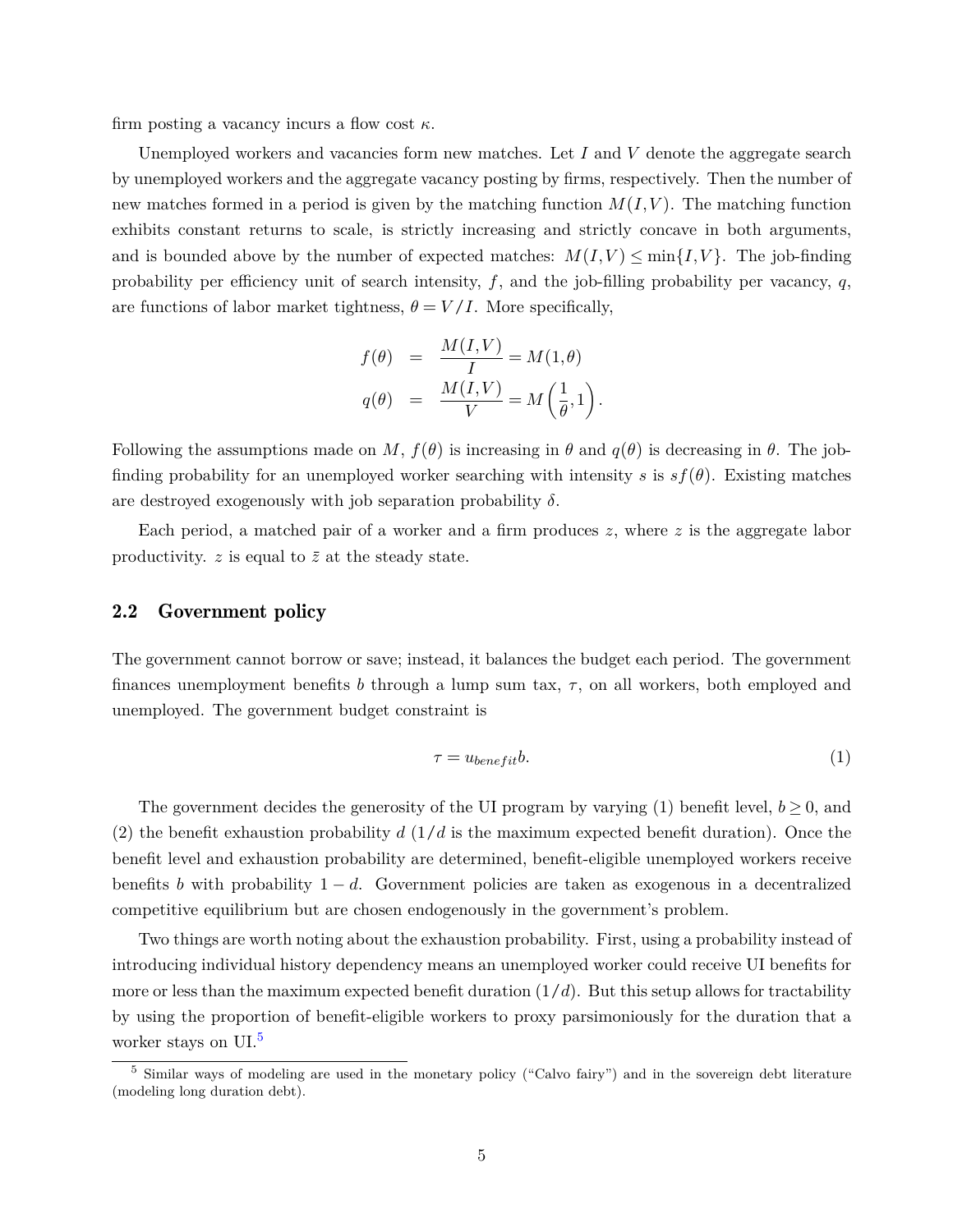

<span id="page-4-1"></span>Figure 1: Timing of events.

Second, as noted in the introduction, a key assumption about exhaustion probability is that the government can commit to excluding benefit-ineligible unemployed workers from receiving benefits: once an unemployed worker loses benefit eligibility, he has to find work first before becoming eligible for benefits again. The assumption is consistent with how UI policy normally works. $6$ 

### 2.3 Timing

The timing of events within a period is illustrated in Figure [1](#page-4-1) and is as follows. The economy enters period  $t$  with a measure of the total unemployed workers  $u$  and a measure of the benefit-eligible unemployed workers  $u^1$ . The aggregate shock z then realizes.  $(z, u, u^1)$  are the aggregate states of the economy.

Once government policies  $(b, d, \tau)$  for the period are announced,  $u_{\text{benefit}} = u^1(1-d)$  workers collect benefit. In other words, with probability  $d$ , benefit-eligible unemployed workers lose benefit status in this period.

Employed workers produce *z* and receive wages w. Unemployed workers produce *h* and, if collecting benefits, receive *b*. All workers pay a lump sum tax  $\tau$ .

Given aggregate states and government policies for the period, unemployed workers with and without benefits choose search intensity  $s^1$  and  $s^0$ , respectively. At the same time, firms decide how many vacancies to post, at cost  $\kappa$  per vacancy. The aggregate search is then  $I = u^1(1-d)s^1 + (u-d)s^2$  $u^1(1-d)$ ) $s^0$ , aggregate vacancy posting is V, and market tightness is equal to  $\theta = V/I$ . The fraction of unemployed workers with and without benefits who find jobs is  $f(\theta)s^1$  and  $f(\theta)s^0$ , respectively. At the same time, a fraction  $\delta$  of the existing  $1 - u$  matches are exogenously destroyed. Newly unemployed workers and unemployed workers with benefits constitute next period's state  $u^1$ .

<span id="page-4-0"></span><sup>6</sup> But during the most recent recession and especially during 2008-2009, many unemployed workers who had previously exhausted their benefits became eligible for new tiers of extensions. In other words, during this period the government does not have commitment to *not* bring ineligible unemployed workers back into the eligible pool. We interpret this non-commitment as coming from convenience instead of optimality concerns: the government did not optimally *choose* to let these unemployed workers' benefits expire and then give them more tiers of extension. As such, our original assumption about the exhaustion probability is an abstraction of what happened during this period.

<span id="page-4-2"></span><sup>&</sup>lt;sup>7</sup> Effectively, newly unemployed workers receive benefits with next period probability  $1 - d$ , the same probability an unemployed worker with benefits today keeps collecting tomorrow. In reality, newly unemployed workers qualify for benefits with at least two quarters of earnings and must pass an "earnings test" that depends on individual state policies. We model it as a probability for simplicity here.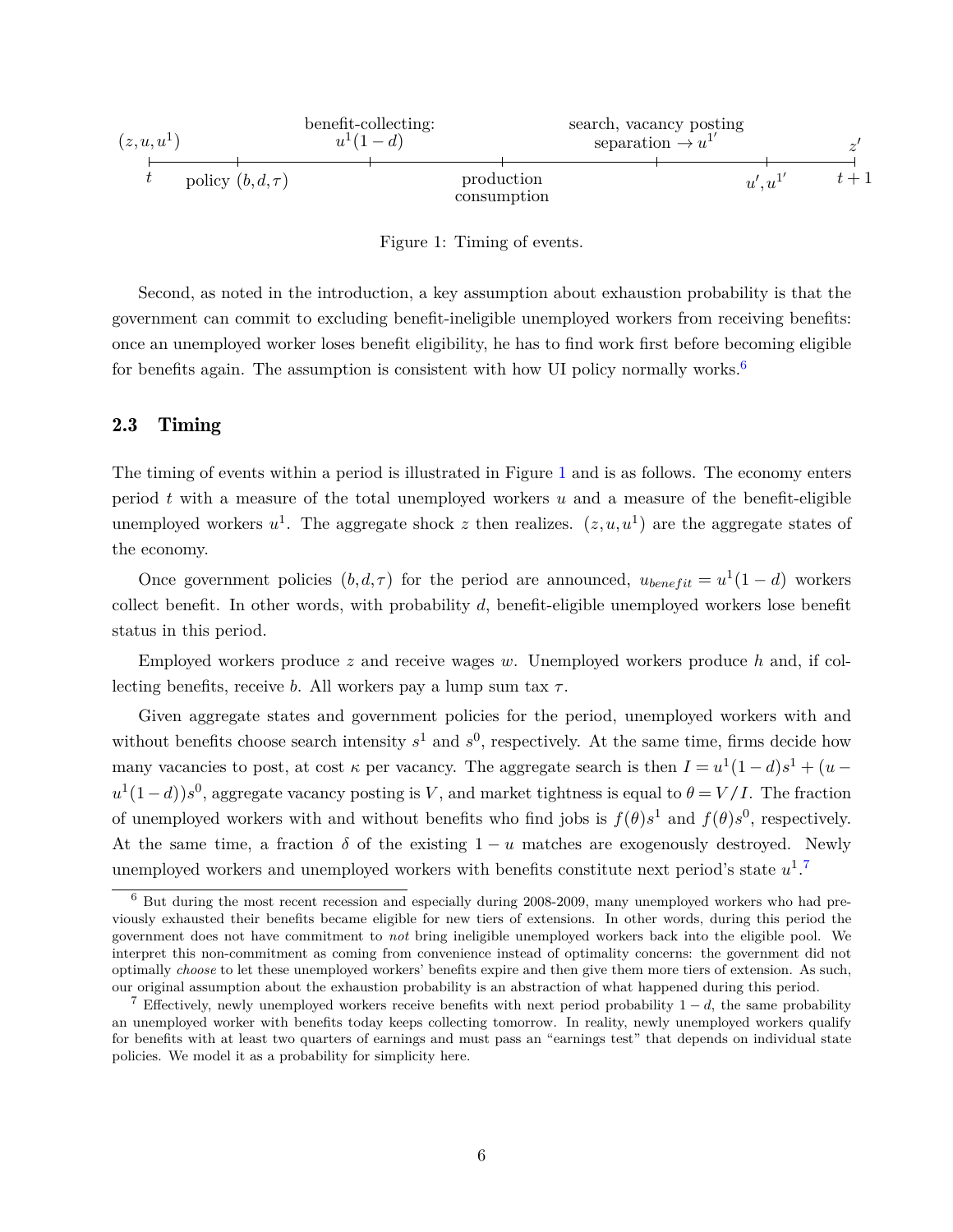The laws of motion of unemployed workers are

<span id="page-5-2"></span>total unemplogment: 
$$
u' = \underbrace{\delta(1-u)}_{\text{newly unemploved}} + \underbrace{(1-f(\theta)s^{0})(u-u^{1}(1-d)) + (1-f(\theta)s^{1})u^{1}(1-d)}_{\text{previously unemploved with benefits who didn't find job}}
$$
\n
$$
u^{1'} = \underbrace{\delta(1-u)}_{\text{newly unemploved}} + \underbrace{(1-f(\theta)s^{1})u^{1}(1-d)}_{\text{newly unemploved with benefits who didn't find job}}
$$
\n(3)

## 2.4 Workers

Denote by g the government policy  $(b, d, \tau)$ . In what follows we suppress the functional arguments in  $\theta$ , which is an object determined in equilibrium. Wage  $w$  depends on the states of the economy, and may be an equilibrium object. The wage determination process is specified later. An unemployed worker with benefits consumes  $h + b - \tau$  and chooses search intensity  $s^1$ ; an unemployed worker without benefits consumes  $h - \tau$  and chooses search intensity  $s^0$ . With probability  $f(\theta)s$ ,  $s =$  $\{s^0, s^1\}$ , he finds a job and starts working the following period. Let  $V^e(z, u, u^1; g)$ ,  $V^1(z, u, u^1; g)$  and  $V^0(z, u, u^1; g)$  be the value of an employed worker, an unemployed worker with and without benefits, respectively, given the aggregate states and government policy for the period.

The optimization problem of an unemployed worker *without* benefits (superscript 0 denotes no benefits) is

<span id="page-5-0"></span>
$$
V^{0}(z, u, u^{1}; g) = \max_{s^{0}} U(h - \tau) - v(s^{0}) + f(\theta)s^{0} \beta \mathbb{E} V^{e}(z', u', u^{1'}; g')
$$
  
 
$$
+ (1 - f(\theta)s^{0}) \beta \mathbb{E} V^{0}(z', u', u^{1'}; g'), \qquad (4)
$$

and the problem of an unemployed worker *with* benefits is

<span id="page-5-1"></span>
$$
V^{1}(z, u, u^{1}; g) = \max_{s^{1}} U(h + b - \tau) - v(s^{1}) + f(\theta)s^{1}\beta \mathbb{E}V^{e}(z', u', u^{1'}; g')
$$

$$
+ (1 - f(\theta)s^{1})\beta \mathbb{E}\left[d'V^{0}(z', u', u^{1'}; g') + (1 - d')V^{1}(z', u', u^{1'}; g')\right], (5)
$$

where if still unemployed next period, then with probability  $d'$  he loses benefits.

A worker entering a period employed produces and consumes his wage  $w$  minus tax  $\tau$ . With probability  $\delta$ , he loses his job and becomes unemployed the following period. There is no intratemporal search, so a newly separated worker remains unemployed for at least one period. The Bellman equation of an employed worker is then

$$
V^{e}(z, u, u^{1}; g) = U(w - \tau) + (1 - \delta)\beta \mathbb{E}V^{e}(z', u', u^{1'}; g')
$$
  
 
$$
+ \delta\beta \mathbb{E}\left[d'V^{0}(z', u', u^{1'}; g') + (1 - d)'V^{1}(z', u', u^{1'}; g')\right], \qquad (6)
$$

where if separated from his current job, then with probability  $1 - d'$  he has benefits the next period.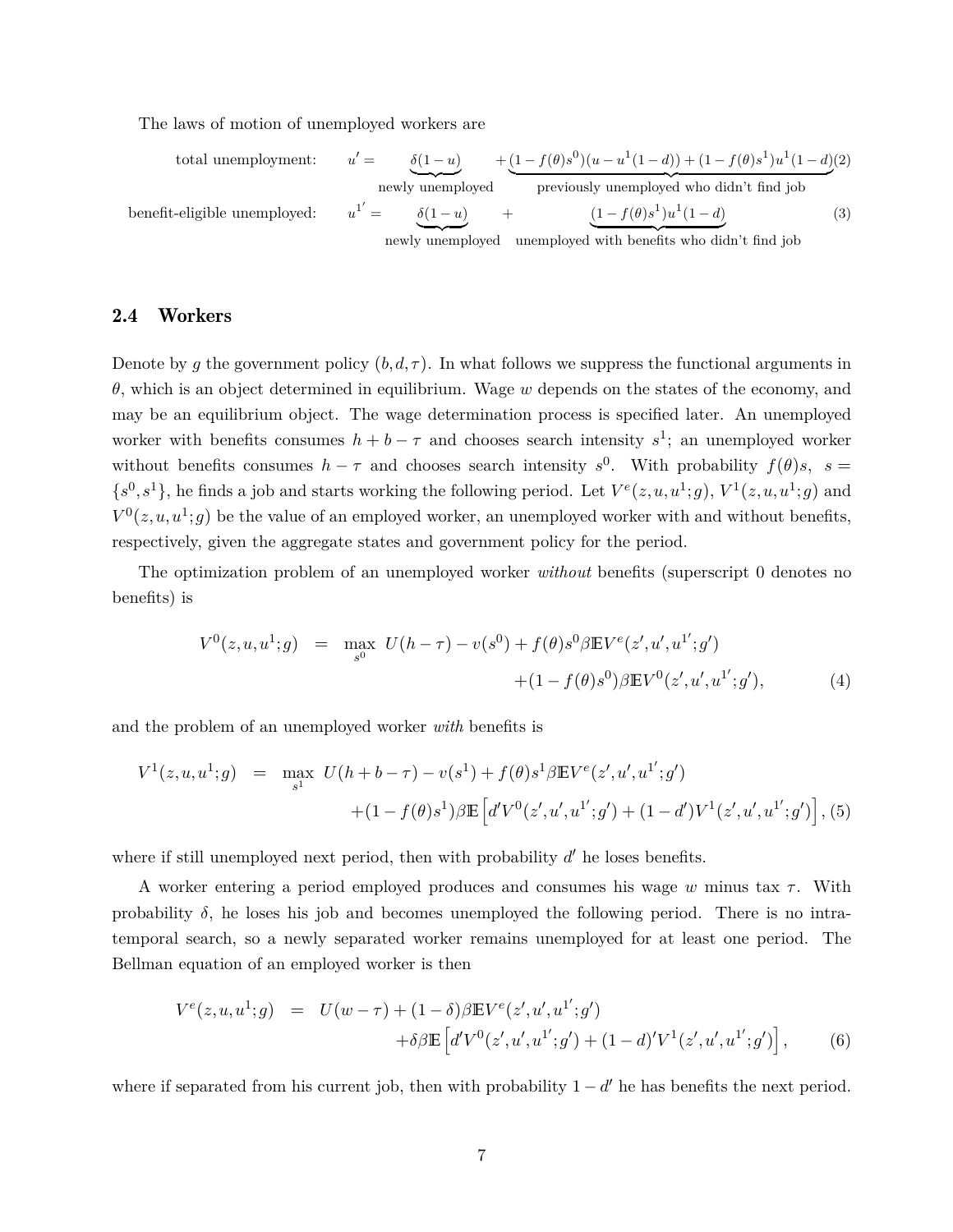## 2.5 Firms

An unmatched firm posts a vacancy to be matched with a worker and start production.<sup>[8](#page-6-0)</sup> A firm that posts a vacancy incurs a flow cost  $\kappa$ . With probability  $q(\theta)$ , a vacancy is filled and ready for production the following period. Let  $J^u(z, u, u^1; g)$  and  $J^e(z, u, u^1; g)$  be the value of an unmatched and a matched firm, respectively. The Bellman equation of an unmatched firm is

$$
J^{u}(z, u, u^{1}; g) = -\kappa + q(\theta) \beta \mathbb{E} J^{e}(z', u', u^{1'}; g') + (1 - q(\theta)) \beta \mathbb{E} J^{u}(z', u', u^{1'}; g'), \tag{7}
$$

In the equilibrium and under free-entry condition, the firm will post vacancies  $v(z, u, u^1; g)$  until  $J^u(z, u, u^1; g) = 0.$ 

A matched firm receives output net of wages  $z - w$ . With constant probability  $\delta$ , a match is destroyed at the end of the period and the firm becomes vacant. The Bellman equation of a matched firm is

<span id="page-6-3"></span>
$$
J^{e}(z, u, u^{1}; g) = z - w + (1 - \delta)\beta \mathbb{E}J^{e}(z', u', u^{1'}; g') + \delta\beta \mathbb{E}J^{u}(z', u', u^{1'}; g').
$$
 (8)

## 2.6 Wage determination

When a match is formed, the economic rent is shared between the firm and the worker. It is well known that to generate realistic cyclical movements in search and matching models wage rigidity is needed. There are many ways to do this in the literature (e.g. [Hagedorn and Manovskii](#page-36-2) [\(2008\)](#page-36-2), [Hall](#page-37-7) [and Milgrom](#page-37-7) [\(2008\)](#page-37-7)). To introduce wage rigidity, we set wages to be a function of productivity. In particular, wages increase in labor productivity  $z$  but less than one to one. This way, workers and firms share the risk of fluctuating aggregate labor productivity.

While Nash bargaining is widely used in the search and matching framework, other wage determination specifications have been used in the literature. Works in the UI literature have used alternate specifications to introduce wage rigidity: [Landais, Michaillat, and Saez](#page-37-8) [\(2010\)](#page-37-8) and [Naka](#page-38-0)[jima](#page-38-0) [\(2012\)](#page-38-0) use specifications similar to the one we use. The main advantage of our specification is it allows us to calibrate the degree of wage rigidity directly from the data. The main drawback is because wages do not depend on workers' outside options, benefit policies have no effect on wages, which is the macro channel emphasized in [Hagedorn, Karahan, Manovskii, and Mitman](#page-36-3) [\(2013\)](#page-36-3).<sup>[9](#page-6-1)</sup> Nevertheless, we choose this exogenous wage specification as the benchmark because the government's non-commitment optimal problem is complicated enough without introducing endogenous wage settings. Using an exogenous wage setting, we can more easily illustrate the non-commitment mechanism which is the highlight of this paper.  $10$ 

<span id="page-6-0"></span><sup>&</sup>lt;sup>8</sup> The firms can be viewed as a representative firm with a collection of jobs and several vacancies.

<span id="page-6-2"></span><span id="page-6-1"></span><sup>&</sup>lt;sup>9</sup> More recently, [Chodorow-Reich and Karabarbounis](#page-36-1) [\(2017\)](#page-36-1) find small macro effects of UI extensions.

 $10$  In the online appendix we present some partial quantitative results using Nash bargaining, which illustrate interactions between wage and UI policy.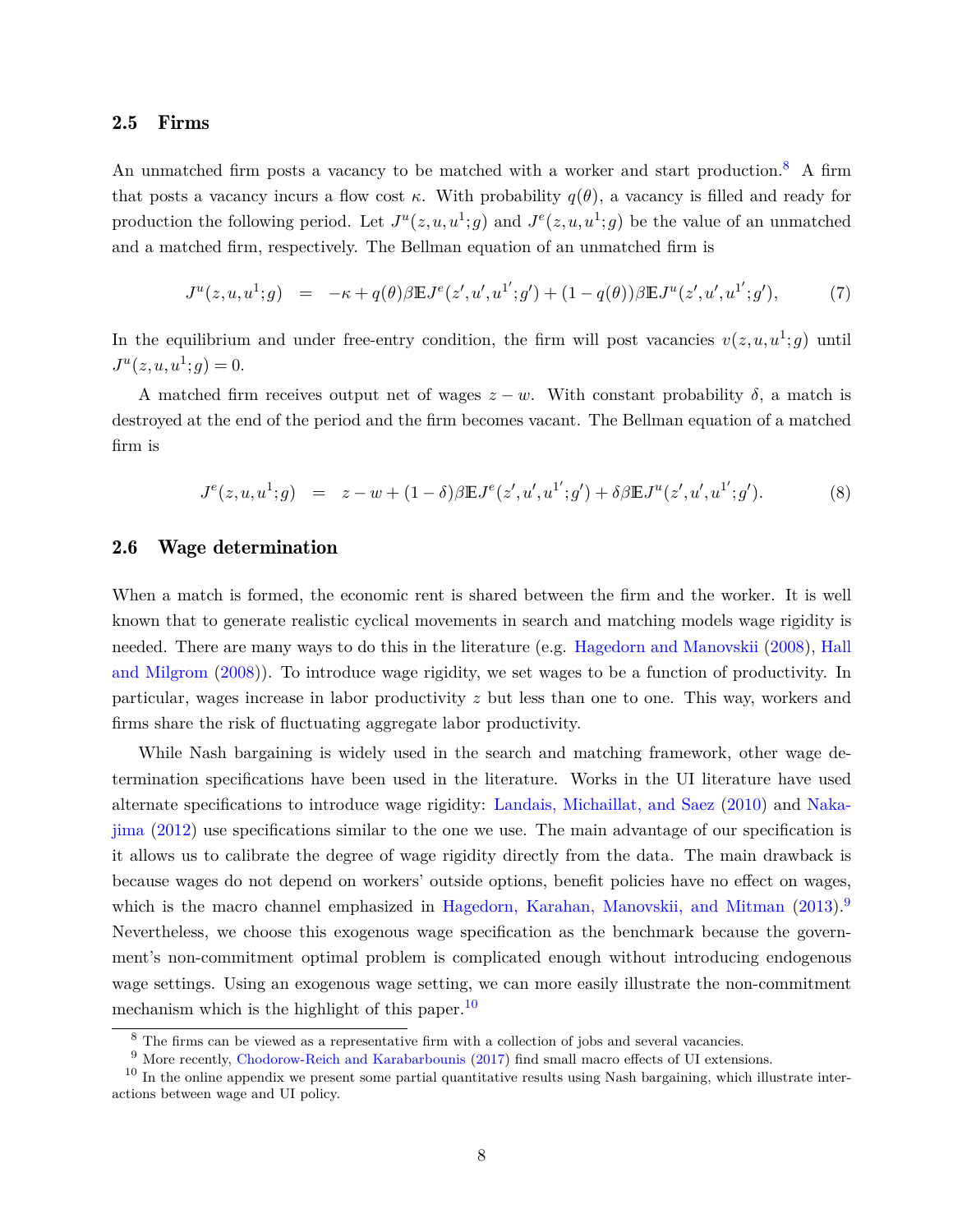### 2.7 Competitive equilibrium

DEFINITION 1. (Competitive equilibrium) Given a policy  $g = (b, d, \tau)$  and initial conditions  $(z^-, u^-, u^{1-})$ , a competitive equilibrium consists of  $(z, u, u<sup>1</sup>)$ -measurable functions for worker's search intensities  $s^0(z, u, u^1; g)$  and  $s^1(z, u, u^1; g)$ , market tightness  $\theta(z, u, u^1; g)$ , total unemployment  $u'(z, u, u^1; g)$  and the measure of benefit-eligible unemployed workers  $u^{1'}(z, u, u^1; g)$ , and value functions  $V^e(z, u, u^1; g)$ ,  $V^0(z, u, u^1; g), V^1(z, u, u^1; g), J^e(z, u, u^1; g),$  and  $J^u(z, u, u^1; g)$ , such that for all  $(z, u, u^1; g)$ :

- the value functions satisfy the worker's and firm's Bellman equations  $(4)-(8)$  $(4)-(8)$  $(4)-(8)$ ;
- the search intensities  $s^0$  and  $s^1$  solve the unemployed worker's maximization problems of [\(4\)](#page-5-0) and [\(5\)](#page-5-1), respectively;
- the market tightness  $\theta$  is consistent with the free-entry condition,  $J^u(z, u, u^1; g) = 0;$
- the measures of unemployment satisfy the laws of motion  $(2)$ - $(3)$ .

## 2.8 Characterization of private-sector optimality

The competitive equilibrium can be characterized by three optimality conditions.<sup>[11](#page-7-0)</sup> The online appendix contains a derivation of the optimality conditions. In what follows, primes denote variables of the following period, and subscripts denote derivatives.

Worker's Search Incentive The optimal choice of search intensity  $s^0$  and  $s^1$  for the unemployed worker is characterized by

<span id="page-7-1"></span>no benefit: 
$$
\frac{v_s(s^0)}{f(\theta)} = \beta \mathbb{E} \left[ U(w' - \tau') - U(h - \tau') + v(s^{0'}) + (1 - f(\theta')s^{0'}) \frac{v_s(s^{0'})}{f(\theta')} - \delta \frac{v_s(s^{1'})}{f(\theta')} \right]
$$
(9)  
with benefit: 
$$
\frac{v_s(s^1)}{f(\theta)} = \beta \mathbb{E} d' \left[ U(w' - \tau') - U(h - \tau') + v(s^{0'}) + (1 - f(\theta')s^{0'}) \frac{v_s(s^{0'})}{f(\theta')} - \delta \frac{v_s(s^{1'})}{f(\theta')} \right]
$$

$$
+ \beta \mathbb{E} (1 - d') \left[ U(w' - \tau') - U(h + b' - \tau') + v(s^{1'}) + (1 - f(\theta')s^{1'} - \delta) \frac{v_s(s^{1'})}{f(\theta')} \right].
$$
(10)

The worker's optimality conditions state that the marginal cost (left-hand side) of increasing the job-finding probability equals the marginal gain (right-hand side). The marginal cost is the marginal disutility from search weighted by the aggregate job-finding rate per efficiency unit of search. The marginal gain is the sum of the utility gain from being employed the next period and the benefit of economizing on future search cost. We can make two useful observations.

<span id="page-7-2"></span>PROPOSITION 1. Unemployed workers with benefits search less than those without benefits,  $s^1 < s^0$ , given  $v_s(s) > 0$  and  $v_{ss}(s) > 0$ , and  $0 < \mathbb{E}d' < 1$ .

For the unemployed worker with benefits (equation [10\)](#page-7-1), his marginal gain from search is a weighted sum of the gains if he loses benefit eligibility (first line) and if he stays benefit eligible

<span id="page-7-0"></span><sup>&</sup>lt;sup>11</sup> To economize on notation, we suppress the dependence on  $(z, u, u^1; g)$ . It should be understood throughout that the equilibrium allocations are functions with arguments  $(z, u, u^1; g)$ .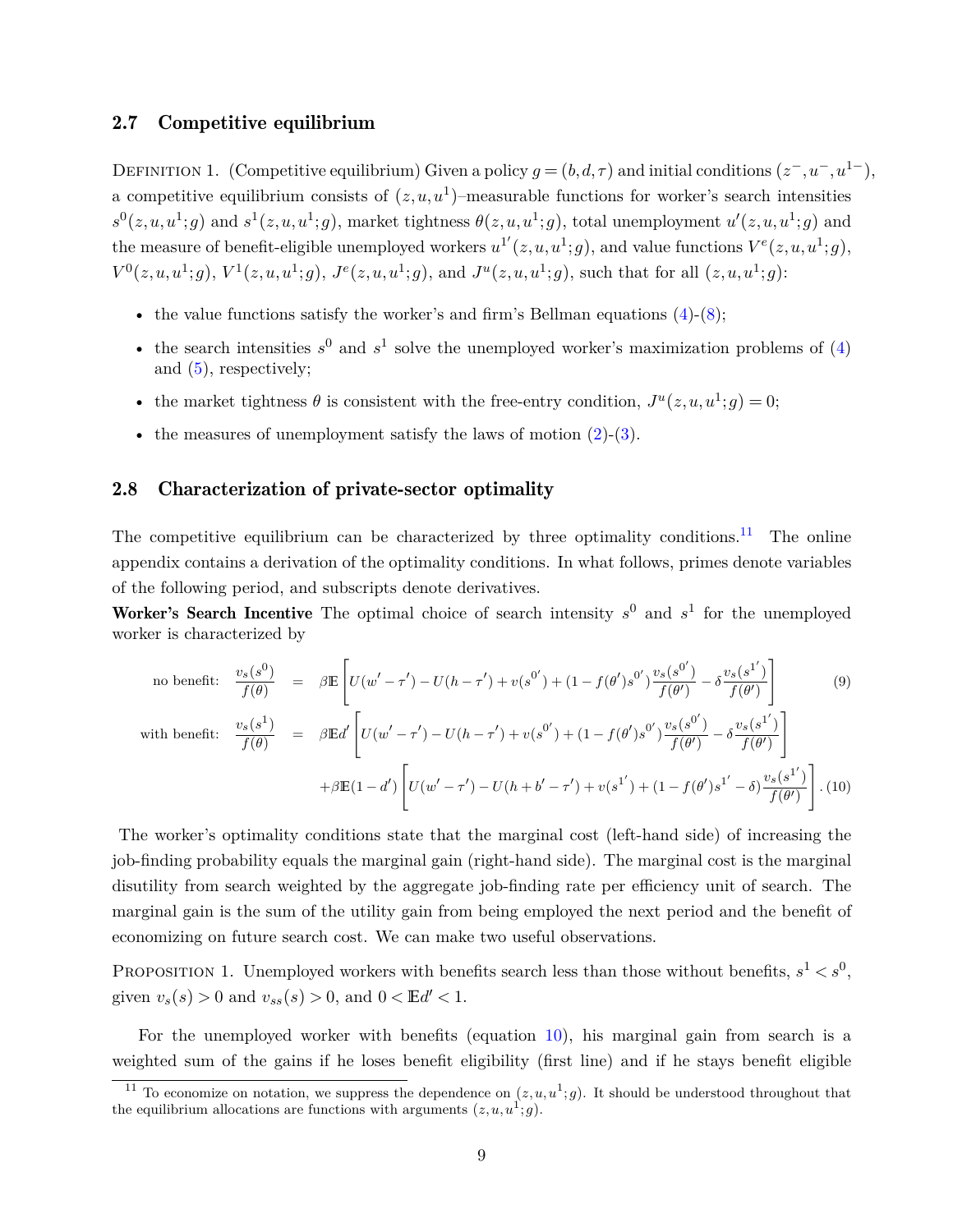next period (second line). The first part is identical to the marginal gain for the unemployed worker without benefits (equation [9\)](#page-7-1) and is larger than the second part. So the marginal gain from search and thus the search incentive is smaller for the unemployed worker with benefits as long as the expected future exhaustion probability  $d'$  is bounded away from 1. Given an increasing marginal search cost function, it then implies that the unemployed worker with benefits search less. In other words, a non-zero expected probability of receiving benefits *tomorrow* ( $\mathbb{E}(1-d')$ ) creates a moral hazard problem today for the unemployed worker with benefits.

<span id="page-8-0"></span>PROPOSITION 2. A lower expected future benefit exhaustion probability  $d'$  or a higher future benefit  $b'$  reduces the search incentive for the unemployed workers with benefits.

Because the first part of the marginal gain from search (equation [10\)](#page-7-1) is larger than the second part, the total marginal gain and hence the search incentive is lower when the expected future benefit exhaustion probability is lower. At the same time, the second part is decreasing in the future benefit, so the search incentive is lower when the future benefit is expected to be higher.

Firm's Job Posting Incentive From firm's free-entry condition

$$
\frac{\kappa}{q(\theta)} = \beta \mathbb{E} \left[ z' - w' + (1 - \delta) \frac{\kappa}{q(\theta')} \right],\tag{11}
$$

where the marginal cost (left-hand side) equals the marginal gain (right-hand side) of a filled vacancy. The marginal cost is the flow cost of posting a vacancy weighted by the probability of filling that vacancy. The marginal gain is the profits from a filled vacancy. Because a newly formed match does not become operational until the next period, the gain from production only has components from the next period. The current productivity level  $z$  therefore does not have a direct impact on the firm's current hiring decision. Instead, due to persistence in the productivity process it affects the firm's expectation of future productivity and hence its current hiring decision.

## 3 Markov Equilibrium

In this section, we define the Markov-perfect equilibrium in our economy. We assume the government is a utilitarian planner who maximizes the expected value of a worker's utility. The government policy instruments include benefit level b, expected duration  $1/d$ , and lump-sum tax  $\tau$ . We do not pose assumptions on the government's ability to commit to future policies, and we consider government policies that are time consistent using the Markov-perfect equilibrium, à la [Klein, Krusell, and Ríos-](#page-37-9)[Rull](#page-37-9) [\(2008\)](#page-37-9).

Intuitively, one can think of the economy as having a different government each period. Each successive government chooses only the current policy, taking all future governments' policies as given. In other words, today's government cannot directly choose future policies. Instead, both today's government and the private sector form expectations about future government policy rules.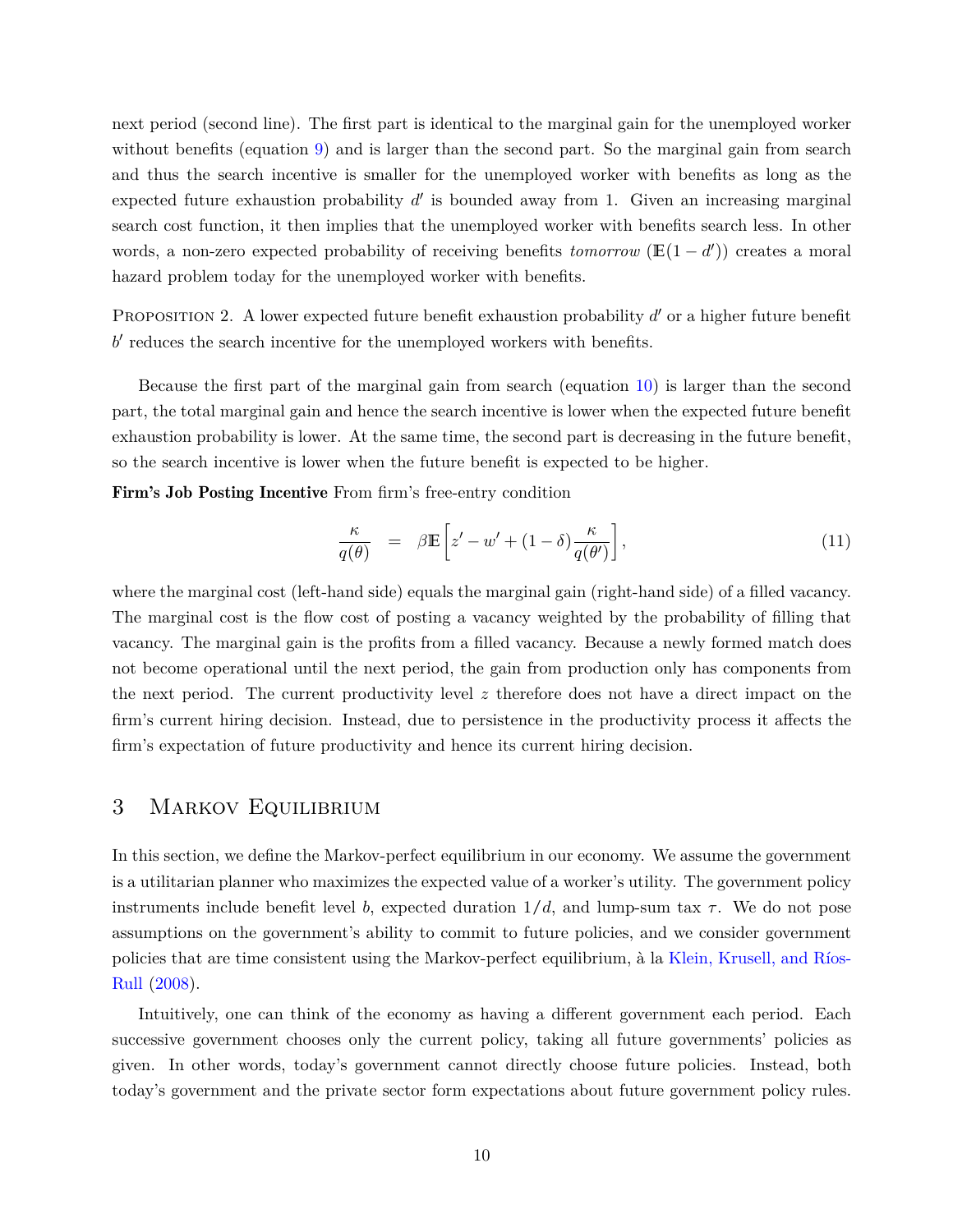Like [Klein, Krusell, and Ríos-Rull](#page-37-9) [\(2008\)](#page-37-9), we focus on equilibria where government policy depends differentiably on the aggregate states of the economy.<sup>[12](#page-9-0)</sup>

The timing of events is illustrated in Figure [1.](#page-4-1) Because each worker and firm is infinitely small, they take future government policies as given.<sup>[13](#page-9-1)</sup> The equilibrium described above can be equivalently stated as an equilibrium where the government chooses policy and private-sector allocations together given the states of the economy. To reduce the number of policy instruments in the government's problem, we use the following function derived from the government's budget constraint to express tax

$$
\mathcal{T}(u^1, b, d) := u^1(1-d)b.
$$

The *government period welfare function* is equal to the average welfare of all workers, and is given by

$$
R(z, u, u1, b, d, s0, s1) = (1 - u)U(w(z) - \mathcal{T}(u1, b, d)) \qquad \text{worker}
$$
  
+
$$
(u - u1(1 - d)) [U(h - \mathcal{T}(u1, b, d)) - v(s0)] \qquad \text{unemployed without benefit}
$$
  
+
$$
u1(1 - d) [U(h + b - \mathcal{T}(u1, b, d)) - v(s1)] \qquad \text{unemployed with benefit}
$$

Definition 2. (Markov-perfect equilibrium) A Markov-perfect equilibrium consists of a government's value function G, government policy rules  $\Psi^b$  and  $\Psi^d$ , and private decision rules  $\{S^0, S^1, \Theta, \Gamma, \Gamma^1\}$ such that for all aggregate states  $(z, u, u^1), b = \Psi^b(z, u, u^1), d = \Psi^d(z, u, u^1), s^0 = S^0(z, u, u^1), s^1 =$  $S^1(z, u, u^1), \, \theta = \Theta(z, u, u^1), \, u' = \Gamma(z, u, u^1), \, \text{and } u^{1'} = \Gamma^1(z, u, u^1)$  solve

$$
\max_{b,d,s^0,s^1\theta,u',u^{1'}} \qquad R(z,u,u^1,b,d,s^0,s^1) + \beta \mathbb{E} G(z',u',u^{1'})
$$

subject to

• The worker's laws of motion

<span id="page-9-2"></span>
$$
f_1(u, u^1, d, s^0, s^1, \theta, u') := u' - \delta(1 - u) - f(\theta)(s^0 - s^1)u^1(1 - d) - (1 - f(\theta)s^0)u = 0 \tag{12}
$$

$$
f_2(u, u^1, d, s^1, \theta, u^{1'}) := u^{1'} - \delta(1 - u) - (1 - f(\theta)s^1)u^1(1 - d) = 0;
$$
\n(13)

• The private-sector optimality conditions below, writing  $\mathcal{O} = (z, u, u^1)$  to economize on notation

<span id="page-9-0"></span><sup>&</sup>lt;sup>12</sup> While there is no proof for the existence and uniqueness of Markov-perfect equilibrium, [Chatterjee and Eyigungor](#page-36-4) [\(2014\)](#page-36-4) provide argument for the existence of Markov-perfect equilibrium with continuous decision rules; and [Pei and](#page-38-1) [Xie](#page-38-1) [\(2015\)](#page-38-1) use numerical method to provide evidence for a unique *differentiable* equilibrium in a simpler setup.

<span id="page-9-1"></span><sup>&</sup>lt;sup>13</sup> The current government policies are decided before the private sector moves. The future government policies depend on future states, which are affected by how the private sector moves today. In our setup, workers and firms do not take into account how their action will affect future policies through changing future states.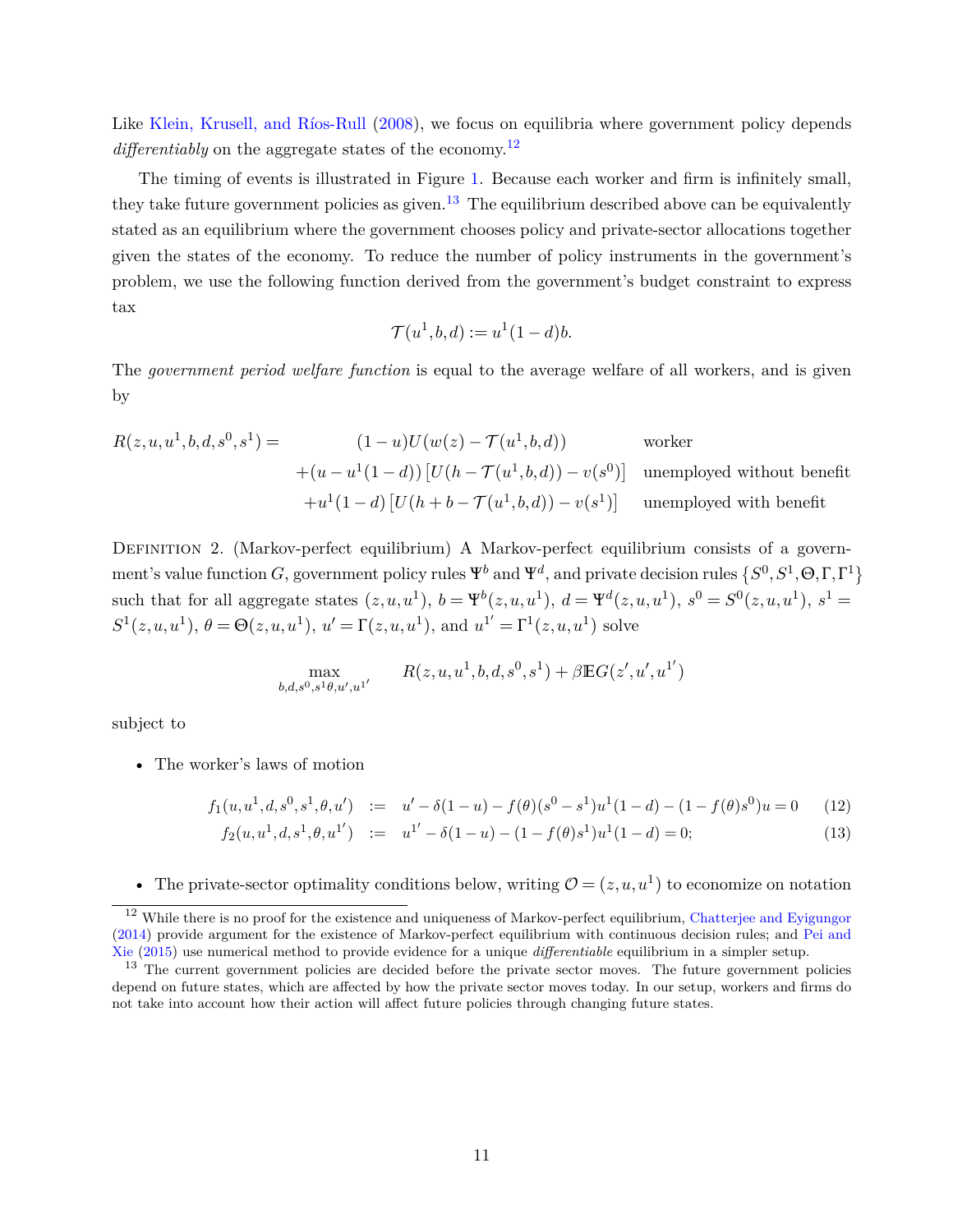$$
\eta_1(s^0, \theta, \mathcal{O}'; \Psi^b, \Psi^d, S^0, S^1, \Theta)
$$
\n
$$
:= \frac{v_s(s^0)}{f(\theta)} - \beta \mathbb{E} \left[ U(w(z') - \mathcal{T}(u^{1'}, \Psi^b(\mathcal{O}')) \Psi^d(\mathcal{O}')) - U(h - \mathcal{T}(u^{1'}, \Psi^b(\mathcal{O}')) \Psi^d(\mathcal{O}')) + v(S^0(\mathcal{O}')) \right]
$$
\n
$$
- \beta \mathbb{E} \left[ (1 - f(\Theta(\mathcal{O}')) S^0(\mathcal{O}')) \frac{v_s(S^0(\mathcal{O}'))}{f(\Theta(\mathcal{O}'))} - \delta \frac{v_s(S^1(\mathcal{O}'))}{f(\Theta(\mathcal{O}'))} \right] = 0
$$
\n(14)

$$
\eta_2(s^1, \theta, \mathcal{O}'; \Psi^b, \Psi^d, S^0, S^1, \Theta)
$$
\n
$$
:= \frac{v_s(s^1)}{f(\theta)} - \beta \mathbb{E} \Psi^d(\mathcal{O}') \left[ U(w(z') - \mathcal{T}(u^{1'}, \Psi^b(\mathcal{O}')) + U(h - \mathcal{T}(u^{1'}, \Psi^b(I'), \Psi^d(\mathcal{O}'))) + v(S^0(\mathcal{O}')) \right]
$$
\n
$$
- \beta \mathbb{E} \Psi^d(\mathcal{O}') \left[ (1 - f(\Theta(\mathcal{O}'))S^0(\mathcal{O}')) \frac{v_s(S^0(\mathcal{O}'))}{f(\Theta(\mathcal{O}'))} - \delta \frac{v_s(S^1(\mathcal{O}'))}{f(\Theta(\mathcal{O}'))} \right]
$$
\n
$$
- \beta \mathbb{E} (1 - \Psi^d(\mathcal{O}')) \left[ U(w(z') - \mathcal{T}(u^{1'}, \Psi^b(\mathcal{O}'), \Psi^d(\mathcal{O}')) - U(h + \Psi^b(\mathcal{O}') - \mathcal{T}(u^{1'}, \Psi^b(\mathcal{O}'), \Psi^d(\mathcal{O}'))) + v(S^1(\mathcal{O}')) \right]
$$
\n
$$
- \beta \mathbb{E} (1 - \Psi^d(\mathcal{O}')) [1 - f(\Theta(\mathcal{O}'))S^1(\mathcal{O}') - \delta] \frac{v_s(S^1(\mathcal{O}'))}{f(\Theta(\mathcal{O}'))} = 0
$$
\n(15)

<span id="page-10-2"></span>
$$
\eta_3(\theta, \mathcal{O}'; \Theta) \quad := \quad \frac{\kappa}{q(\theta)} - \beta \mathbb{E}\left[z' - w(z') + (1 - \delta)\frac{\kappa}{q(\Theta(\mathcal{O}'))}\right] = 0; \tag{16}
$$

• The government value function satisfies the functional equation

$$
G(\mathcal{O}) \equiv R(\mathcal{O}, \Psi^b(\mathcal{O}), \Psi^d(\mathcal{O}), S^0(\mathcal{O}), S^1(\mathcal{O})) + \beta \mathbb{E} G(z', \Gamma(\mathcal{O}), \Gamma^1(\mathcal{O})).
$$

The government chooses current policy to maximize current and expected future welfare, knowing how the private sector will behave given the policy. More specifically, the current government weighs the trade-off between the current and future welfare. By choosing a longer expected duration  $1/d$ , the current government increases the share of unemployed workers receiving benefits today, thus raising the current welfare. At the same time, because of moral hazard problem, unemployed workers on benefits choose a lower search intensity, and as a result higher duration reduces the average search intensity, leading to higher future unemployment and lower future welfare.<sup>[14](#page-10-0)</sup>

In the equilibrium, all successive governments follow the same set of policy rules. The current government, by choosing the current policy, affects the policies of future governments through changing the future states of the economy. This *disciplining effect*, through the private-sector's expectations of future policies, affects the job search of unemployed workers with benefits today, and through general equilibrium effects, affects the job search of unemployed worker without benefits. The current government correctly anticipates this effect when choosing today's policy. Proposition [3](#page-10-1) provides the conditions that characterize the government's optimal decisions. The proof involves deriving the Generalized Euler Equation (GEE) and is included in the online appendix.

<span id="page-10-1"></span>Proposition 3. Given the aggregate states of the economy and the private-sector optimality con-

<span id="page-10-0"></span><sup>&</sup>lt;sup>14</sup> A secondary effect exists through taxation. With longer duration, more unemployed workers receive benefits and the lump-sum tax is higher. The size of this effect is small relative to the other two effects.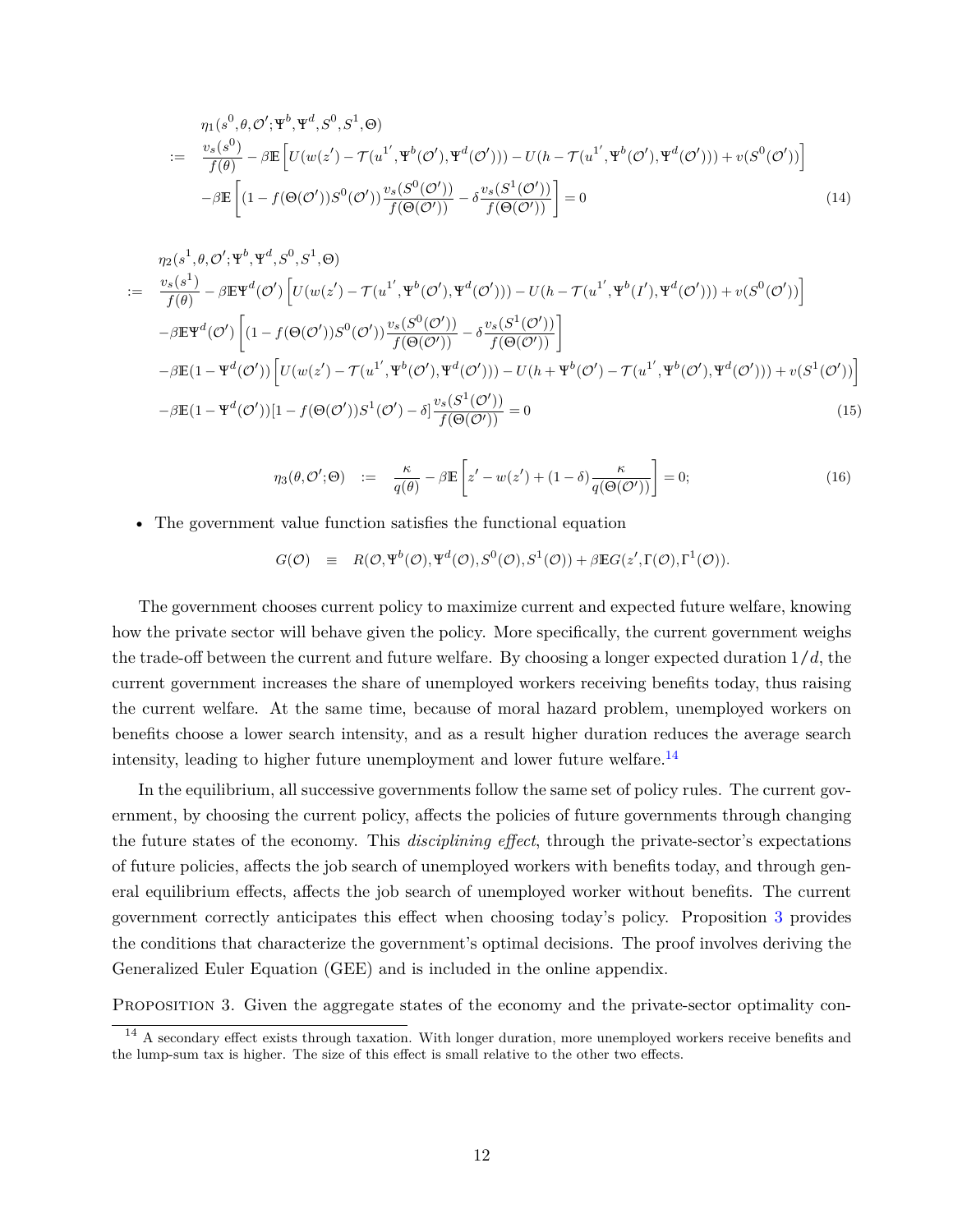ditions, the unemployment benefit policy  $b$  in the Markov-perfect equilibrium is characterized by  $15$ 

<span id="page-11-3"></span>
$$
R_b = 0, \t\t(17)
$$

and policy  $d$  associated with the expected benefit duration can be characterized by the GEE

<span id="page-11-2"></span>
$$
0 = R_d - f_{1d}\lambda
$$
  
\n
$$
+ \frac{f_{2d}}{f_{2u^{1'}}} \left\{ \frac{\eta_{1u^{1'}}}{\eta_{1s^0}} \left[ R_{s^0} - \lambda f_{1s^0} \right] + \frac{\eta_{2u^{1'}}}{\eta_{2s^1}} \left[ R_{s^1} - \lambda f_{1s^1} - \frac{f_{2s^1}}{f_{2d}} \left( R_d - \lambda f_{1d} \right) \right] + \dots \right.
$$
  
\n
$$
\dots + \frac{\eta_{3u^{1'}}}{\eta_{3\theta}} \left[ -\lambda f_{1\theta} - \frac{f_{2\theta}}{f_{2d}} \left( R_d - \lambda f_{1d} \right) - \frac{\eta_{1\theta}}{\eta_{1s^0}} \left( R_{s^0} - \lambda f_{1s^0} \right) - \frac{\eta_{2\theta}}{\eta_{2s^1}} \left( R_{s^1} - \lambda f_{1s^1} - \frac{f_{2s^1}}{f_{2d}} \left( R_d - \lambda f_{1d} \right) \right) \right] \right\}
$$
  
\n
$$
+ \beta \mathbb{E} \left( -\frac{f_{2d}}{f_{2u^{1'}}} \right) \left[ R_{u^1} - \lambda' f_{1u^1} \right]
$$
  
\n
$$
+ \beta \mathbb{E} \left( -\frac{f_{2d}}{f_{2u^{1'}}} \right) \left( -\frac{f_{2u^1}}{f_{2d}^{1'}} \right) \left[ R_d' - \lambda' f_{1d}' \right],
$$
  
\n(18)

where  $\lambda$  is the shadow price of unemployment characterized by

<span id="page-11-4"></span>
$$
0 = \lambda
$$
  
+  $\left\{ \frac{\eta_{1u'}}{\eta_{1s^0}} [R_{s^0} - \lambda f_{1s^0}] + \frac{\eta_{2u'}}{\eta_{2s^1}} \left[ R_{s^1} - \lambda f_{1s^1} - \frac{f_{2s^1}}{f_{2d}} (R_d - \lambda f_{1d}) \right] + \dots \right\}$   
-  $\dots + \frac{\eta_{3u'}}{\eta_{3\theta}} \left[ -\lambda f_{1\theta} - \frac{f_{2\theta}}{f_{2d}} (R_d - \lambda f_{1d}) - \frac{\eta_{1\theta}}{\eta_{1s^0}} (R_{s^0} - \lambda f_{1s^0}) - \frac{\eta_{2\theta}}{\eta_{2s^1}} \left( R_{s^1} - \lambda f_{1s^1} - \frac{f_{2s^1}}{f_{2d}} (R_d - \lambda f_{1d}) \right) \right] \right\}$   
-  $\beta \mathbb{E} \left[ R'_e - \lambda' f'_{1e} \right]$   
-  $\beta \mathbb{E} \left( -\frac{f'_{2u}}{f'_{2d}} \right) \left[ R'_d - \lambda' f'_{1d} \right].$  (19)

Benefit level  $b$  affects only the current welfare and does not have an effect on the future states of economy and so it does not affect future policies.<sup>[16](#page-11-1)</sup> As a result,  $b$  is set at a level that equates the current marginal gain (higher consumption for unemployed workers with benefits) and marginal cost (higher lump-sum tax). The equation  $R_b = 0$  captures these incentives.

Interpretation of the GEE In contrast, because d affects future states  $(u',u^{1'})$ , its choice is more complex. Here we give a heuristic interpretation of the different effects based on the GEE (Equation [18\)](#page-11-2). Section 5.2 provides a comparative static analysis of the government's different incentives. From  $(18)$ , a change in d has four effects, holding policy b unchanged. First, it directly affects the trade-off between current consumption and future unemployment (first line). In particular, a lower  $d$  (higher expected duration) increases the current welfare by increasing the share of unemployed workers receiving benefits. This is the *insurance* effect. At the same time, a lower d also reduces average

<span id="page-11-1"></span><span id="page-11-0"></span><sup>&</sup>lt;sup>15</sup> Subscripts denote partial derivatives, for example,  $f_{1d} = \partial f_1 / \partial d$ .

<sup>&</sup>lt;sup>16</sup> While the current benefit level does not affect search behavior, higher expected future benefit levels reduce the current search incentive of an unemployed worker with benefits.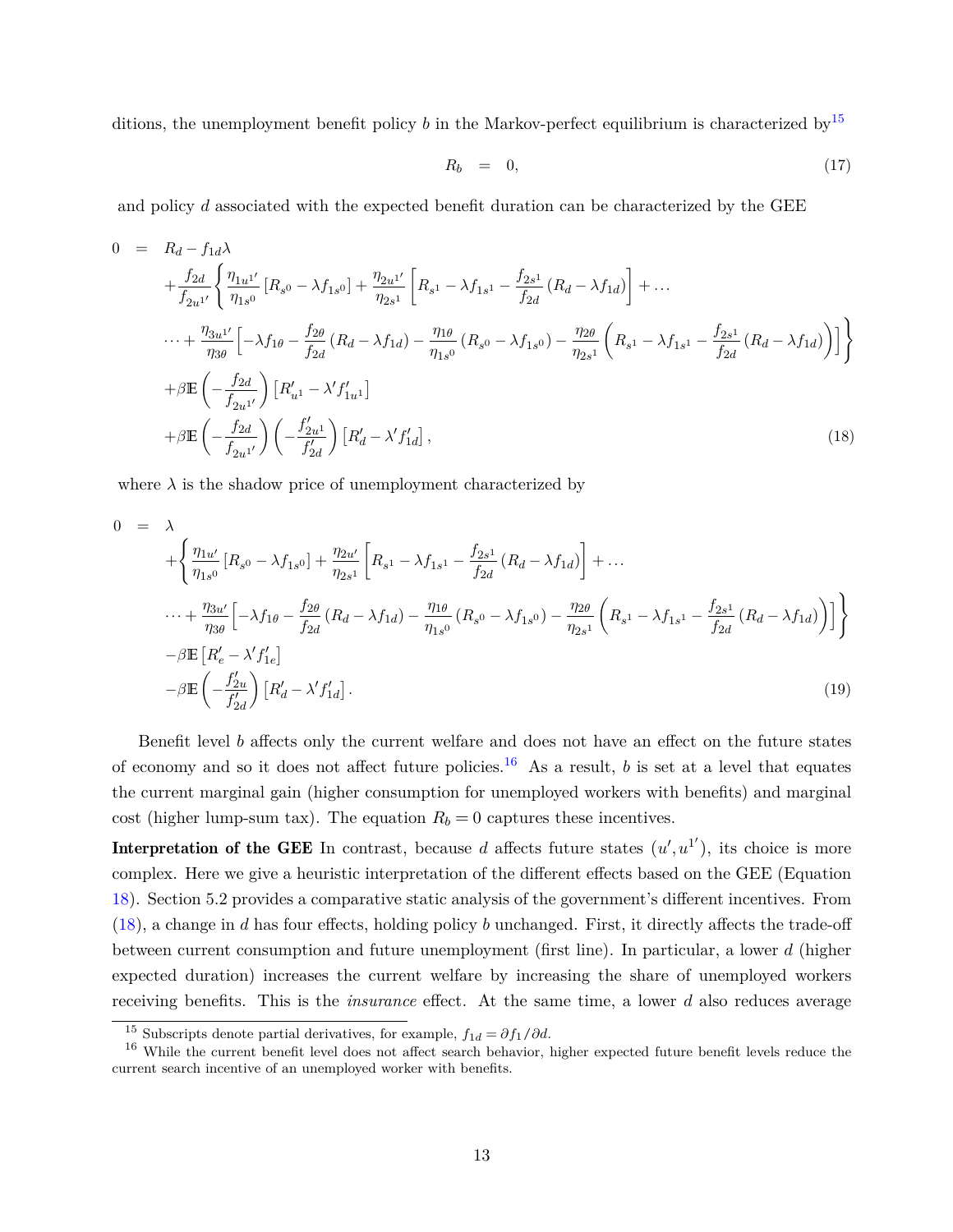search, thus increasing the future unemployment.<sup>[17](#page-12-0)</sup> Second, through changing the expectation of future benefit duration it affects the current job search of the unemployed workers with benefits. This is the *moral hazard* effect. Changes in the search intensity of these unemployed workers in turn affect the average job search and vacancy posting through general equilibrium effects (second and third lines). Third, any change in  $d$  affects future consumption through changing the future unemployment (fourth line). This and the second effect together represent the "search/leisure" trade-off: a lower  $d$  reduces today's job search but increases future unemployment. Lastly, through changing  $d'$ , any change in  $d$  changes the future trade-off between consumption and unemployment (last line). The weight on the last line can be thought of as  $dd'/dd$  holding the two flow equations at zero and unemployment after the next period unchanged. The government determines the current  $d$ by setting the sum of the four marginal effects of  $d$  to zero.

Note that the choice of d changes the *average* search because unemployed workers with and without benefits search differently (Proposition [1\)](#page-7-2). It does not have a direct moral hazard effect on the individual's search decision; instead, through its effects on the expected future policies  $(d', b')$ , it creates a moral hazard effect on the search of unemployed workers with benefits (Proposition [2\)](#page-8-0). This absence of a direct moral hazard effect is inherent in the timing of the model, that is, policy takes effect at the beginning of each period and consumption and production take place before job creation.[18](#page-12-1)

The Markov-perfect equilibrium is then characterized by a system of *functional* equations [\(12\)](#page-9-2)–  $(16)$ , and  $(17)$ – $(19)$ . An analytical characterization of the Markov-perfect equilibrium is not possible; instead, we solve for the equilibrium numerically by approximating the government policy rules and the private-sector decision rules using the Chebyshev collocation method.<sup>[19](#page-12-2)</sup>

## 4 PARAMETRIZATION

We describe our calibration strategy in this section. The model period is one month. We calibrate the parameters by matching the steady state moments of the Markov equilibrium to the long-run empirical moments of the U.S. labor market between 2003.I and 2007.IV. We do this under the assumption that the government behaves as a benevolent utilitarian welfare-maximizer without commitment to future policies and the equilibrium economy with such a government mirrors the U.S. economy. We then evaluate untargeted model moments and model-generated policy paths during recession (in Section 6) to validate this model assumption.<sup>[20](#page-12-3)</sup>

<span id="page-12-1"></span><span id="page-12-0"></span> $^{17}f_{1d} = f(\theta)(s^0 - s^1)u^1$  is the marginal change in unemployment when d changes.

<sup>18</sup> [Chetty](#page-36-5) [\(2008\)](#page-36-5), [Krusell, Mukoyama, and Sahin](#page-37-10) [\(2010\)](#page-37-10), [Nakajima](#page-38-0) [\(2012\)](#page-38-0) and [Mitman and Rabinovich](#page-37-6) [\(2016\)](#page-37-6) among others adopt the timing of consumption before job creation in their analyses. [Mitman and Rabinovich](#page-37-1) [\(2015\)](#page-37-1) use a different timing whereby job creation takes place before consumption and production.

<span id="page-12-2"></span> $19$  The GEE contains derivatives of policy rules, which make solving the Markov equilibrium different from solving a standard growth model or the optimal policy problem of a government with commitment.

<span id="page-12-3"></span> $20$  We calibrate to the Markov equilibrium here. An alternative is to calibrate to the competitive equilibrium of the model economy imposing an exogenous UI policy rule which mimics the UI policy in the U.S. over the last 50 years—similar to [Mitman and Rabinovich](#page-37-6) [\(2016\)](#page-37-6)— and then solve the Markov equilibrium using these calibrated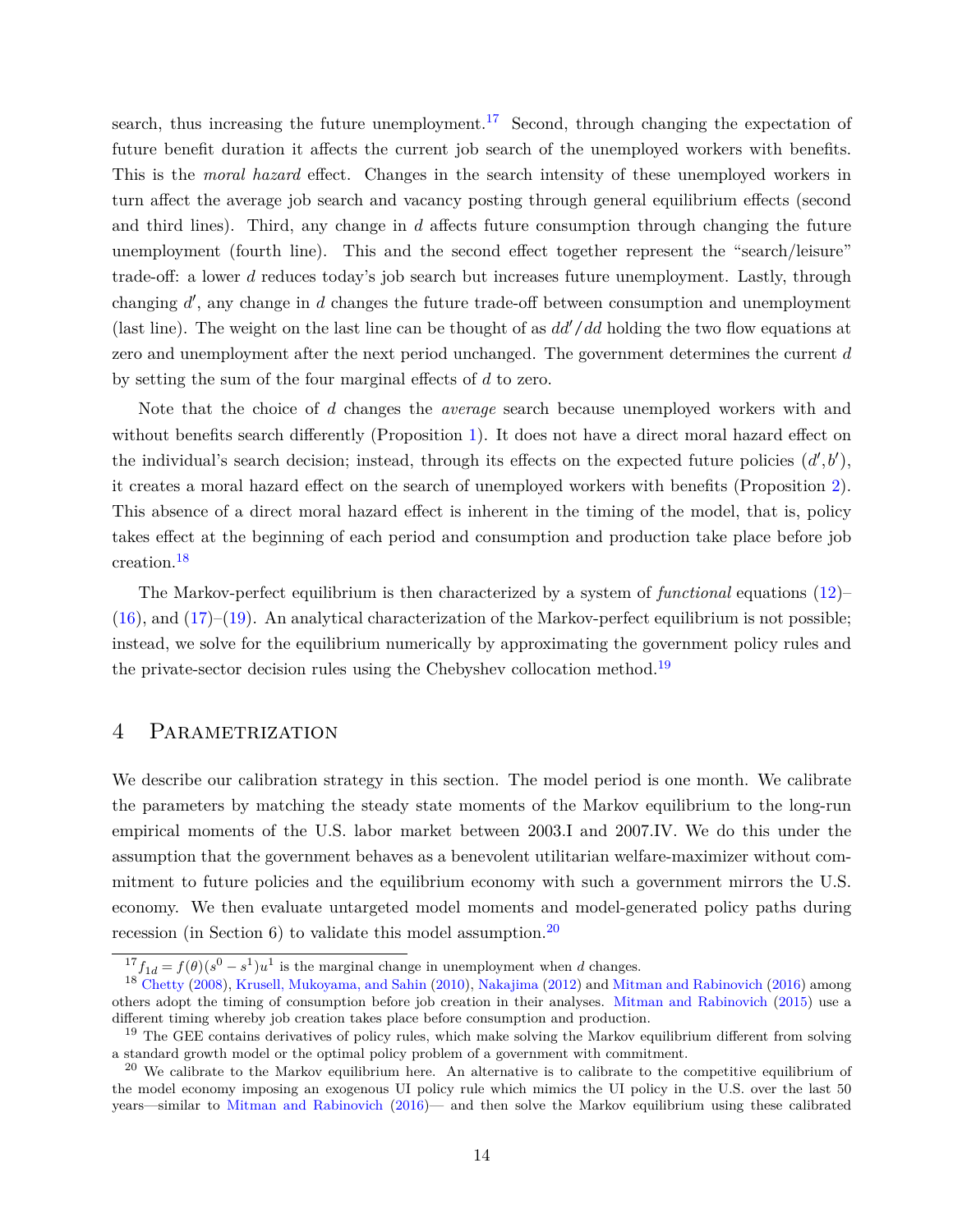The utility function is

$$
U(c,s) = \frac{c^{1-\sigma}}{1-\sigma} - v(s),
$$

where  $v(\cdot)$  is the search cost function. We assume  $v(\cdot)$  is a non-negative, strictly increasing, and convex function, with the property that  $v(0)$  is bounded and  $v(0) \geq 0$ . We specify the search cost function to be consistent with the literature:

$$
v(s) = \alpha \frac{s^{1+\phi}}{1+\phi}.
$$

For any  $\alpha > 0$ , v exhibits positive and increasing marginal cost,  $v_s(s) > 0$  and  $v_{ss}(s) > 0$ , and  $v(0) = v_s(0) = 0.$ 

We adopt the matching function from [Den Haan, Ramey, and Watson](#page-36-6) [\(2000\)](#page-36-6), which is also used in [Hagedorn and Manovskii](#page-36-2) [\(2008\)](#page-36-2) and [Krusell, Mukoyama, and Sahin](#page-37-10) [\(2010\)](#page-37-10) among others,

$$
M(I, V) = \frac{V}{[1 + (V/I)\lambda]^{1/\chi}},
$$

where  $I$  is the aggregate job search and  $V$  is the aggregate vacancy posting in the economy. This matching function guarantees that both the job-finding rate,

$$
f(\theta) = \frac{\theta}{\left[1 + \theta x\right]^{1/\chi}},
$$

and the job-filling rate,

$$
q(\theta) = \frac{1}{\left[1 + \theta x\right]^{1/\chi}},
$$

are always strictly less than 1.

We pick three parameters related to preferences. The discount factor  $\beta$  is set at  $0.99^{1/3}$ , giving a quarterly discount factor of 0.99. The coefficient of relative risk aversion  $\sigma$  is set to 1 (log utility). Finally, the search cost curvature parameter  $\phi$  is set to 1 following the average estimate in the literature.<sup>[21](#page-13-0)</sup>

The externally calibrated parameters are summarized in Table [1.](#page-14-0) Following the methodology outlined in [Shimer](#page-38-2) [\(2005\)](#page-38-2), we calculate the average monthly job separation rate from the aggregate-level CPS data.<sup>[22](#page-13-1)</sup> This gives an average job-finding rate during 2003.I-2007.IV of 0.40, and an average separation rate  $\delta = 0.02^{3}$  We set the costs of vacancy creation  $\kappa$  to be 58% of monthly

parameters.

<span id="page-13-0"></span><sup>&</sup>lt;sup>21</sup> Imposing  $\phi$  equal to 1 gives a quadratic search cost function. This restriction is consistent with estimates by [Yashiv](#page-38-3) [\(2000\)](#page-38-3), [Christensen et al.](#page-36-7) [\(2005\)](#page-36-7), and [Lise](#page-37-11) [\(2013\)](#page-37-11), and calibration work of [Nakajima](#page-38-0) [\(2012\)](#page-38-0).

<span id="page-13-1"></span> $22$  To be consistent with our model, we do not adjust for time aggregation error when computing the job separation rate. Therefore, the job separation rate from the data is  $\delta_t = u_{t+1}^s/e_t$ , where  $u^s$  is the short-term (one to four weeks) unemployment, and  $e$  is the total employment.

<span id="page-13-2"></span><sup>23</sup> Although some may argue that the U.S. economy during 2003.I-2007.IV is *above* the long-run trend, we believe it is an appropriate period to target for the labor market, especially because of the secular downward trend in job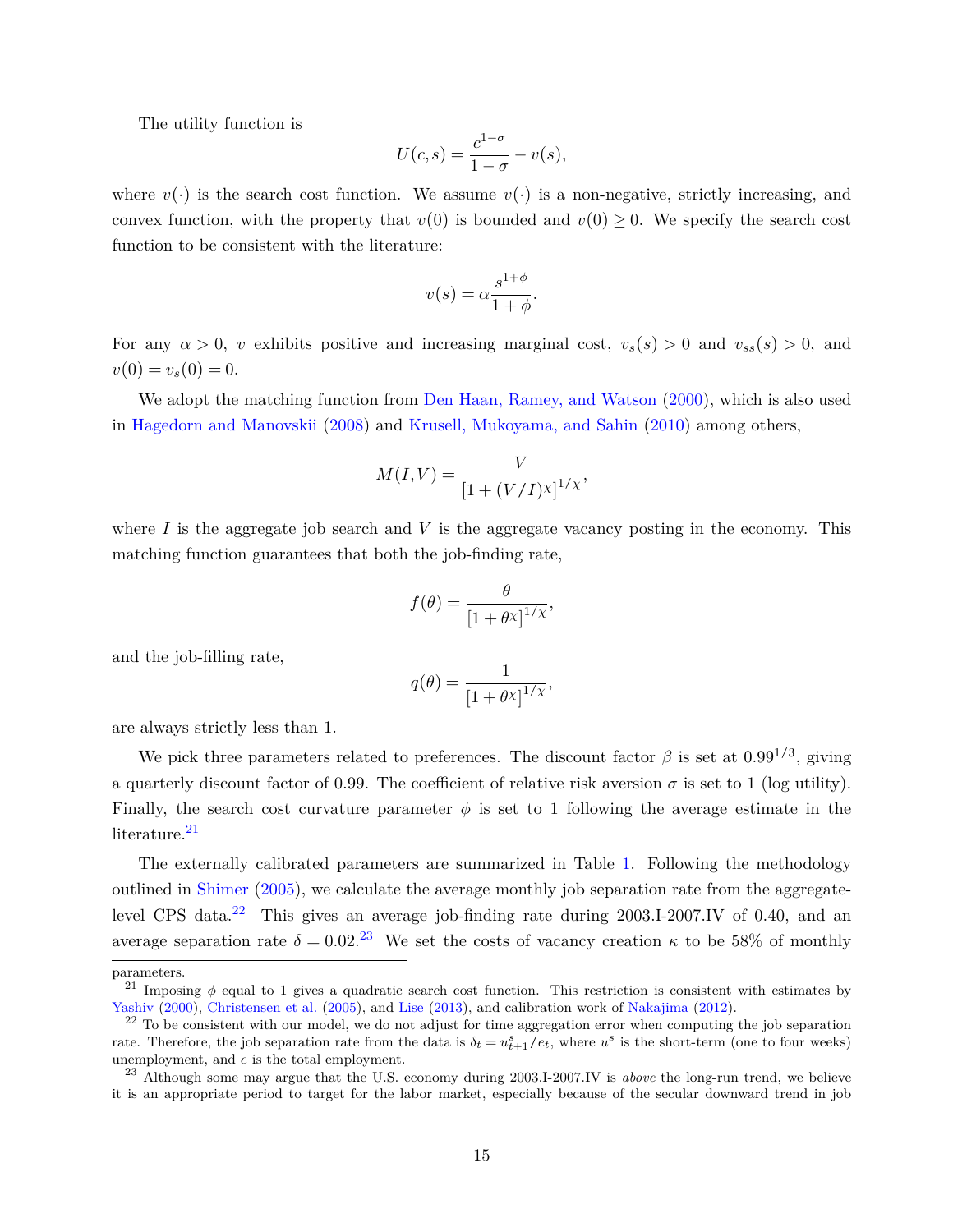| Parameter           | Description                                      | Value  |
|---------------------|--------------------------------------------------|--------|
|                     | U.S. job separation rate                         | 0.02   |
| $\kappa$            | Vacancy posting cost                             | 0.58   |
|                     | Persistence of productivity                      | 0.968  |
| $\sigma_{\epsilon}$ | Standard deviation of innovation to productivity | 0.0060 |
| $\epsilon_w$        | Elasticity of wage with respect to productivity  | 0.446  |

<span id="page-14-0"></span>Table 1: Externally Calibrated Parameters

Note: Calibration targets are monthly statistics of the U.S. economy.

labor productivity following [Hagedorn and Manovskii](#page-36-2) [\(2008\)](#page-36-2).

As in [Shimer](#page-38-2) [\(2005\)](#page-38-2), labor productivity z is taken to be the average real output per employed person in the non-farm business sector. This measure is taken from the seasonally adjusted quarterly data constructed by the Bureau of Labor Statistics. We normalize the mean productivity to be  $\bar{z} = 1$ , and assume an  $AR(1)$  process for the shock to z:

$$
\log z' = \rho \log z + \sigma_{\epsilon} \epsilon,
$$

where  $\rho \in [0,1)$ ,  $\sigma_{\epsilon} > 0$ , and  $\epsilon$  are i.i.d. standard normal random variables. We target a quarterly autocorrelation of 0.762 and an unconditional standard deviation of 0.013 for the HP-filtered productivity process. At a monthly frequency this means setting  $\rho = 0.9680$  and  $\sigma_{\epsilon} = 0.006$ .

Wages are determined by the following function of productivity,

$$
w(z) = \exp(\log \bar{w} + \epsilon_w \log z),
$$

where  $\bar{w}$  represents the steady-state share of output for the worker, and  $\epsilon_w$  is the elasticity of the average wage with respect to aggregate productivity. We use the data on labor productivity and real wages (constructed using labor shares data) between 1951.I and 2014.IV to estimate  $\epsilon_w = 0.446$ . This means a 1 percentage point increase in labor productivity is associated with a 0.446 percentage point increase in real wages. Our estimate is close to the estimate of 0.449 for 1951.I-2004.IV obtained by [Hagedorn and Manovskii](#page-36-2) [\(2008\)](#page-36-2).

We jointly calibrate four parameters using steady-state moments. The four parameters are  $(1)$ the value of nonmarket activity  $h$ , (2) the matching function parameter  $\chi$ , (3) the level parameter of search cost  $\alpha$ , and (4) the steady-state wage level  $\bar{w}$ . We use four steady-state moments as targets: (1) the expected UI replacement ratio,  $^{24}$  $^{24}$  $^{24}$  (2) the average job-finding rate, (3) the average job-filling

separation rate documented by, for example, [Fujita](#page-36-8) [\(2012\)](#page-36-8). The online appendix also documents a declining trend in job-finding rate since 1951. Given these trends, using the average job-finding and separation rates over a longer horizon would overestimate the recent steady-state numbers.

<span id="page-14-1"></span><sup>&</sup>lt;sup>24</sup> Unlike [Shimer](#page-38-2) [\(2005\)](#page-38-2) and [Hagedorn and Manovskii](#page-36-2) [\(2008\)](#page-36-2), the benefit level in our model is endogenously chosen by the government and is a function of nonmarket activity in the steady state. This is why we can target replacement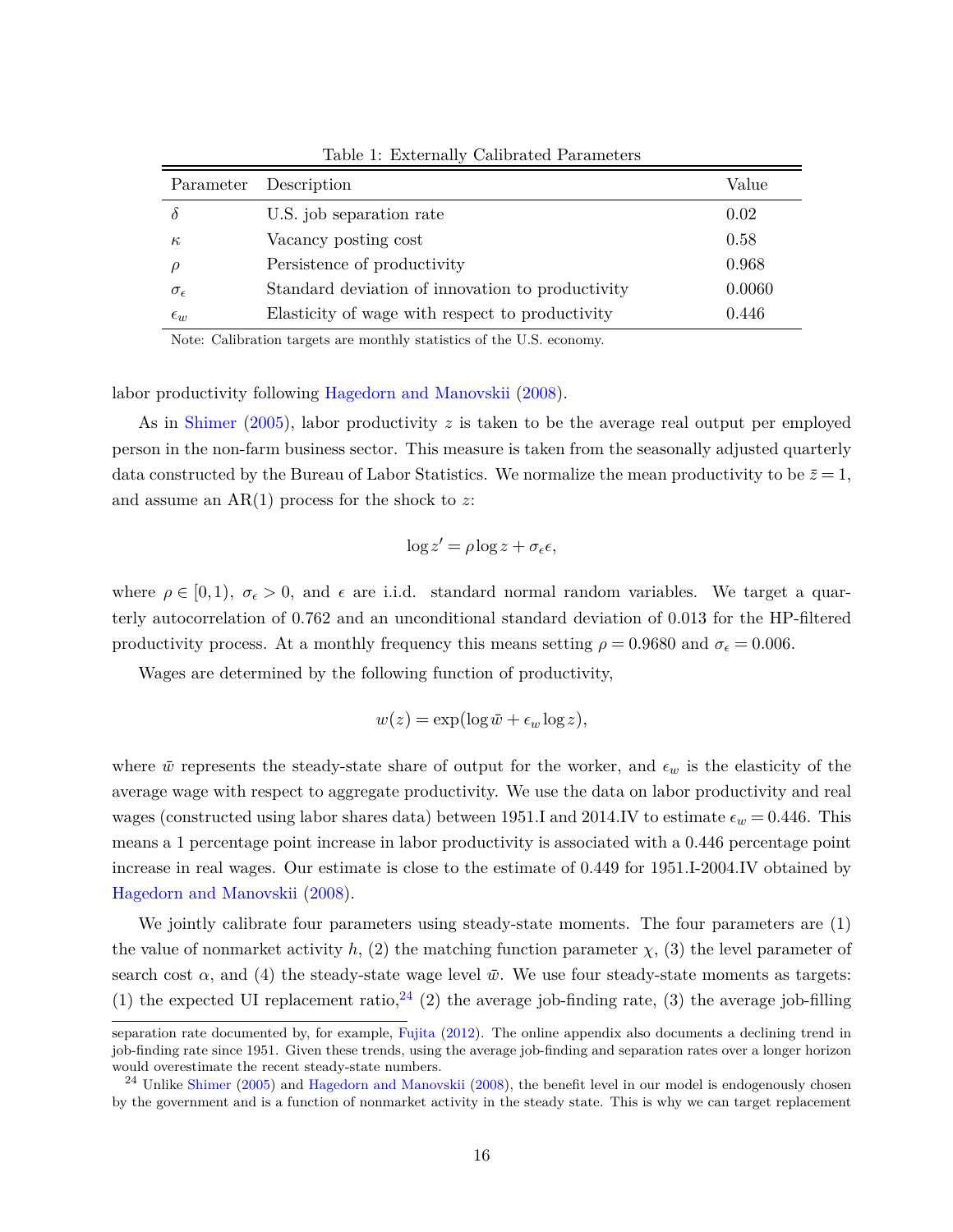| Parameter                  | Description                 | Value  |
|----------------------------|-----------------------------|--------|
| $\boldsymbol{h}$           | Value of nonmarket activity | 0.595  |
| $\alpha$                   | Disutility of search        | 1.706  |
| $\chi$                     | Matching parameter          | 3.462  |
| $\bar{w}$                  | Steady-state wage           | 0.979  |
| Target                     | Data                        | Model  |
| Average replacement ratio  | 40\%                        | 38.1\% |
| Average job-finding rate   | 0.40                        | 0.416  |
| % unemployed with benefits | 45                          | 45.8   |
| Average job-filling rate   | 0.66                        | 0.661  |

<span id="page-15-2"></span>Table 2: Internally Calibrated Parameters

Note: Calibration targets are monthly statistics of the U.S. economy 2005.I-2007.IV.

rate, and (4) the proportion of unemployed workers with benefits.<sup>[25](#page-15-0)</sup> We follow [Shimer](#page-38-2) [\(2005\)](#page-38-2) and set the replacement ratio at 40%. The average job-finding rate is the monthly rate at which unemployed workers become employed, and it is 0.40 for 2003.I-2007.IV. Over the same period, the job-filling rate is 0.66.<sup>[26](#page-15-1)</sup> Table [2](#page-15-2) reports these internally calibrated parameter and the matching of calibration targets. The calibrated model delivers a benefit duration of 26.3 weeks (untargeted), very close to the benefit duration of 26 weeks in the U.S. during normal times, thus delivering the first model validation.

Table [3](#page-16-0) compares key labor market statistics in the pre-2008 U.S. economy and the calibrated Markov economy.<sup>[27](#page-15-3)</sup> The calibrated model does a good job of generating the relevant cyclical properties, which provides the second model validation. The model also produces a negative correlation between unemployment and vacancy, thus preserving the shape of the Beveridge-curve (inverse relation between unemployment and vacancy). Two parameters are critical to generating the cyclical properties. First, we calibrate the elasticity of wage with respect to productivity to match data counterparts. The relatively low wage elasticity means firm's profit and hence vacancy posting are volatile over the business cycle. Second, in the equilibrium, unemployed workers expect higher benefit durations when the productivity is low, which lowers search even more and leads to larger cyclical responses in search and hence unemployment.

ratio to pin down the value of nonmarket activity.

<span id="page-15-0"></span><sup>&</sup>lt;sup>25</sup> We use a derivative-free algorithm for least-squares minimization to perform joint calibration. See [Zhang, Conn,](#page-38-4) [and Scheinberg](#page-38-4) [\(2010\)](#page-38-4) for details.

<span id="page-15-1"></span><sup>&</sup>lt;sup>26</sup> The job-filling rate is calculated as the job-finding rate divided by the vacancy-unemployment ratio, where the latter is computed using the national unemployment rate reported by the BLS and the nonfarm job openings from the Job Openings and Labor Turnover Survey. The estimate for the 2003.I-2007.IV period is close to [Den Haan, Ramey,](#page-36-6) [and Watson](#page-36-6) [\(2000\)](#page-36-6) who use plant-level data during 1972.II–1988.IV and get a job-filling rate of 0.71.

<span id="page-15-3"></span> $27$  Here we use the long-run average job separation rate in the model to see if the model can generate the secondmoments in the data. In Section [6,](#page-22-0) we focus on the period of 2008-2013 and use the realized path of job separation rates to generate period-to-period movements.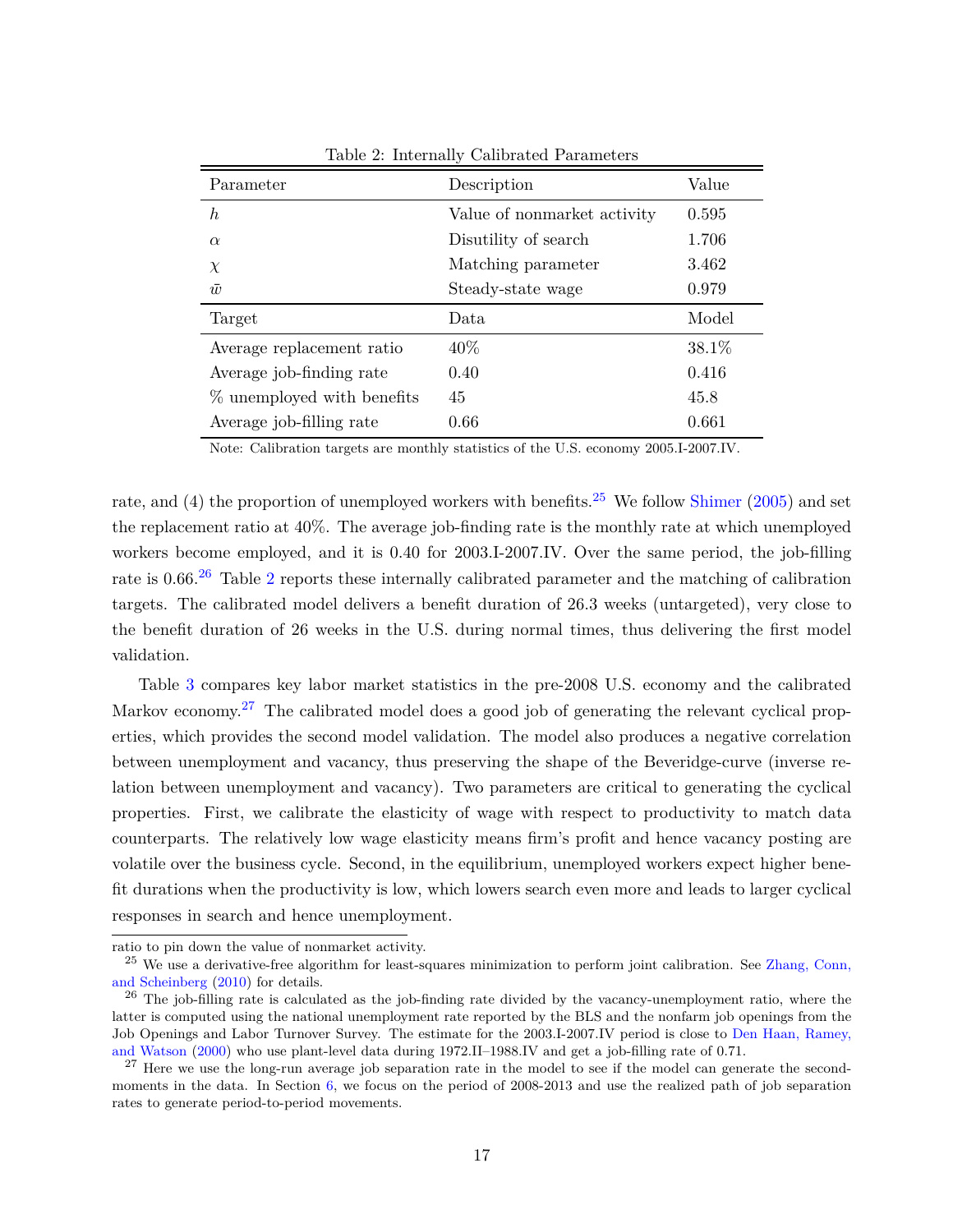|                                      |                           | Productivity     | Unemployment     | Vacancy          | v-u ratio |
|--------------------------------------|---------------------------|------------------|------------------|------------------|-----------|
| Statistic                            |                           | $\boldsymbol{z}$ | $\boldsymbol{u}$ | $\boldsymbol{v}$ | v/u       |
| Quarterly U.S. data $1951.I-2007.IV$ |                           |                  |                  |                  |           |
| Standard deviation                   |                           | 0.013            | 0.123            | 0.142            | 0.257     |
|                                      | $\boldsymbol{z}$          | 1                | $-0.271$         | 0.392            | 0.339     |
| Correlation matrix                   | $\boldsymbol{\mathit{u}}$ |                  |                  | $-0.889$         | $-0.951$  |
|                                      | $\boldsymbol{v}$          |                  |                  | 1                | 0.980     |
|                                      | v/u                       |                  |                  |                  | 1         |
| Calibrated Markov economy            |                           |                  |                  |                  |           |
| Standard deviation                   |                           | 0.013            | 0.147            | 0.167            | 0.273     |
|                                      | $\boldsymbol{z}$          | 1                | $-0.908$         | 0.919            | 0.982     |
| Correlation matrix                   | $\boldsymbol{u}$          |                  | 1                | $-0.698$         | $-0.909$  |
|                                      | $\boldsymbol{v}$          |                  |                  | 1                | 0.933     |
|                                      | v/u                       |                  |                  |                  |           |

<span id="page-16-0"></span>Table 3: Summary Statistics: Cyclicality

Note: Seasonally adjusted unemployment series,  $u$ , is constructed by the BLS from the CPS. Vacancy-posting,  $v$ , is [Barnichon](#page-36-9) [\(2010\)](#page-36-9)'s spliced series of seasonally adjusted help-wanted advertising index constructed by the Conference Board and the job-posting data from the JOLTS. Both  $u$  and  $v$  are quarterly averages of monthly series. All variables are reported in logs as deviations from an HP trend with smoothing parameter 1,600.

## 5 Equilibrium Analysis

In this section, we present the Markov government policy rules and discuss their effects on the equilibrium labor market.

## 5.1 Markov equilibrium policy rules

Figure [2](#page-17-0) plots the Markov equilibrium UI policy rules holding productivity at the steady state level.<sup>[28](#page-16-1)</sup> In each plot, the solid line represents the policy rule, and the dashed line marks the steady-state unemployment.

The expected UI duration  $1/d$  increases in the total unemployment. The government's decision on the UI duration involves a trade-off between insurance (for higher current consumption) and job-creation (for higher future welfare). When the unemployment is high, both the insurance and the job-creation incentives are high—the former because as more people are unemployed a longer duration gives more unemployed workers benefits, and the latter because a shorter duration increases the job-search incentives for more people. In the equilibrium, the increase in the insurance incentive outweighs the higher job creation incentive, and the expected duration increases in the total

<span id="page-16-1"></span> $28$  We also hold the proportion of unemployed workers with benefits at the steady-state level.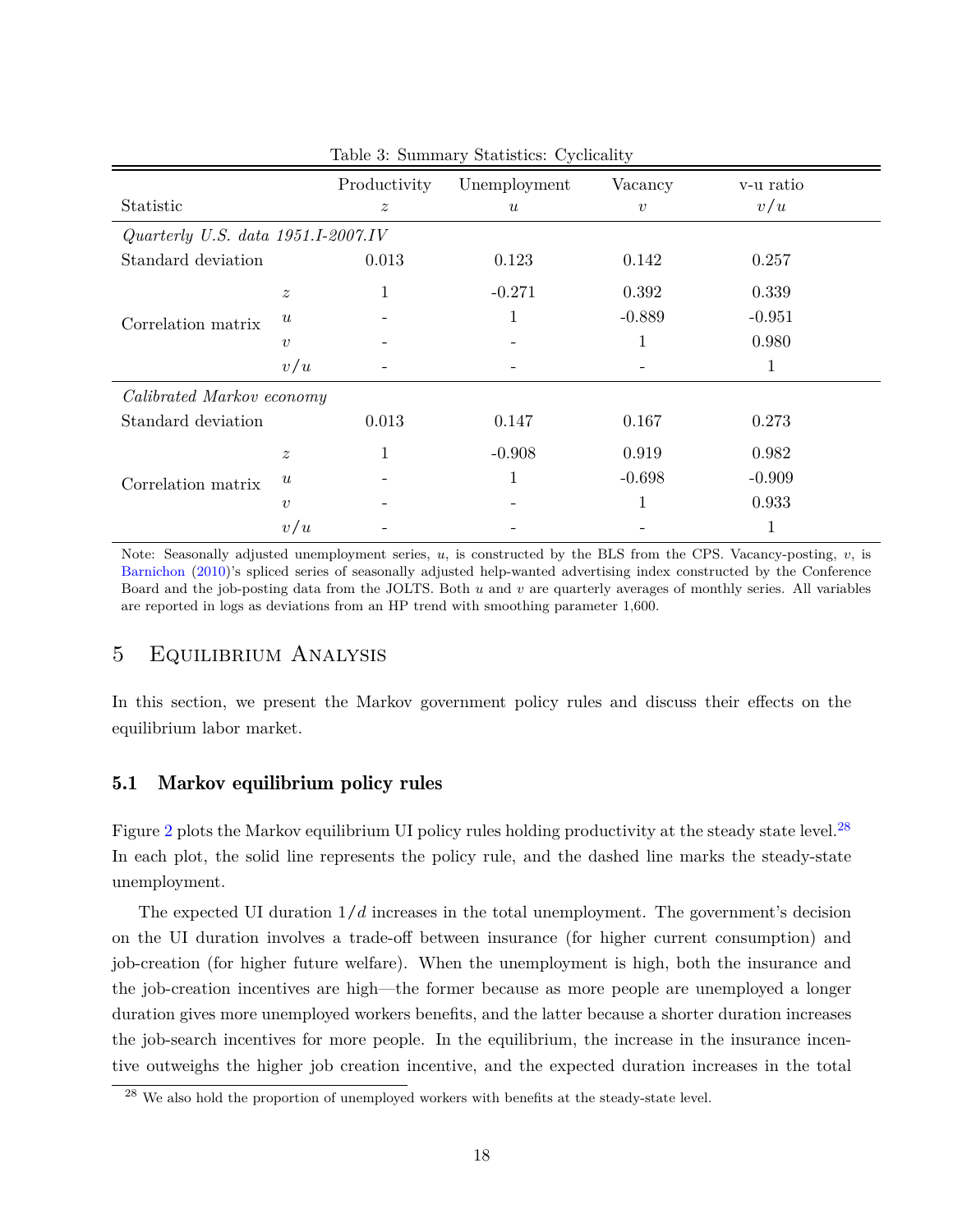

<span id="page-17-0"></span>Figure 2: Markov equilibrium government policy rules holding productivity and proportion of benefit-eligible unemployed workers at steady state.

unemployment.

In contrast, the UI benefit level  $b$  is lower at higher unemployment, but the size of variations is minuscule, falling by less than  $1\%$  from the steady state level when the unemployment is at  $10\%$ . Intuitively, when the unemployment increases, the rise in the cost of taxation is almost entirely offset by the higher gain from insurance.

Figure [3](#page-18-0) plots the Markov equilibrium UI policy rules, holding the unemployment (both total unemployment and benefit-eligible unemployment) at the steady-state levels. The expected benefit duration increases drastically with a lower labor productivity, especially when the productivity is below its steady state level. This is because when the productivity is low, the expected productivity next period is also low, assuming a persistent productivity process. As such, the marginal return from production tomorrow (for both workers and firm) is low, as is the cost of a low level of job creation today (or equivalently a high unemployment tomorrow). As a result, the marginal cost of a longer duration (lower job creation) is low, and the government chooses a long duration. The unemployment benefit level  $b$ , in contrast, increases with a higher labor productivity, but the slope is fairly small.

Overall, the plots show that the Markov equilibrium benefit duration is countercyclical, higher when the unemployment is higher or when the productivity is lower, whereas the benefit level is almost acyclical (slightly procyclical). These properties are broadly consistent with the U.S. policies during recessions. In Section [6](#page-22-0) we quantitatively evaluate how close the policies are to reality. Before that, we use comparative static and impulse response analyses to provide some intuition for the equilibrium results.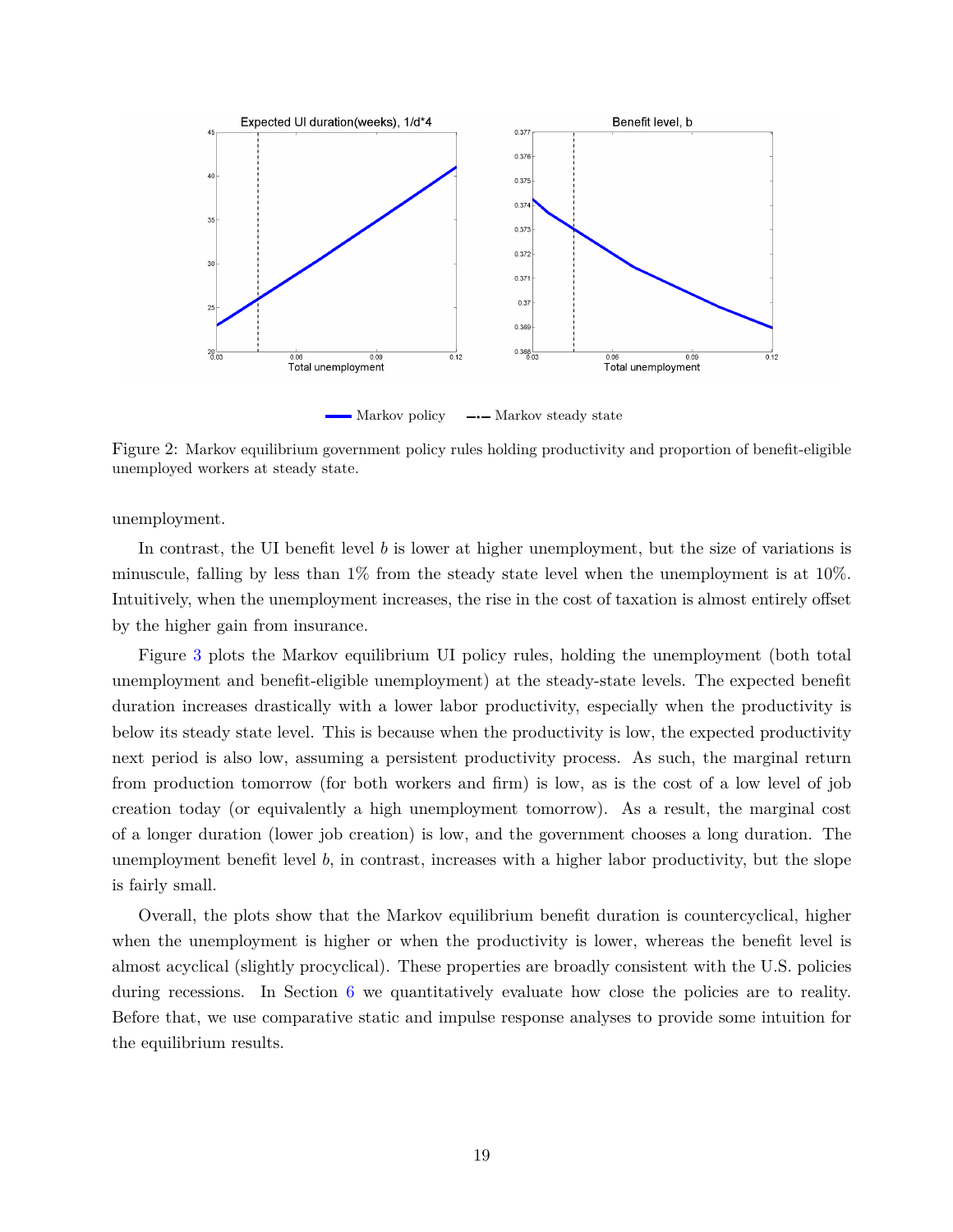

■ Markov policy → Markov steady state

<span id="page-18-0"></span>Figure 3: Markov equilibrium government policy rules holding unemployment at steady state.

## <span id="page-18-3"></span>5.2 Comparative static analysis of government incentives

Because the government's choice of  $d$  (which directly translates into expected duration) involves the trade-off between insurance and moral hazard, we conduct a comparative static analysis to understand the changes in these two incentives that drive the movements in the benefit duration. Figure [4](#page-19-0) shows the responses of these two incentives to changes in unemployment (left panel) and productivity (right panel).<sup>[29](#page-18-1)</sup> The two incentives are equalized at the steady state (dotted vertical line). Off steady state, when the marginal gain (solid blue line) is higher than the marginal cost (dashed red line) the government has an incentive to increase the benefit duration.

As the total unemployment rises, both the insurance gains and the moral hazard cost are higher. The marginal insurance gain is mainly captured by  $R_d$  in the GEE (Equation [18\)](#page-11-2)

<span id="page-18-2"></span>− extensive margin ⏞ ⏟ <sup>1</sup> × intensive margin ⏞ ⏟ [︁ (*ℎ* + − ) − ( 1 ) − (︁ (*ℎ* − ) − ( 0 ) )︁]︁ (20)

welfare gain from giving benefits to an additional worker

With a higher unemployment  $(u)$  (and fixing the proportion of benefit-eligible unemployed workers),  $u^1$  in [\(20\)](#page-18-2) is larger, which increases the marginal welfare gain from a smaller d (longer duration). At the same time, the larger moral hazard cost comes from the fact that a higher unemployment makes the future unemployment more sensitive to changes in search. The left panel of Figure [4](#page-19-0) shows that a 1% increase in the total unemployment (from the dotted vertical line to the dashed vertical

<span id="page-18-1"></span><sup>&</sup>lt;sup>29</sup> The responses over unemployment hold the proportion of benefit-eligible unemployed workers and productivity at steady state levels. The responses over productivity hold total and benefit-eligible unemployment at steady states.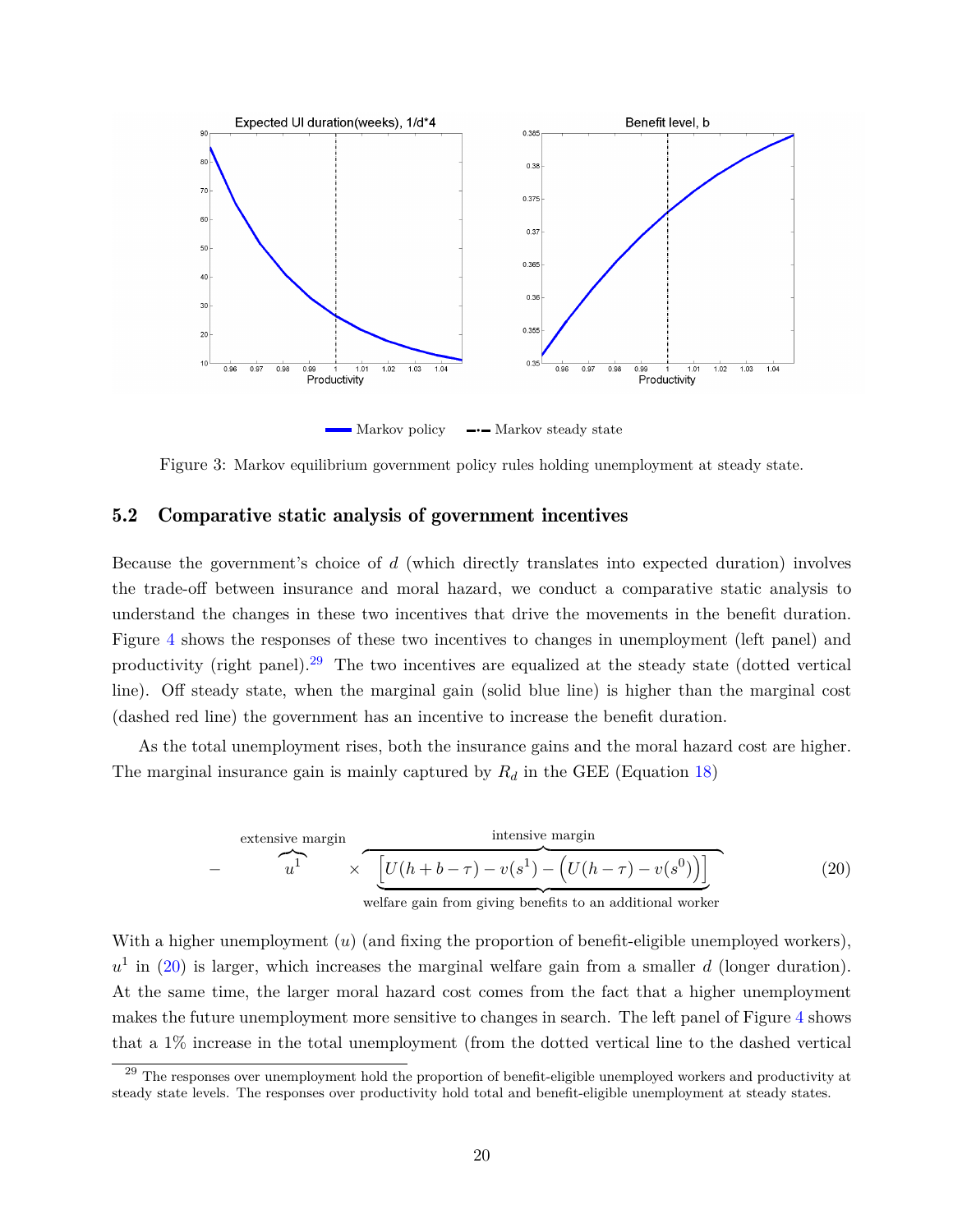Responses to a 1pp increase in unemployment Responses to a 1% drop in productivity



<span id="page-19-0"></span>■ Marginal gain from insurance ■■■ Marginal cost of moral hazard → Steady state <sup>∙</sup> 1% increase in unemployment (or drop in productivity)

Figure 4: Responses of marginal gain from insurance and marginal moral hazard cost to a 1 percentage-point increase in unemployment or 1% drop in productivity, holding government policies at the steady state.

line) raises the insurance incentive by 16% and moral hazard cost by 9%. The higher increment in the insurance incentive means that at a higher unemployment level the government has a stronger incentive to increase the UI duration.

In response to a drop in productivity, both the insurance gains and the moral hazard cost are lower. In particular, a lower productivity leads to lower wages, which increases the employed workers' marginal utility of consumption and reduces the marginal gain from insurance. This effect is small, and disappears if the worker is risk neutral. In contrast, the drop in moral hazard cost is large. At a lower productivity level, the expected future productivity and wages are also lower, which means that an increase in the future unemployment leads to a smaller reduction in the average consumption. In other words, there is a lower moral hazard cost associated with a longer benefit duration, and the government can "afford" to choose a longer duration. The drop in the moral hazard cost is amplified by a drop in job posting—result of the lower productivity and hence a lower expected future profit—which lowers the response of future unemployment to changes in the duration policy. This amplification accounts for the nonlinear shape of the duration policy with respect to productivity.

The variations of the marginal welfare gain and cost here are consistent with recent empirical findings by [Kroft and Notowidiglo](#page-37-5) [\(2015\)](#page-37-5). First, they find that the moral hazard cost is procyclical. The marginal cost of moral hazard here varies positively with both the unemployment and produc-tivity and is overall procyclical.<sup>[30](#page-19-1)</sup> Second, they find that the marginal welfare gain from consumption

<span id="page-19-1"></span><sup>&</sup>lt;sup>30</sup> While we distinguish between a drop in productivity and an increases in unemployment, the empirical work of [Kroft and Notowidiglo](#page-37-5) [\(2015\)](#page-37-5) does not. So their finding that moral hazard cost is higher when the unemployment rate is lower should not be directly compared to the left panel of Figure [4.](#page-19-0)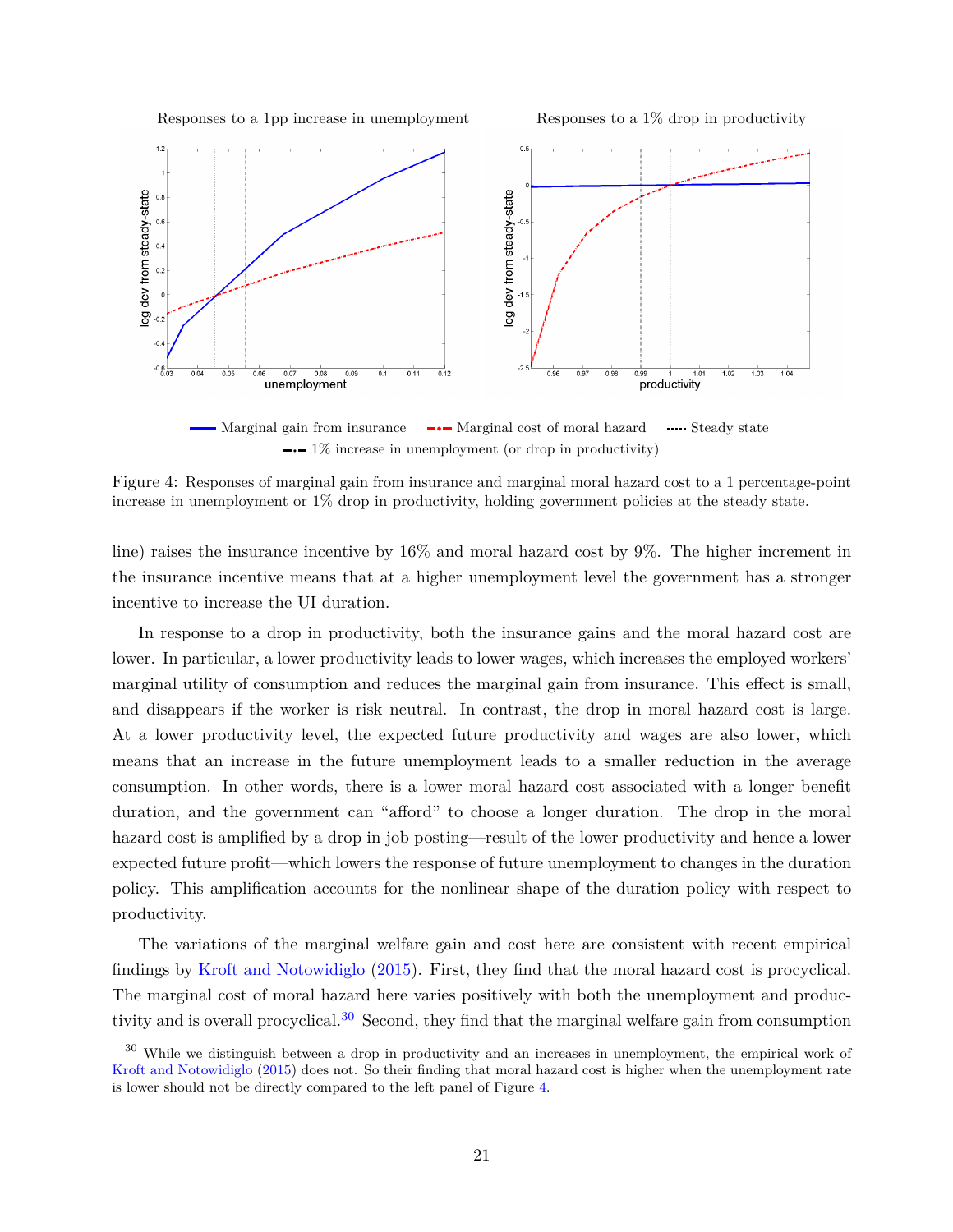

 $\blacksquare$  Markov policy  $\blacksquare$   $\blacksquare$  Constant policy  $\blacksquare$  Markov steady state

<span id="page-20-0"></span>Figure 5: Impulse response to a 1% drop in productivity.

smoothing varies positively with the unemployment but the variations are small. The marginal gain from insurance in our mechanism also varies positively with unemployment, but the scale of variation is large. This is because the gain from consumption smoothing that they document correspond to the *intensive* margin in [\(20\)](#page-18-2), which is only part of the gain from insurance in our mechanism. Most of the variations in the gain from insurance in the left panel of Figure [4](#page-19-0) come from the *extensive* margin.

## 5.3 Impulse response in policy and labor market

To illustrate how government policy and the private sector interact in the Markov equilibrium we now consider the economy's response to a one-time, unanticipated drop in productivity. Figure [5](#page-20-0) shows the response of the economy to a 1% drop in productivity  $z$  at time 0. We first focus on the responses in the Markov equilibrium (solid blue lines). We then compare the Markov equilibrium to an economy without the government policy changes (dotted red lines) to understand the driving force behind the movements in the labor market.<sup>[31](#page-20-1)</sup> Because the transitional dynamics are relatively

<span id="page-20-1"></span><sup>&</sup>lt;sup>31</sup> The online appendix provides impulse responses of additional labor market statistics.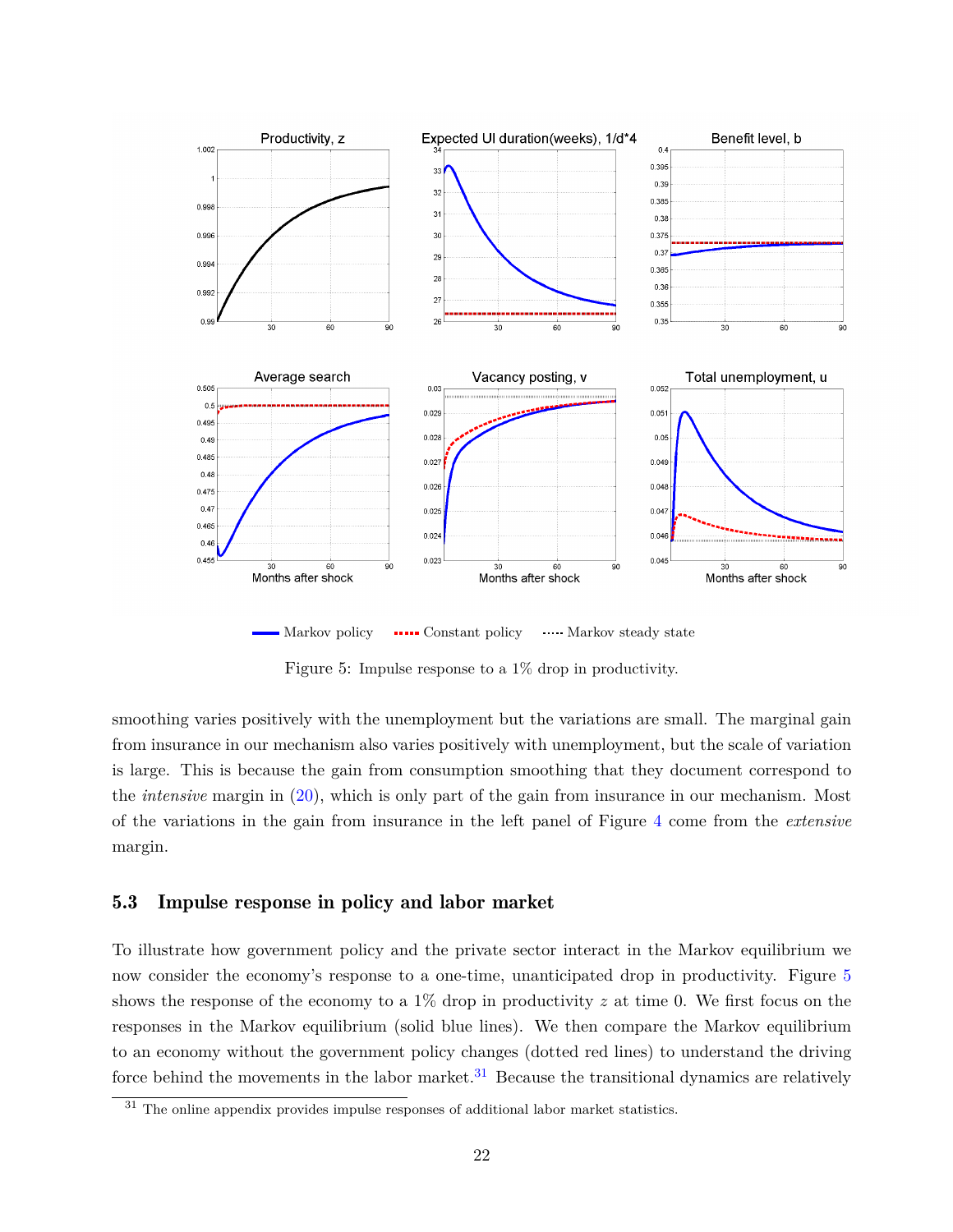slow, it takes a long time for the economy to return to a steady state. In Figure [5,](#page-20-0) the time horizon is 90 months or approximately seven and a half years.

Upon shock, the benefit duration rises immediately from 26.3 weeks to 33 weeks and then falls slowly as productivity recovers. By month 30, the benefit duration has fallen to 29 weeks. Since the unemployment is a slow-moving process, it peaks at around month 7, when productivity has already recovered one-fifth of the 1% drop. Because the benefit duration increases in unemployment, the drop in the benefit duration after the initial rise is slowed down by the rising unemployment. Benefit level, in contrast, falls initially to below steady state, with less than 1% total change, and slowly recovers to the pre-shock steady state as both productivity and unemployment recover.<sup>[32](#page-21-0)</sup>

Search by the unemployed workers both with and without benefits fall initially, which drives the average search down by about 10%. While the drop in search by those without benefits primarily comes from lower expected future wages, the drop for the unemployed workers with benefits is additionally driven by a longer expected benefit duration. Vacancy posting also falls initially but the recovery is much quicker than the overall job search recovery. By month 6, vacancy posting is more than half-way back to the pre-shock steady-state level. This is because vacancy posting depends on the expected future productivity and aggregate search. As search by the individual unemployed workers recovers, and with high unemployment during the first few months after shock, *aggregate* search is high. Because higher aggregate search increases the marginal return from vacancy posting, in equilibrium vacancy posting responds to the aggregate (and not average) search.<sup>[33](#page-21-1)</sup> Total unemployment increases rapidly to peak in month 7, before gradually falling back to its steady-state level.

To understand to what extent the rise in unemployment is driven by changes in productivity versus policy, we shut down the changes in government policy. Compared to the unemployment increase with policy changes (solid blue lines), the increase without policy change (dotted red lines) is much more muted (1pp versus 5pp). Underlying this difference in unemployment change are smaller drops in both search and vacancy posting without policy change. In particular, the average search drops by less than 1%, compared to a 9% decrease with policy changes. The drop in vacancy posting without policy changes is about half of the drop with policy change. This shows that job search incentives are directly distorted by policy changes whereas vacancy posting incentives respond mostly to productivity.

<span id="page-21-0"></span><sup>&</sup>lt;sup>32</sup> The benefit level in our model is slightly procyclical. This is because during a recession, lower wages and higher total unemployment raise the marginal cost (in utility terms) of providing benefits. Even though the scale of changes is small, the procyclical benefits go against what happens in a typical recession. To be more realistic, it is reasonable to think that during a recession, the government has a more relaxed budget which allows it to keep the benefit level constant.

<span id="page-21-1"></span><sup>33</sup> Mechanically, in our setup because wages are exogenous, labor market tightness does not respond to changes in search or vacancy posting. So when the aggregate search increases, vacancy posting also increases to keep tightness constant.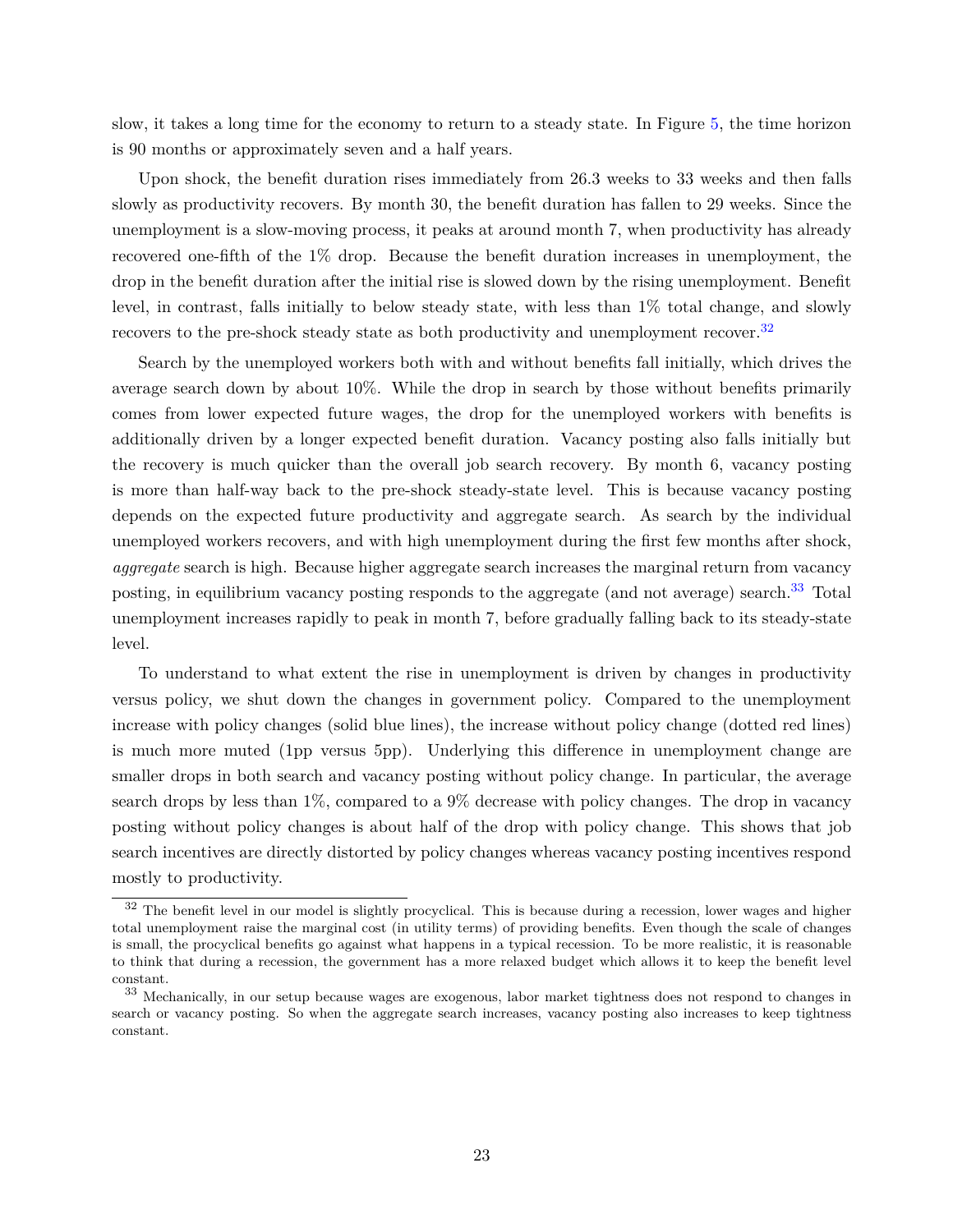## <span id="page-22-0"></span>6 UI Duration Extensions in Recession

Because the cyclical properties of the Markov equilibrium policy rules are consistent with those of the U.S. policy, in this section we use the theoretical framework to study recessions. We first validate the model by using the model to account for the benefit duration variations during and after the Great Recession (December 2007 to December 2013). We then compare the Markov policy to alternative UI policies to study the impacts on unemployment and welfare.



<u>Expected UI duration</u> (weeks) • Unemployment rate

<span id="page-22-1"></span>Figure 6: Empirical changes in unemployment (right axis) and UI duration (left axis) during recessions since the 1970s.

## 6.1 Empirical evidence of UI benefit extensions in recessions

We first document the variations in UI duration during each recession since the 1970s. Figure [6](#page-22-1) plots the variations in unemployment and UI duration during all five recession episodes.<sup>[34](#page-22-2)</sup> The shaded regions mark National Bureau of Economic Research (NBER) official recession dates. For each reces-

<span id="page-22-2"></span> $34$  The recession from January to July 1980 was both shorter and milder than the other recessions. In addition, it was followed immediately by the much longer recession from July 1981 to November 1982. We therefore leave out the former recession period.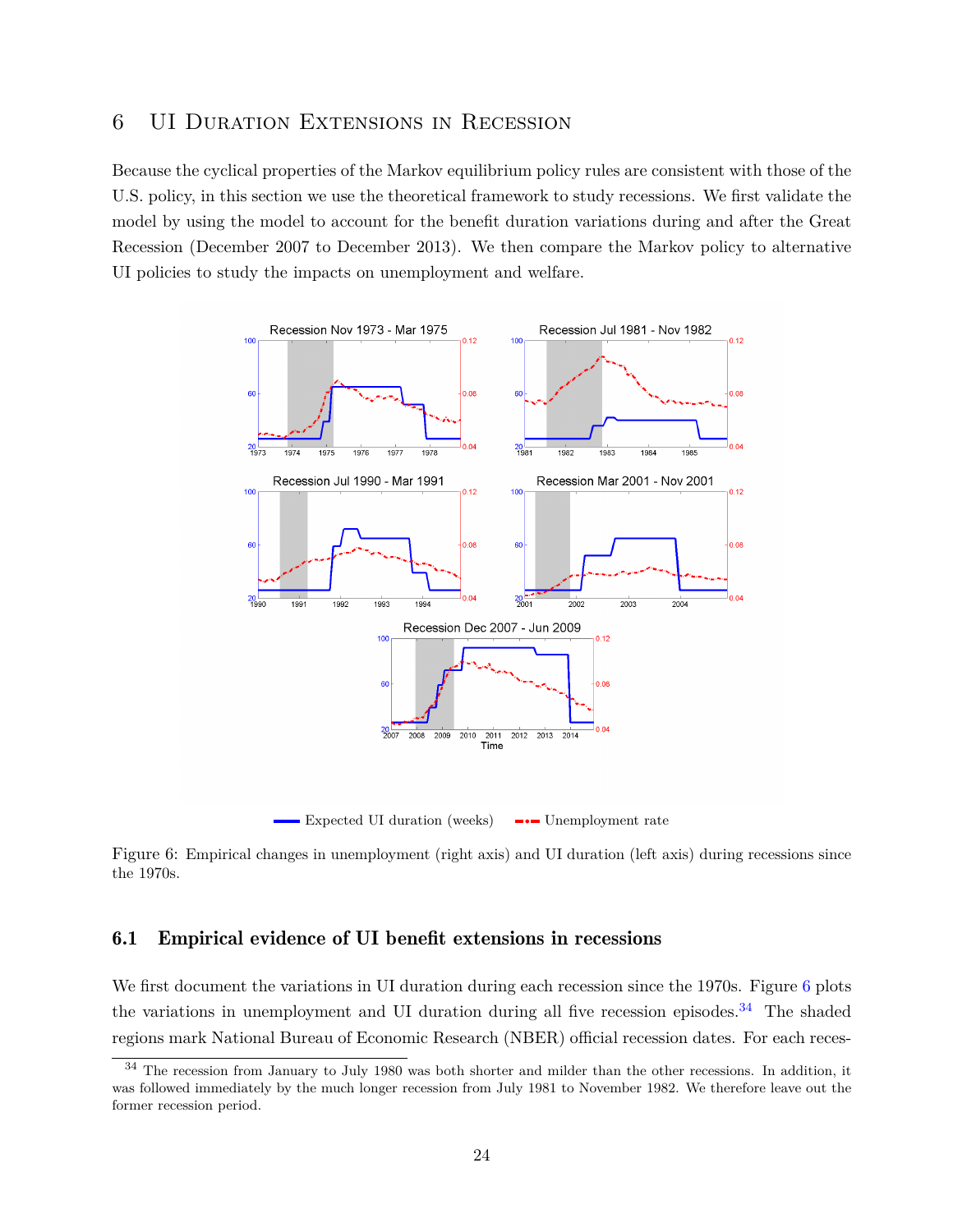sion episode, the dotted red line (right axis) plots the unemployment rate, and the solid blue line (left axis) plots the maximum expected UI duration in weeks. The timing and the size of changes in the UI duration follow the specifics of the federal unemployment compensation laws, which are available from the U.S. Department of Labor Employment and Training Administration (DOLETA) website. Two things are worth noting. First, during all recession episodes, the UI duration reached its highest level around the time the unemployment peaked. Second, comparing across recessions, the recession with higher unemployment is in general associated with higher expected UI durations, expect for the 1980s recession. Our Markov equilibrium benefit duration rises with the total unemployment, which is consistent with the above historical evidence.



<span id="page-23-0"></span>Expected UI duration (weeks) → Weighted UI duration (weeks) …… UI legislation dates

Figure 7: Empirical changes in UI duration and timing of UI-related legislation during the Great Recession.

Because more detailed data are available for the Great Recession, we document the frequency of legislation on UI policy during and following this recession in Figure [7.](#page-23-0) The vertical dotted lines indicate the timings of legislation. The frequency of legislation increased substantially from the mid-2008, especially from the late 2009, to 2011. This provides evidence that during the recessions the federal government does not follow a prescribed policy rule and instead makes policy choices depending on the contemporary states of the economy.<sup>[35](#page-23-1)</sup> This observation motivates our choice to use the Markov equilibrium policy, which is time consistent, to describe the policy changes during the recession.

<span id="page-23-1"></span>Because the state-level implementations of UI benefit extension are conditional on the state's

 $35$  There is an automatic benefit extensions program called Extended Benefits (EB), whereby the benefit duration is automatically extended when a state's unemployment rate exceeds 6.5% or 8%. The EB extensions are triggered in a state regardless of the national economic conditions or what the Congress decides. So in a sense this is a committed extensions program, in contrast to the discretionary extensions implemented in recessions. During the Great Recession, the EB extensions represent about one-third of the total overall maximum extensions. We thank an anonymous reviewer for pointing this out.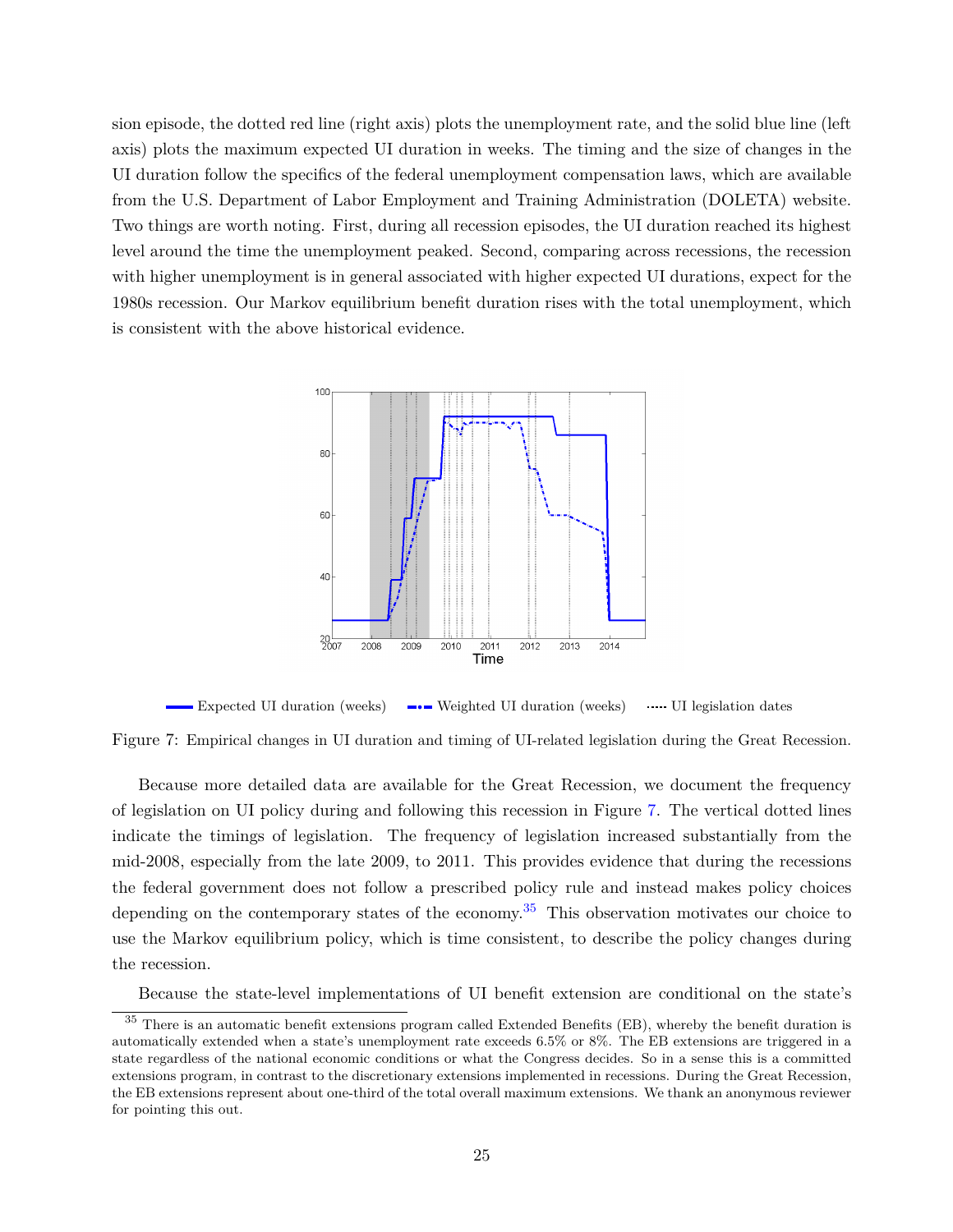economic conditions, especially on the state's insured unemployment rate (IUR) and total unemployment rate (TUR), we use the two statistics to compute whether the state was eligible for longer durations in the month a UI-related legislation was passed during the Great Recession. We then create a weighted measure of the maximum expected UI durations across states using the number of total insured unemployed workers in each state as weights. Appendix [A](#page-39-0) provides more details on the dates of policy changes and the construction of this weighted measure of UI duration. Figure [7](#page-23-0) plots the weighted expected UI duration (dashed blue line). For the quantitative analyses, we use this weighted average series as the empirical counterpart for a more accurate description of the UI duration policy implemented.

## 6.2 The Great Recession



<span id="page-24-1"></span>Figure 8: Exogenous shock processes during the Great Recession.

To further our theory, we put the model in an environment similar to the U.S. economy during and following the Great Recession from December 2007 to December 2013. Because our theory focuses on UI, we specify a path for productivity to match the observed unemployment path during the period.<sup>[36](#page-24-0)</sup> We use a piecewise linear productivity path consisting of the decline, the trough and the recovery. It turns out that this simplified way of calibrating the productivity path generates a good fit for the path of unemployment. We use an exogenous series of job separation rates over this period calculated from the aggregate-level CPS data. This path is then fed into the model assuming they are unexpected shocks and the agents expect future separation rate to return to its steady state. In Section [6.2.3](#page-30-0) we look at the case where the agents have an expectation about how future

<span id="page-24-0"></span> $36$  The online appendix includes two alternative calibrations where we use productivity  $z$  to either match the path of UI duration or get a best fit for both unemployment and duration. The benchmark calibration of the productivity path here is the preferred one because while unemployment is a smooth process (and reported on a weekly basis), UI duration is not, because Congress meets on a relatively fixed schedule that typically does not respond to changes in the economic conditions. Therefore, matching to the UI duration series is subject to the underlying assumptions about meeting schedules.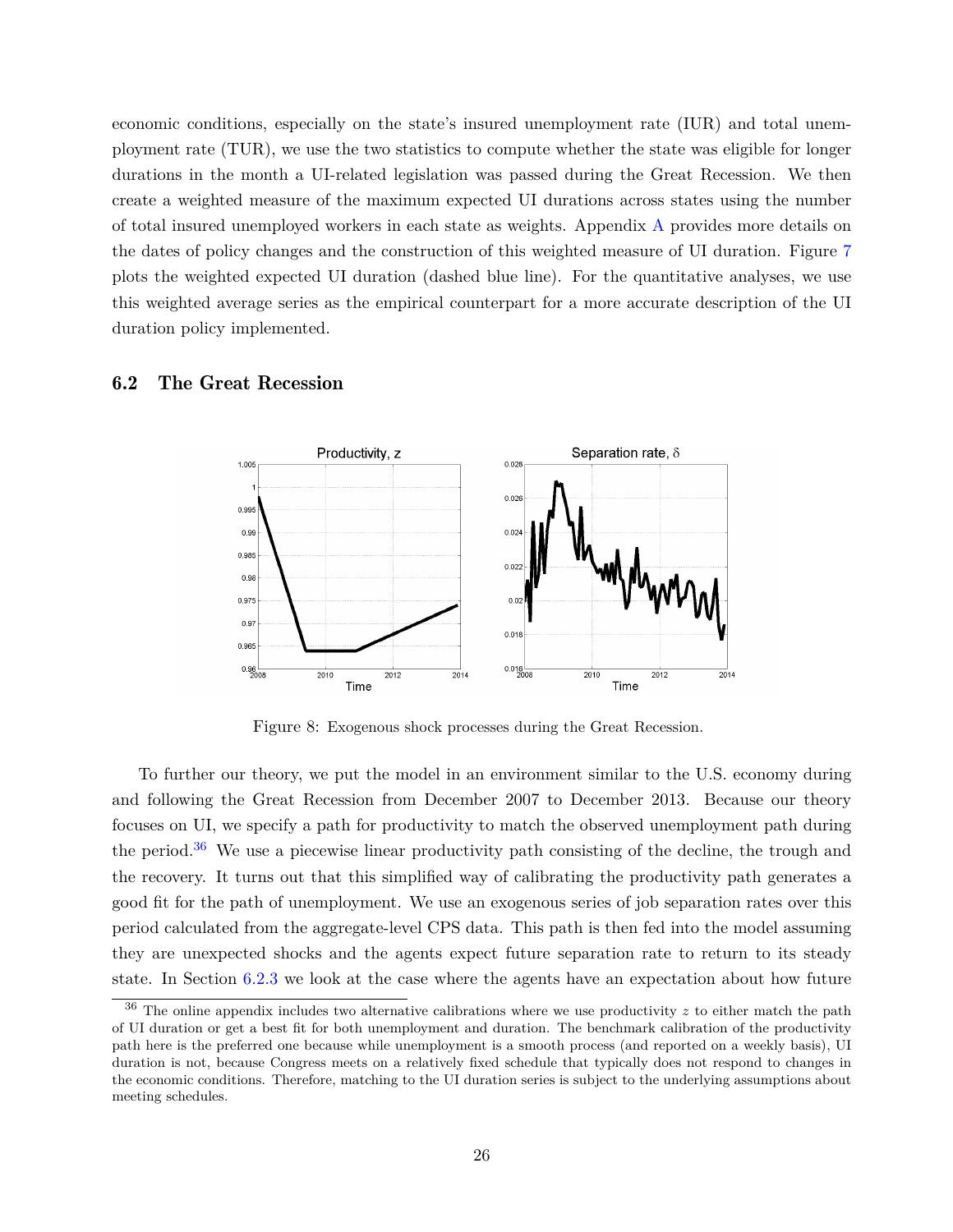

<span id="page-25-1"></span>Narkov extensions policy • ■■■ U.S. policy • ■■■ No extensions policy

Figure 9: UI duration, unemployment, and welfare during the Great Recession: Model, data, and counterfactual policies.

job separation rate evolves. Figure  $8$  plots these two shock paths.<sup>[37](#page-25-0)</sup>

Model Fit Given the exogenous shock paths, Figure [9](#page-25-1) plots the variations in the UI duration, labor market variables, and average welfare generated by the Markov equilibrium (solid blue lines). Compared to the U.S. economy (dashed black lines), the Markov equilibrium matches well the variations of UI duration and the vacancy-unemployment ratio. In particular, the Markov equilibrium benefit duration policy rises from 26 weeks to slightly below 80 weeks, compared to the maximum of 90 weeks in the U.S. economy. The Markov equilibrium also generates a decline in the benefit duration,

<span id="page-25-0"></span><sup>&</sup>lt;sup>37</sup> The path we specify for labor productivity is in fact not far-fetched. Labor productivity as measured by the average production per person in the nonfarm business sector fell by 3% from the end of 2007 to the beginning of 2009, which is more than 4% in detrended terms. The difference between our calibrated path and the actual path is the recovery part. The U.S. labor productivity recovered swiftly to the pre-2008 level by the end of 2010, whereas our path follows a slower recovery process. For theories on slow and/or jobless recovery following the Great Recession, see, for example, [Stock and Watson](#page-38-5) [\(2012\)](#page-38-5), [Shimer](#page-38-6) [\(2012\)](#page-38-6), and [Heathcote and Perri](#page-37-12) [\(2015\)](#page-37-12). In addition, [McGrattan](#page-37-13) [and Prescott](#page-37-13) [\(2010,](#page-37-13) [2014\)](#page-37-14) suggest that labor productivity calculated from the data—especially during the 1990s and the Great Recession—are mismeasured. This paper does not take a stand on what the true labor productivity is, and instead uses the observed unemployment path to discipline productivity.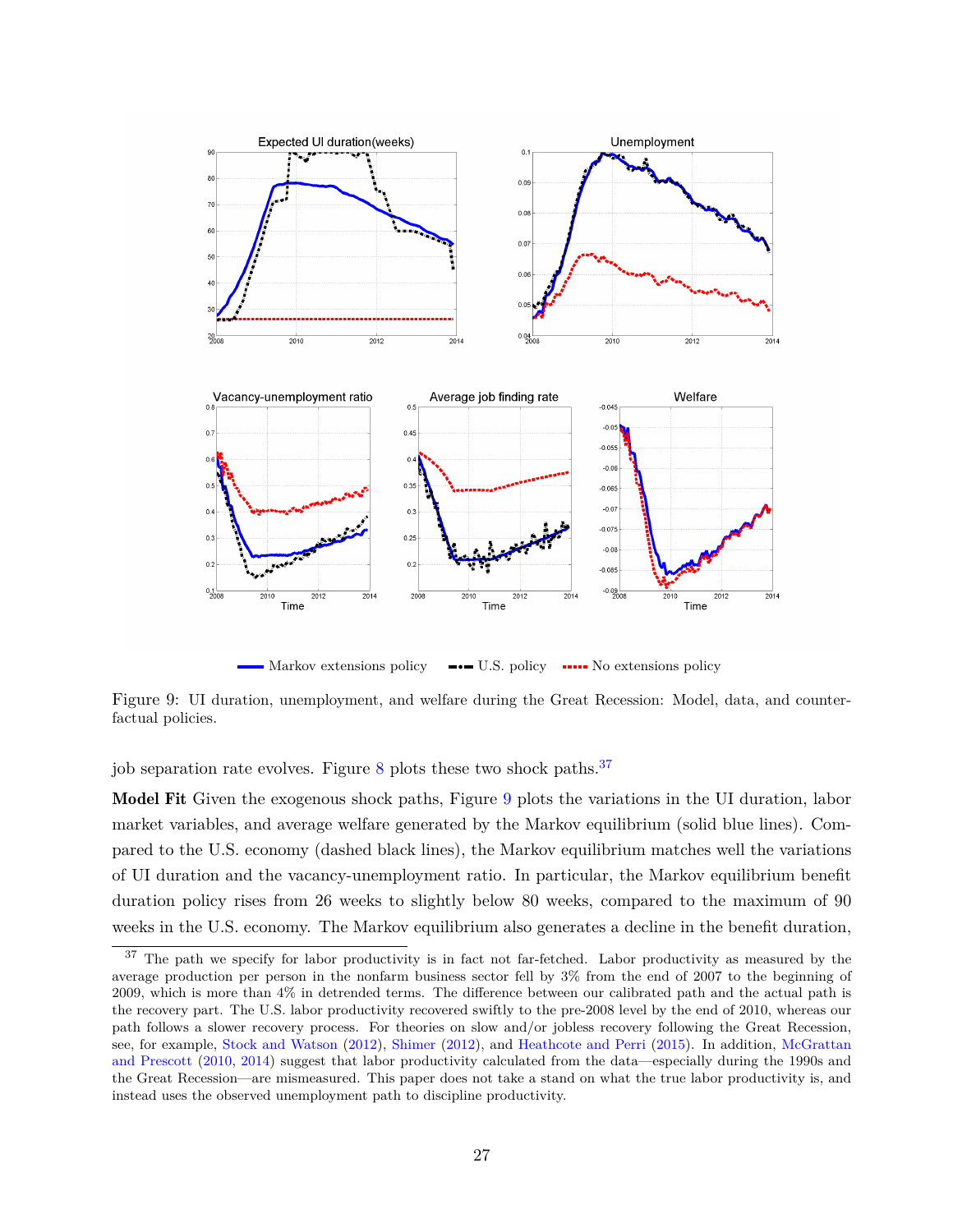but the decline starts sooner than in the U.S. economy. The Markov equilibrium captures the sudden drop and the slow rise in the vacancy-unemployment ratio as observed in the U.S. economy, but underestimates the scale of the drop. One reason for the smaller drop in the vacancy-unemployment ratio is that the model does not have job-to-job transition. During recessions, job-to-job transition, in addition to unemployment-to-job transition, declines, and as a result, vacancy posting should decline more when job-to-job transition is taken into account.

### 6.2.1 Policy evaluation

One interesting question we can answer using the model is whether and how much the benefit extensions contributed to the higher unemployment rates during the Great Recession. We analyze a counterfactual where the government does not do benefit extensions but instead keeps benefit duration at 26 weeks throughout the recession (and the private sector fully understands it). Figure [9](#page-25-1) shows that, in contrast to the no-extension policy (dotted red line), the Markov equilibrium benefit extensions lead to higher unemployment rates. At the peak, the unemployment is lower by more than 3 percentage points in the economy without extensions.<sup>[38](#page-26-0)</sup>

A key prediction of our theory is that search effort is procyclical, that it falls during recessions. This feature is present in the standard search model with endogenous search effort. The empirical findings on the cyclicality of search effort are mixed.<sup>[39](#page-26-1)</sup> More recently, [Gomme and Lkhagvasuren](#page-36-10) [\(2015\)](#page-36-10), after controlling for the heterogeneity in the unemployed worker's past wages and hours, find evidence that search is procyclical, consistent with the prediction of the structural search literature. Welfare Evaluations We compute the consumption equivalent variation under a utilitarian welfare function; that is, the welfare function in each period is

$$
W(c^w, c^0, c^1, s^0, s^1, u, u^1, d) = \n\begin{aligned}\n(1-u)U(c^w) & \text{worker} \\
+(u - u^1(1-d))\left[U(c^0) - v(s^0)\right] & \text{unemployed without benefit} \\
+ u^1(1-d)\left[U(c^1) - v(s^1)\right] & \text{unemployed with benefit.}\n\end{aligned}
$$

This is also the period welfare function of the government in the Markov equilibrium. It captures the effects of higher income (both wages and benefits), larger proportions of unemployed workers on benefits, lower lump-sum taxes, and gains from saving on search effort.

We perform the welfare evaluation of extensions at two points in time. First, consistent with how the effect on unemployment is evaluated, we look at the *ex-post* welfare. This is computed at each

<span id="page-26-0"></span><sup>38</sup> Even though both productivity and job separation rate fluctuations contribute to the cyclical movements in the model, the productivity changes actually drive most of the movements. The online appendix provides an analysis where productivity is kept at its steady-state level to isolate the effect of the shock to job separation rate.

<span id="page-26-1"></span><sup>&</sup>lt;sup>39</sup> [Shimer](#page-38-7) [\(2004\)](#page-38-7) and [Mukoyama, Patterson, and Şahin](#page-38-8) [\(2006\)](#page-38-8), for example, find countercyclical search effort, while [DeLoach and Kurt](#page-36-11) [\(2013\)](#page-36-11) find evidence of procyclical search effort. See [Gomme and Lkhagvasuren](#page-36-10) [\(2015\)](#page-36-10) for a brief review of the empirical literature on search effort.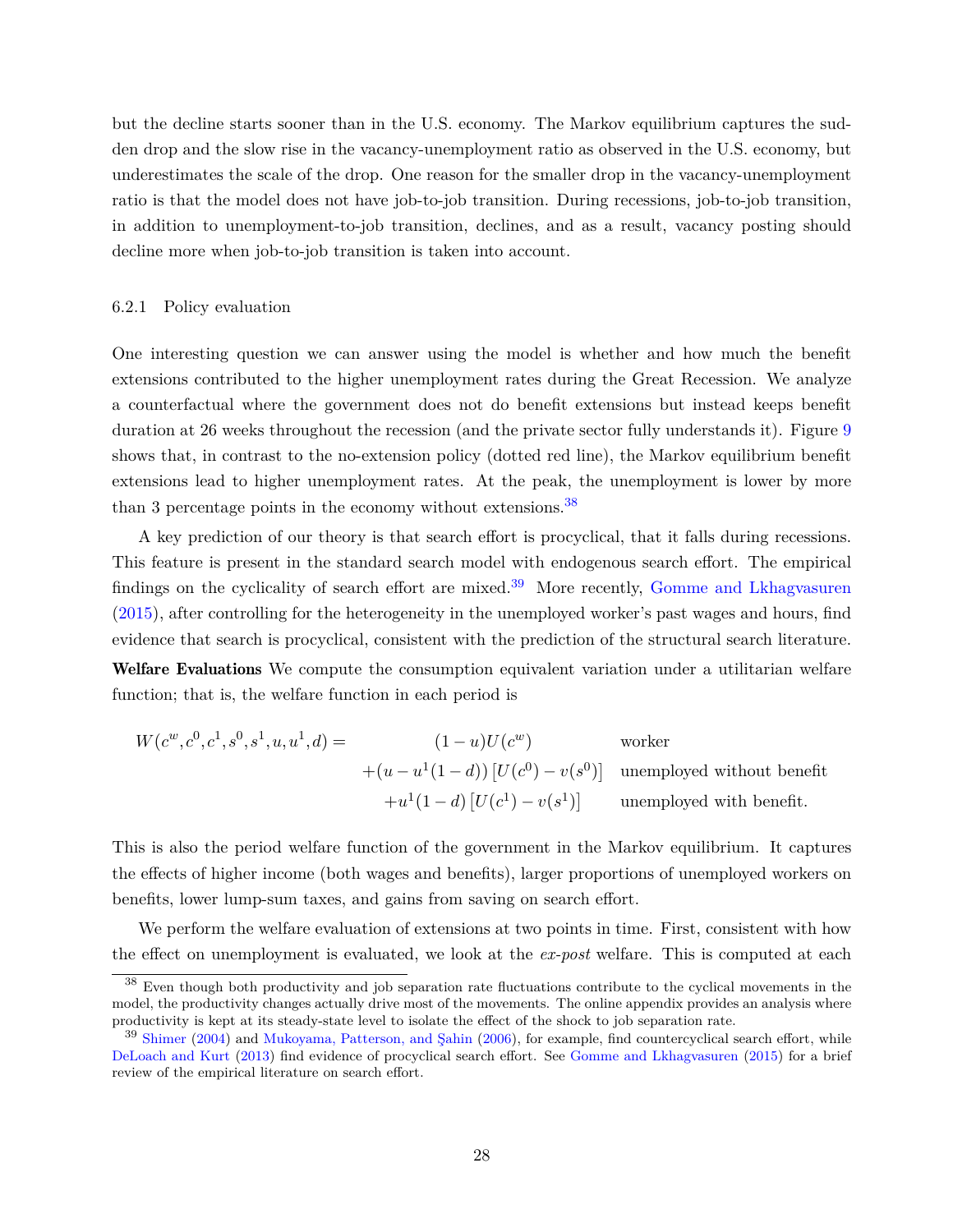point in time over the transition path after the realization of shocks each period:

$$
\sum_{t=2008.1}^{2013.12} \beta^t W(c_t^w, c_t^0, c_t^1, s_t^0, s_t^1, u_t, u_t^1, d_t) = \sum_{t=2008.1}^{2013.12} \beta^t W(\tilde{c}_t^w(1+\Delta), \tilde{c}_t^0(1+\Delta), \tilde{c}_t^1(1+\Delta), \tilde{s}_t^0, \tilde{s}_t^1, \tilde{u}_t, \tilde{u}_t^1, \tilde{d}_t)
$$

where the left-hand side is the aggregate welfare of the Markov equilibrium economy,  $\tilde{x}$  on the righthand side are the equilibrium allocations under the no-extension policy, and  $\Delta$  is the consumption equivalent variation. We allow the distribution of workers to vary in the welfare calculation to capture the distributional effects of different policies on welfare. The last panel of Figure [9](#page-25-1) plots the welfare during this period. Even though the Markov equilibrium extensions substantially raised the unemployment, the average welfare is higher with the Markov extensions. The difference in the average welfare over the transition path roughly translates into 0.16% of average monthly consumption.

The *ex-post* welfare gap between the Markov equilibrium and no-extensions economies in Figure [9](#page-25-1) are driven by two opposing forces: the higher unemployment in the Markov equilibrium reduces the average welfare in the economy relative to the no-extensions policy, whereas the higher proportion of unemployed workers on benefits increases the average welfare of unemployed workers in the Markov economy. Figure [10](#page-27-0) illustrates these two forces.



<span id="page-27-0"></span>Figure 10: Drivers of welfare gap between Markov extensions and no extensions policies: Unemployment and proportion unemployed on benefits.

The proportion of unemployed workers on benefits (middle panel) is calculated as  $u^1(1-d)/u$ . Under the no-extensions policy (dotted red lines), the proportion falls early in the recession. While both the measure of benefit-eligible unemployed worker,  $u^1$ , and the total unemployment, u, increase in response to rising job separation rates and falling productivity, the rise in the total unemployment is larger because job-finding rates of the unemployed workers both with and without benefits fall. In contrast, in the Markov equilibrium, the initial rise in the proportion is mainly driven by the longer duration policy (lower  $d$ ).

The gap in benefit coverage between the two policies increases over time. At the time when the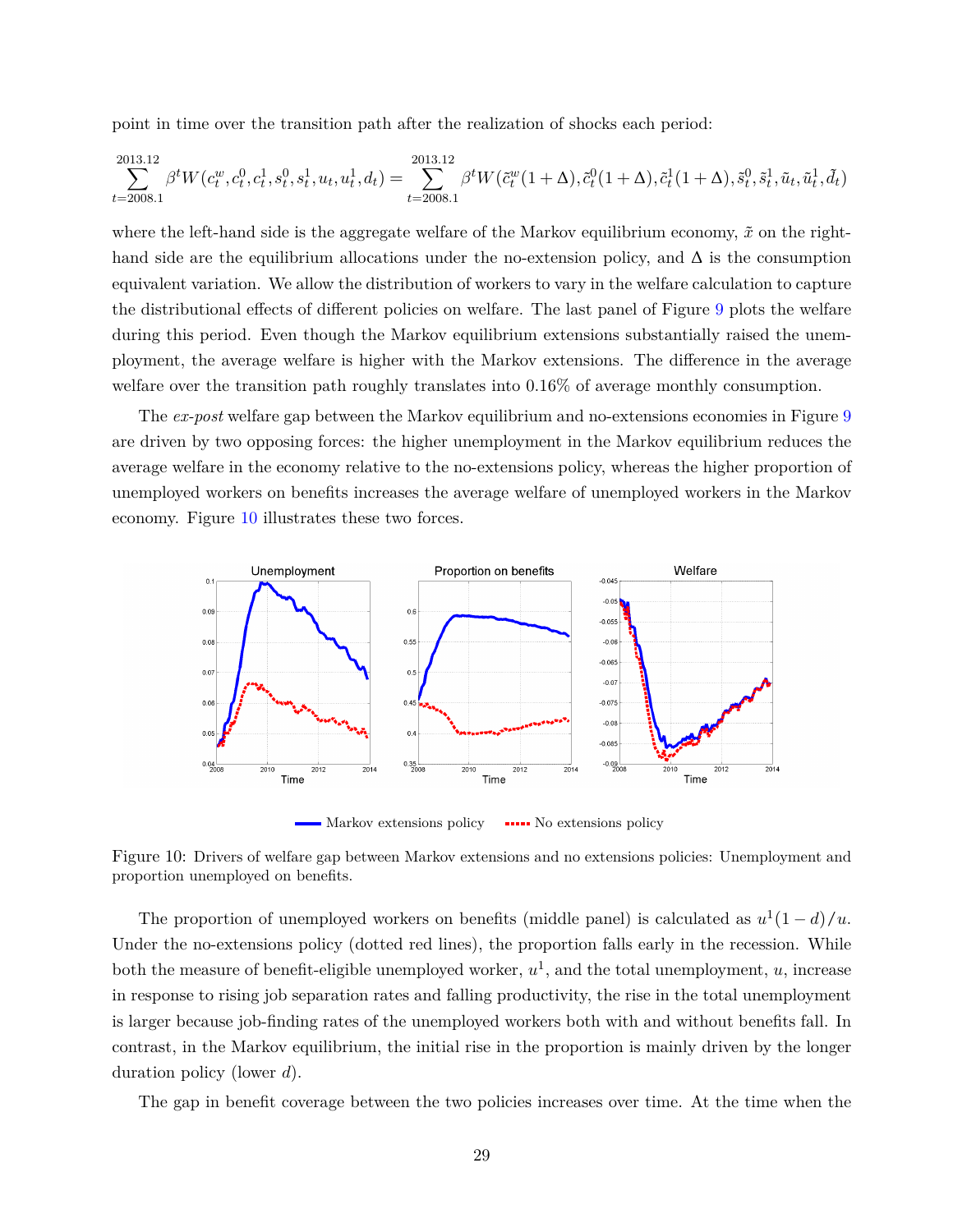unemployment peaks, about 60% of unemployed workers are covered by UI benefits in the Markov equilibrium, whereas only 40% have benefits under the no-extensions policy. This higher benefit coverage leads to higher average welfare among the unemployed workers in the Markov equilibrium. The welfare gap (right panel) between the Markov and no-extensions policies is then the result of the welfare cost of higher unemployment being outweighed by the welfare gain from a higher benefit coverage ratio. An important reason for this result is that productivity is low during the recession, which lowers the marginal cost of unemployment, making welfare higher in the high-unemploymentlong-duration economy.

Second, we compare the welfare at the start of the recession. This is an *ex-ante* comparison:

$$
\mathbb{E}_{2008.1} \sum_{t=2008.1}^{\infty} \beta^t W(c_t^w, c_t^0, c_t^1, s_t^0, s_t^1, u_t, u_t^1, d_t)
$$
\n
$$
= \mathbb{E}_{2008.1} \sum_{t=2008.1}^{\infty} \beta^t W(\tilde{c}_t^w (1+\Delta), \tilde{c}_t^0 (1+\Delta), \tilde{c}_t^1 (1+\Delta), \tilde{s}_t^0, \tilde{s}_t^1, \tilde{u}_t, \tilde{u}_t^1, \tilde{d}_t)
$$

The difference here is the *ex-ante* evaluation is done without the knowledge of how the recession would pan out, and agents in the economy expect future shocks to follow an  $AR(1)$  process. We assume that an unexpected productivity shock occurs in January 2008, and perform the welfare comparison after the realization of this shock. The question addressed by this exercise is, "*should* the government follow the Markov rule or the no-extensions policy given this shock?" Interestingly, the no-extensions policy gives slightly higher (less than 0.1% in consumption equivalent) average welfare than the Markov policy rule *ex ante*. The reason for the different ex-ante and ex-post welfare results is that during this period the productivity slump turns out to be both long and severe, which gives more justification *ex-post* for the Markov equilibrium extensions.

### 6.2.2 The effect of expectation

Private sector's expectations of future policy play an important role in the Markov equilibrium. To isolate the effect of expectation in our result, we shut down the channel of private sector's expectations. In particular, in this exercise we assume that *ex ante* the private sector expects the future benefit duration (and benefit level) to stay at the steady-state level, but *ex post* the government implements the benefit extensions as in the Markov equilibrium. In other words, all benefit extensions above the regular 26 weeks are "unanticipated." Figure [11](#page-29-0) illustrates the experiment by comparing the economy under (1) the Markov equilibrium benefit extensions policy (solid blue lines), (2) the no-extensions policy (dotted red lines), and (3) the unexpected extensions policy (dashed green lines).

The unemployment gap between the Markov extensions and the unexpected extensions policies is large, accounting for about 70% of the unemployment gap between the Markov extensions and the no-extensions economies. This reflects the importance of expectations. When the unemployed workers with benefits rationally expect the government to follow the Markov equilibrium policy, they reduce their job search activities when the productivity is low or when the unemployment is high,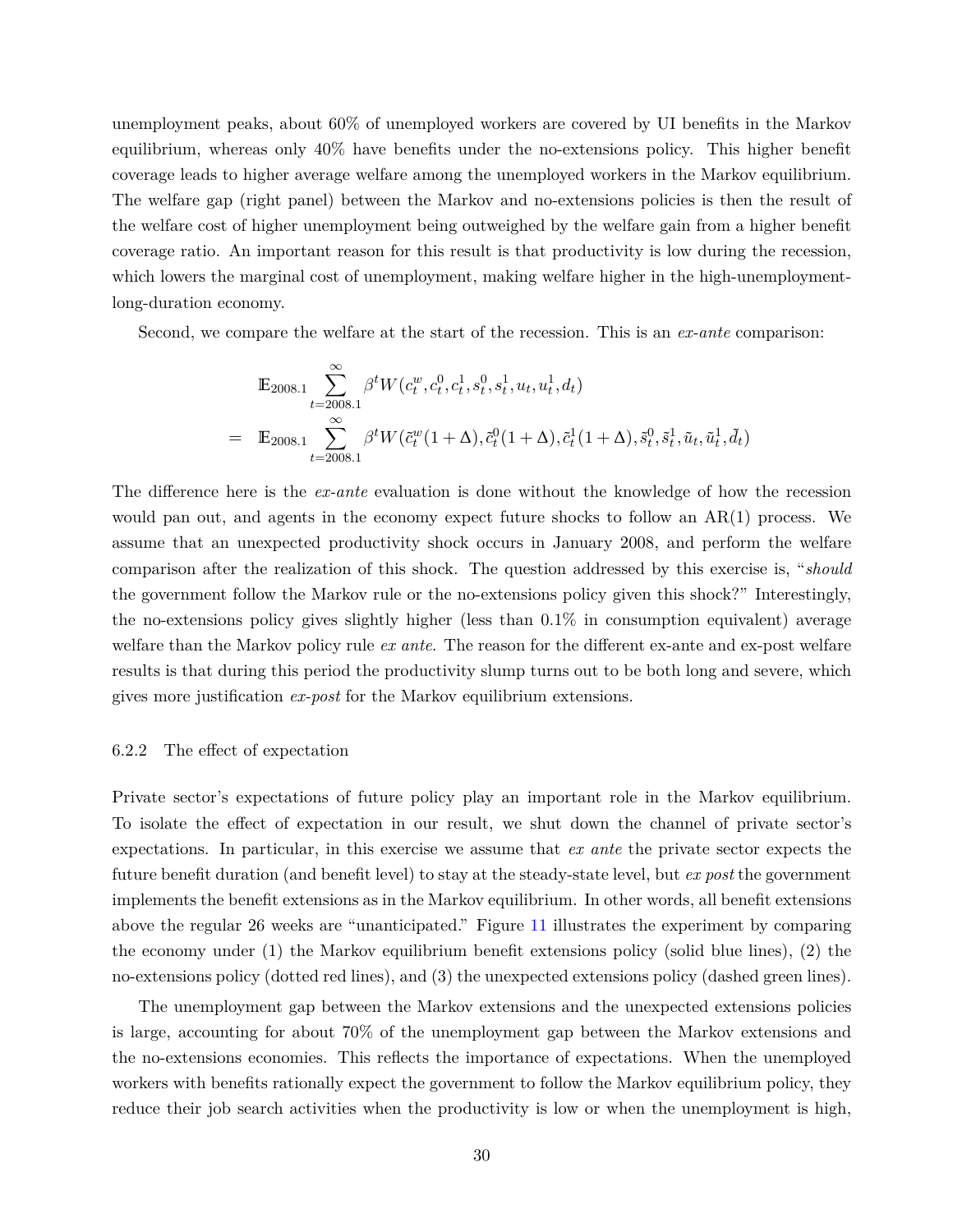

<span id="page-29-0"></span>Narkov extensions policy ••••••• No extensions policy ••• Unexpected extensions policy

Figure 11: UI duration, unemployment, and welfare during the Great Recession: Effect of expectation.

because the expected long benefit duration next period distorts their search incentives. In contrast, when the unemployed workers expect the government to maintain a no-extensions policy, they do not reduce search as much.

Because the distortion on the search incentives works only through the unemployed worker's expectation of future UI policies, this exercise is also a decomposition of the unemployment gap into the "search" wedge and the "composition" wedge. Specifically, the unemployment difference between the economies with the Markov equilibrium extensions (solid blue lines) and the unexpected extensions (dashed green lines) represents the effect of policy distortion on search behavior; the unemployment difference between the economies with the unexpected extensions and no extensions (dotted red lines) represents the compositional effect—a longer duration increases the proportion of unemployed workers with benefits, thus reducing average search.

Interestingly, the average welfare in the unexpected extensions economy is higher than in the Markov equilibrium. This is not surprising, because the former has both high current consumption from the *ex-post* benefit extensions—and low future unemployment—from the expectation of a no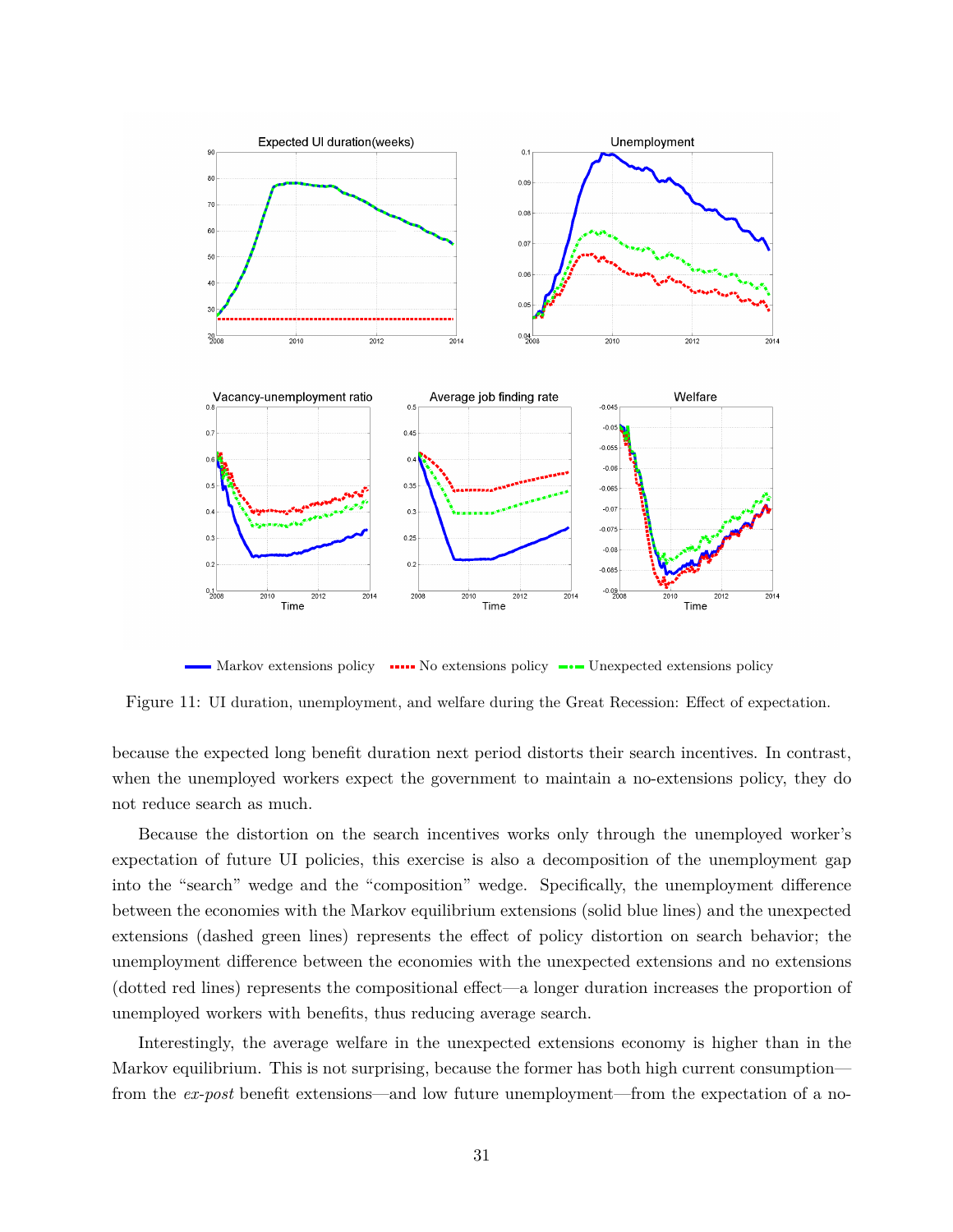extensions policy *ex ante*. But such an economy is in a sense "unsustainable" as it requires the government to be always able to "fool" the private sector. $40$ 

### <span id="page-30-0"></span>6.2.3 Cyclical job separation risk

In the benchmark the cyclical job separation rate is both exogenous and unexpected. As a robustness check, we make the job separation shock contingent on productivity in the model, so that the private sector takes into consideration the cyclical job separation rate—and form expectations accordingly when making decisions. We specify the job separation rate process as

$$
\delta(z) = \bar{\delta} + I_{\delta}(z - \bar{z}),
$$

where  $\bar{\delta}$  is the steady-state job separation rate, and  $I_{\delta} < 0$  is the rate of change of the separation rate with respect to the aggregate productivity. Note that the private sector forms expectations based on this process, but the realized separate rate is still the series taken from data as before. This formulation has the natural interpretation that the job separation rate increases when profits are low. When labor productivity is low, wages are low as wages are also a function of productivity. Because the elasticity of wages with respect to productivity is less than 1, lower productivity means lower profit, or  $z - w$  in the model. To estimate this process we use the job separation and labor productivity data over 1951.I-2014.IV.

As before, the productivity shock  $z$  is exogenously specified to match the unemployment process. The resulting labor productivity path has a smaller drop than before—3.2% as opposed to  $3.6\%$  in the benchmark when the separation rate changes are unexpected. This is because a countercyclical separation rate shock reinforces the effect of the productivity shock. When the productivity is low, firms expect a large future separation rate, and as a result they reduce vacancy postings even more than in the benchmark. Figure [12](#page-31-0) shows the transition paths for this alternate specification.

### 6.3 Other recessions

As noted in the empirical analysis, benefit extensions are not unique to the Great Recession. Comparing across recession episodes since the 1970s, those with higher unemployment were associated with, in general, higher benefit durations.<sup>[41](#page-30-2)</sup> In this section, we test whether our model delivers this characteristic. Because of declining secular trends in job-finding and separation rates, we need to recalibrate the model parameters to the pre-recession economy for each recession episode. Table [4](#page-32-0) summarizes the labor market statistics for the pre-recession window for each recession.

<span id="page-30-1"></span>This is similar to the [Lucas](#page-37-15) [\(1972,](#page-37-15) [1976\)](#page-37-16) argument that only unexpected inflation has a positive impact on real output, and attempts by governments to exploit this unexpectedness will lead agents to revise their inflation expectations.

<span id="page-30-2"></span> $^{41}$  Even though benefit extension programs existed since the 1950s, it was not until the 1973-1975 recession that the federal government started actively adjusting extensions. Such active adjustment corresponds to our interpretation of a discretionary policy. We thus focus on recessions since the mid-1970s.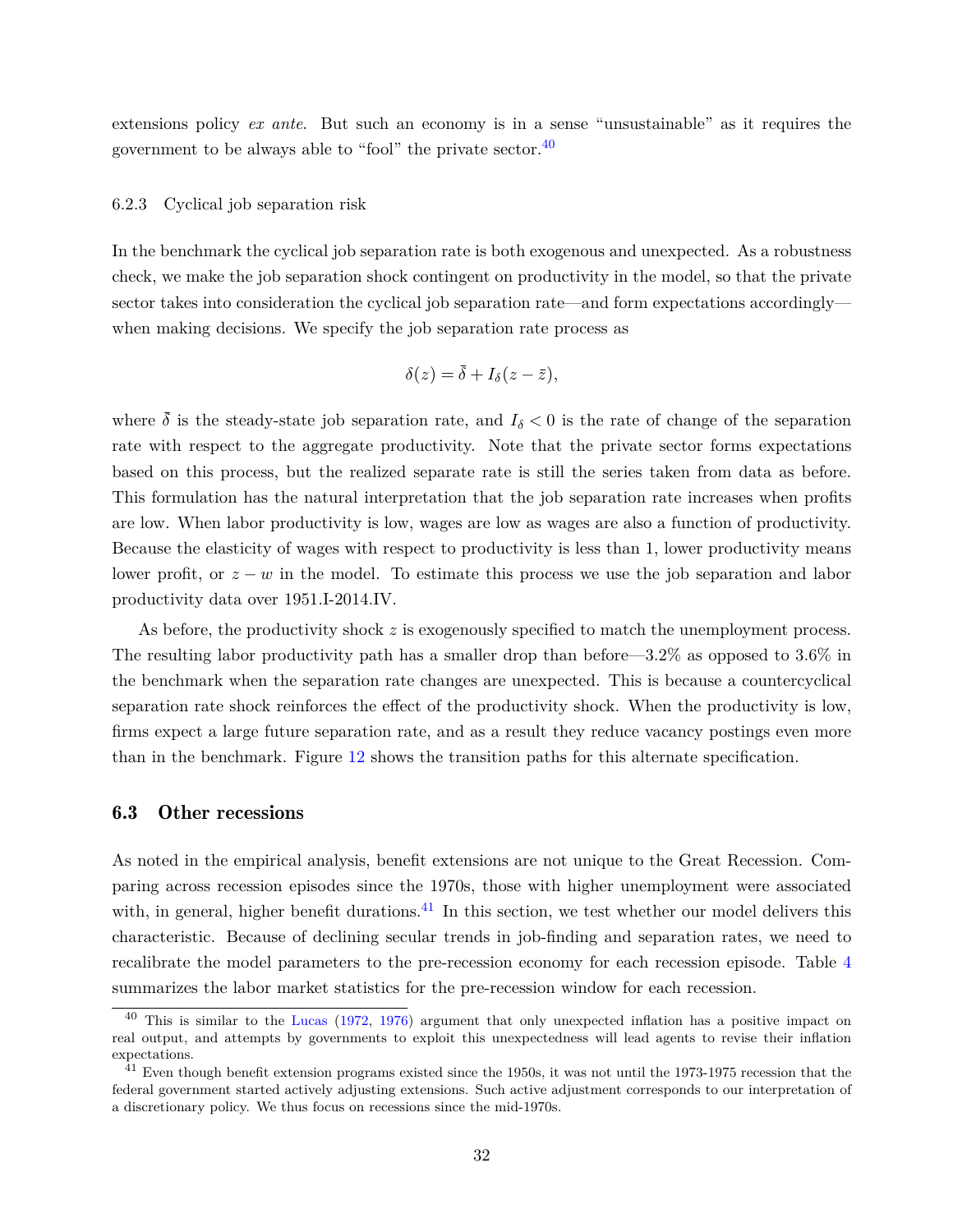

<span id="page-31-0"></span>■ Markov extensions policy ■■■ U.S. policy ■■■ No extensions policy

Figure 12: With cyclical separation risk: UI duration, unemployment, and welfare during the Great Recession.

As with the Great Recession, we use the path of job separation rate from data, and target the observed unemployment path to recover the path of productivity for each recession. Figure [13](#page-32-1) displays the model-generated UI duration (solid blue lines), unweighted UI duration from the data (dashed blue lines), and the model-generated unemployment (broken red lines, right axis) for each recession documented in the empirical analysis. Three observations are worth noting. First, the model matches the increases in the UI duration reasonably well, producing more than 60% of the increases (solid blue line vs. dashed blue line) in each recession. Second, consistent with patterns documented from the data, during all four recessions, the model-generated UI duration reached its highest level around the time the unemployment peaked. Lastly, recessions where the unemployment was higher (broken red line) also had, in general, higher model-generated UI duration (solid blue line), except in the 1980s recession. This evidence shows that, as an additional model validation, our theory is able to generate not only quantitatively significant UI duration increases in recessions, but also cross-time patterns consistent with the data.

While our model can rationalize the benefit extensions during recessions, our theory is not suc-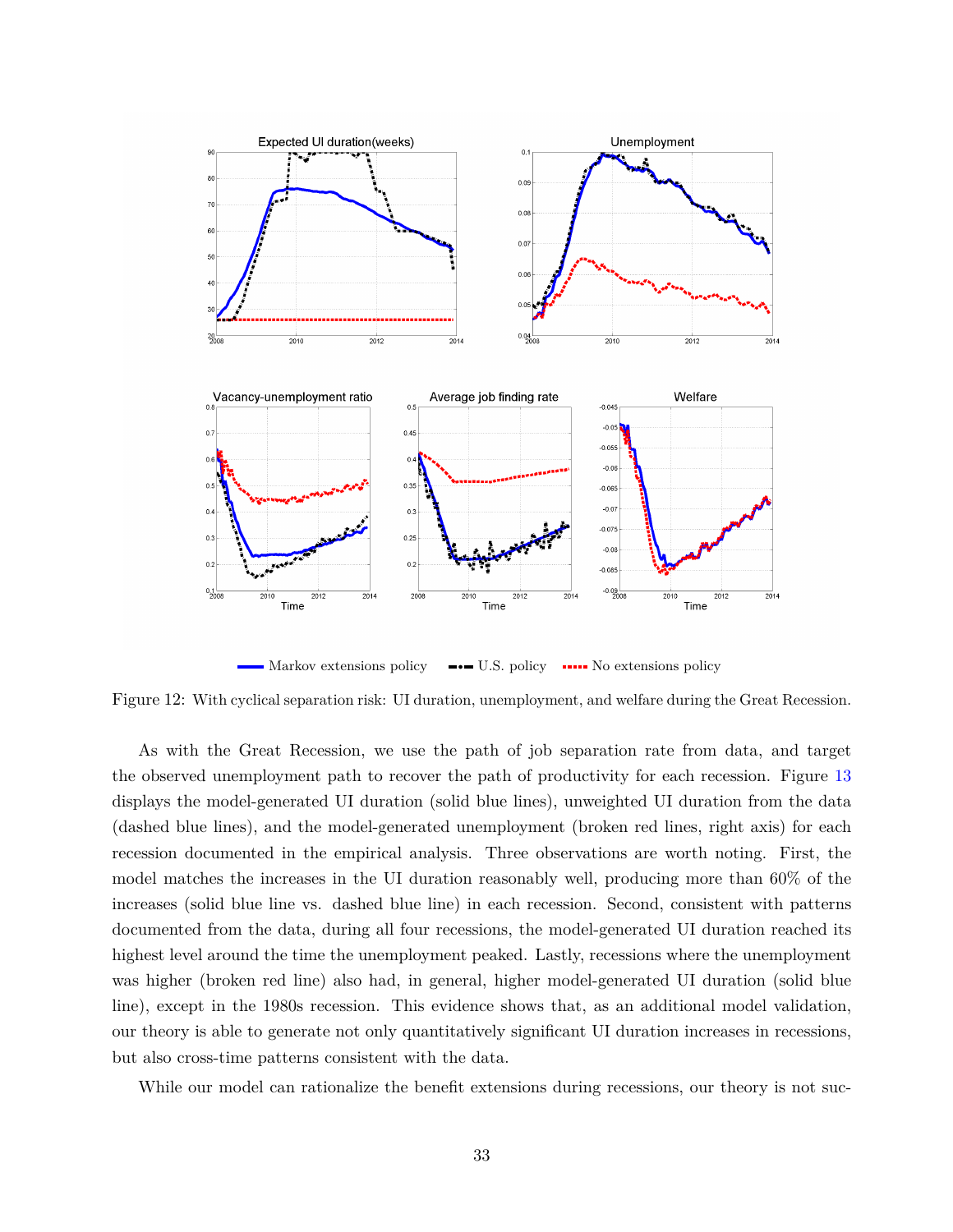|                   |                      |            | Pre-recession labor market statistics |             |  |
|-------------------|----------------------|------------|---------------------------------------|-------------|--|
| Recession         | Pre-recession period | Separation | Job finding                           | Job filling |  |
| Nov 1973-Mar 1975 | 1973.I-1973.III      | 0.026      | 0.51                                  | 0.71        |  |
| Jul 1981-Nov 1982 | 1980.II-1981.I       | 0.033      | 0.41                                  | 0.71        |  |
| Jul 1990-Mar 1991 | 1988.I-1990.II       | 0.027      | 0.47                                  | 0.71        |  |
| Mar 2001-Nov 2001 | 1999.I-2000.IV       | 0.020      | 0.49                                  | 0.66        |  |

<span id="page-32-0"></span>Table 4: Calibration Targets for Other Recessions

Note: Job-filling rate pre-2000 are from [Den Haan, Ramey, and Watson](#page-36-6) [\(2000\)](#page-36-6).



<span id="page-32-1"></span>■ Model: Expected UI duration (weeks) ■■■ Data: UI duration (weeks) Model: Unemployment (right axis)

Figure 13: UI duration and unemployment in other recessions: Model versus data

cessful in generating the lack of actions during non-recessionary times. In fact, our model predicts when productivity rises and unemployment falls, the government has incentives to reduce benefit duration to below 26 weeks. However, it is worth noting that the response of the Markov equilibrium policy to productivity is not entirely symmetric. Instead, the changes in the duration policy are very nonlinear; its increase over regions of low productivity is much faster than its decrease over regions of high productivity.<sup>[42](#page-32-2)</sup> As a result, even though the government has incentives to reduce UI duration during non-recessionary times, the reduction is much smaller than the increase during a recession.

<span id="page-32-2"></span><sup>42</sup> Shown in Figure [3](#page-18-0) and discussed in Section [5.2.](#page-18-3)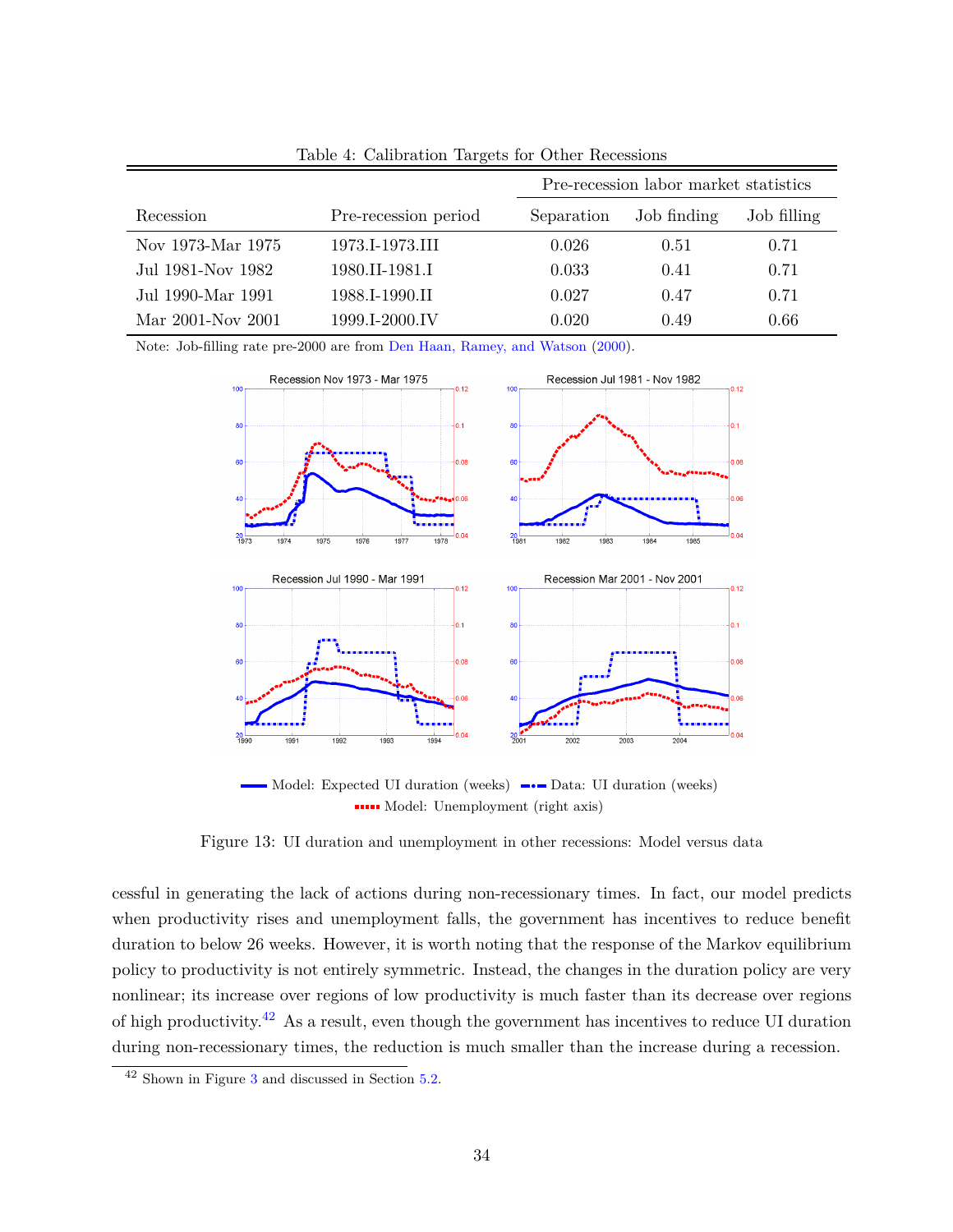## <span id="page-33-0"></span>6.4 Discussion

## 6.4.1 Relation to commitment (Ramsey) policy

A recent strand of the UI literature looks at the optimal UI policy over the business cycle under the assumption of perfect commitment by the government (e.g. [Mitman and Rabinovich](#page-37-1) [\(2015\)](#page-37-1), [Jung and](#page-37-2) [Kuester](#page-37-2) [\(2015\)](#page-37-2)). Our time-consistent no-commitment policy complements this literature by relaxing the commitment assumption on the government. A key difference between the two policies is that the government without commitment does not internalize the effect of future policy on today's search incentives, whereas the government with commitment does. As a result, the optimal commitment (Ramsey) policy is less generous, and the steady state unemployment is lower than that under the time-consistent no-commitment policy. Over the business cycle when the unemployment is high, the government with commitment (Ramsey) realizes that a short benefit duration creates search incentive for more workers, so it is ex ante optimal to promise a short benefit duration. Consistently, [Mitman](#page-37-1) [and Rabinovich](#page-37-1) [\(2015\)](#page-37-1) find that the optimal benefit duration under commitment is procyclical<sup>[43](#page-33-1)</sup>. In contrast, a government without commitment cannot make a promise, which is why we find timeconsistent non-commitment policy is countercyclical.

Note that commitment is assumed in the Ramsey case. If given the choice to break a promise, the government will find it optimal at any time to deviate from the promised policy schedule. More specifically, the government at time  $t$  has an incentive to promise a short future benefit duration to encourage search, because current search (mainly search of the benefit-collecting unemployed workers) is higher when the expected future benefit duration is shorter. However, after the employment outcome in period  $t$  is realized, the government has an incentive to provide insurance to more unemployed workers by choosing a longer duration. This incentive to deviate from the original plan is what constitutes the time inconsistency in the Ramsey problem. By allowing the government to break its promise, the time-consistent policy that we look at is arguably closer to reality.

### 6.4.2 Relation to [Hagedorn, Manovskii, and Mitman](#page-36-0) [\(2015\)](#page-36-0)

The comparison between the Markov economy and the no-extensions economy is in line with [Hage](#page-36-0)[dorn, Manovskii, and Mitman](#page-36-0) [\(2015\)](#page-36-0), who exploit discontinuity at state borders to identify the effect of unemployment benefit extensions. In particular, one way to interpret their empirical result is as follows. In states where firms and workers expect good exogenous shocks to the economy, e.g. an oil boom, they also expect lower or no benefit extensions. This increases the expected value of

<span id="page-33-1"></span><sup>&</sup>lt;sup>43</sup> [Jung and Kuester](#page-37-2) [\(2015\)](#page-37-2) find the response of the optimal UI benefits to business cycle fluctuations is short-lived because they consider multiple policy instruments; when the government is only allowed to change UI benefits, they find the policy responses are similar to [Mitman and Rabinovich](#page-37-1) [\(2015\)](#page-37-1). [Landais, Michaillat, and Saez](#page-37-8) [\(2010\)](#page-37-8) find the optimal (Ramsey) UI benefits should be countercyclical, higher when the unemployment is higher; however, as [Mitman and Rabinovich](#page-37-1) [\(2015\)](#page-37-1) point out, the analysis in [Landais, Michaillat, and Saez](#page-37-8) [\(2010\)](#page-37-8) rests on a steady state comparison and is thus not directly comparable to our results. We find the Ramsey policy in our setup behaves very similarly to that in [Mitman and Rabinovich](#page-37-1) [\(2015\)](#page-37-1).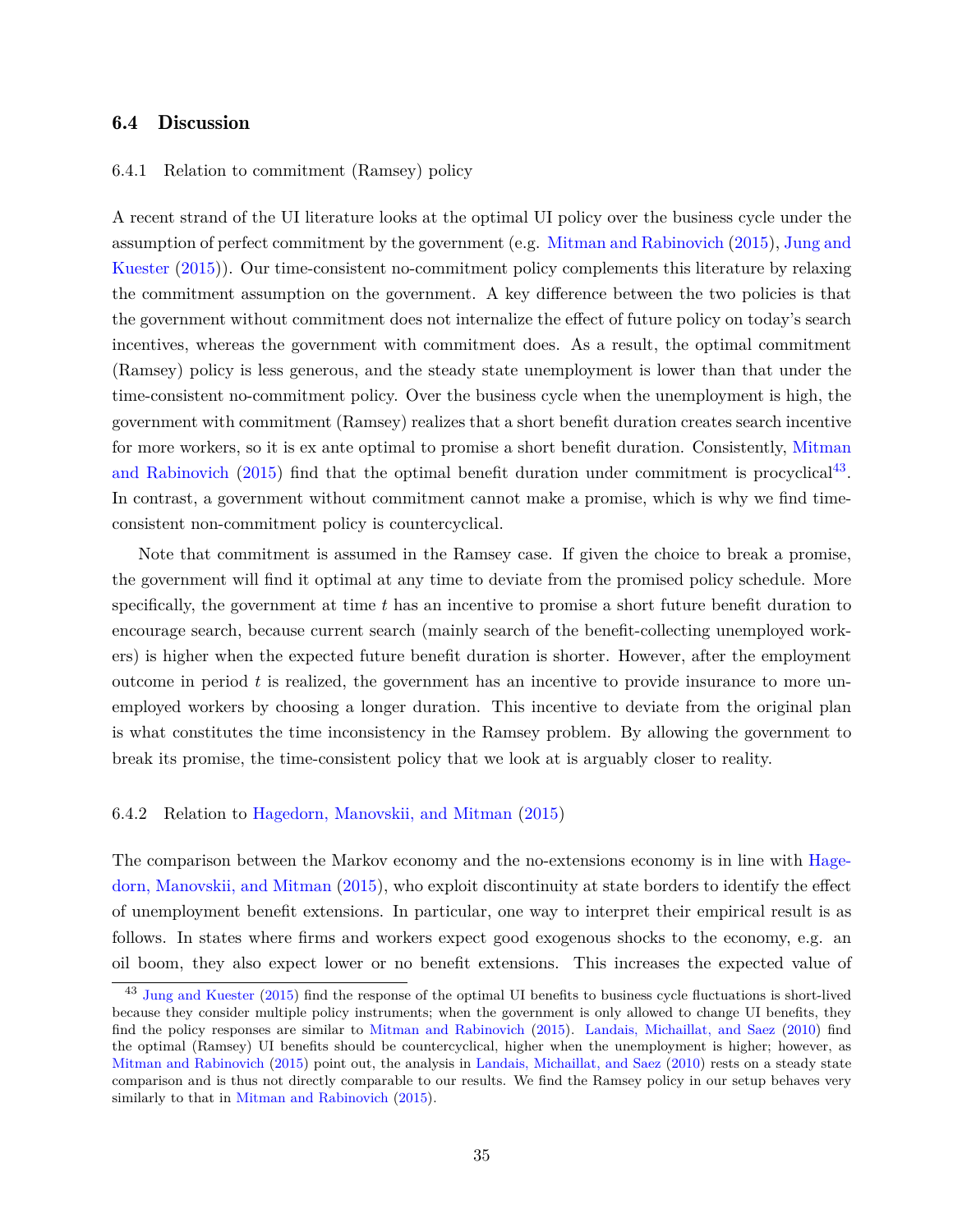employment to a worker and in turn increases job creation compared to states with bad economic outlooks. This interpretation is very similar to our theory. With the Markov equilibrium policy, firms and workers *expect* longer benefit durations in recessions—analogous to states with bad economic outlooks—whereas in the no-extensions economy, the private sector *expects* no-extensions policy—an extreme case of states with good exogenous shocks.



<span id="page-34-1"></span> $\blacksquare$  Markov extensions policy  $\blacksquare$  No extensions policy

Figure 14: Markov extensions versus no extensions policy: Vacancy posting and average search.

One difference between our theory and [Hagedorn, Manovskii, and Mitman](#page-36-0) [\(2015\)](#page-36-0) lies in the mechanism underlying our results. In their model, a longer benefit duration increases the unemployed worker's outside option, thus increasing their reservation wage. Higher reservation wages then reduce the firm's vacancy posting by reducing profit margin. In our model, a longer expected duration makes unemployment less painful for workers and thus reduces job search activity. Reduced search activity then reduces the marginal return to vacancy posting, leading to a lower vacancy posting in equilibrium.<sup>[44](#page-34-0)</sup> To see how much of the unemployment gap in Figure  $9$  comes from differences in vacancy posting as opposed to job search, Figure [14](#page-34-1) compares the Markov equilibrium and the no-extensions economy along these two dimensions. Both vacancy posting and average search are higher in the no-extensions economy, but the gap is much larger for average search. This result indicates that in our model both vacancy posting and search contribute to the unemployment gap, but average search is a quantitatively more important channel.

### 6.4.3 Other policy instruments

In our analysis we consider UI as the only policy instrument. In reality, the government can use a number of other labor market and social insurance policies alongside UI. [Jung and Kuester](#page-37-2) [\(2015\)](#page-37-2) analyze the optimal mix of unemployment insurance, hiring subsidy, production tax and layoff tax

<span id="page-34-0"></span><sup>44</sup> With exogenous wages, labor market tightness does not respond to changes in search or vacancy posting. Mechanically, when aggregate search is lower, vacancy posting is also lower to keep tightness constant. As a result, in equilibrium the marginal return to search and vacancy posting stays constant for the same productivity level.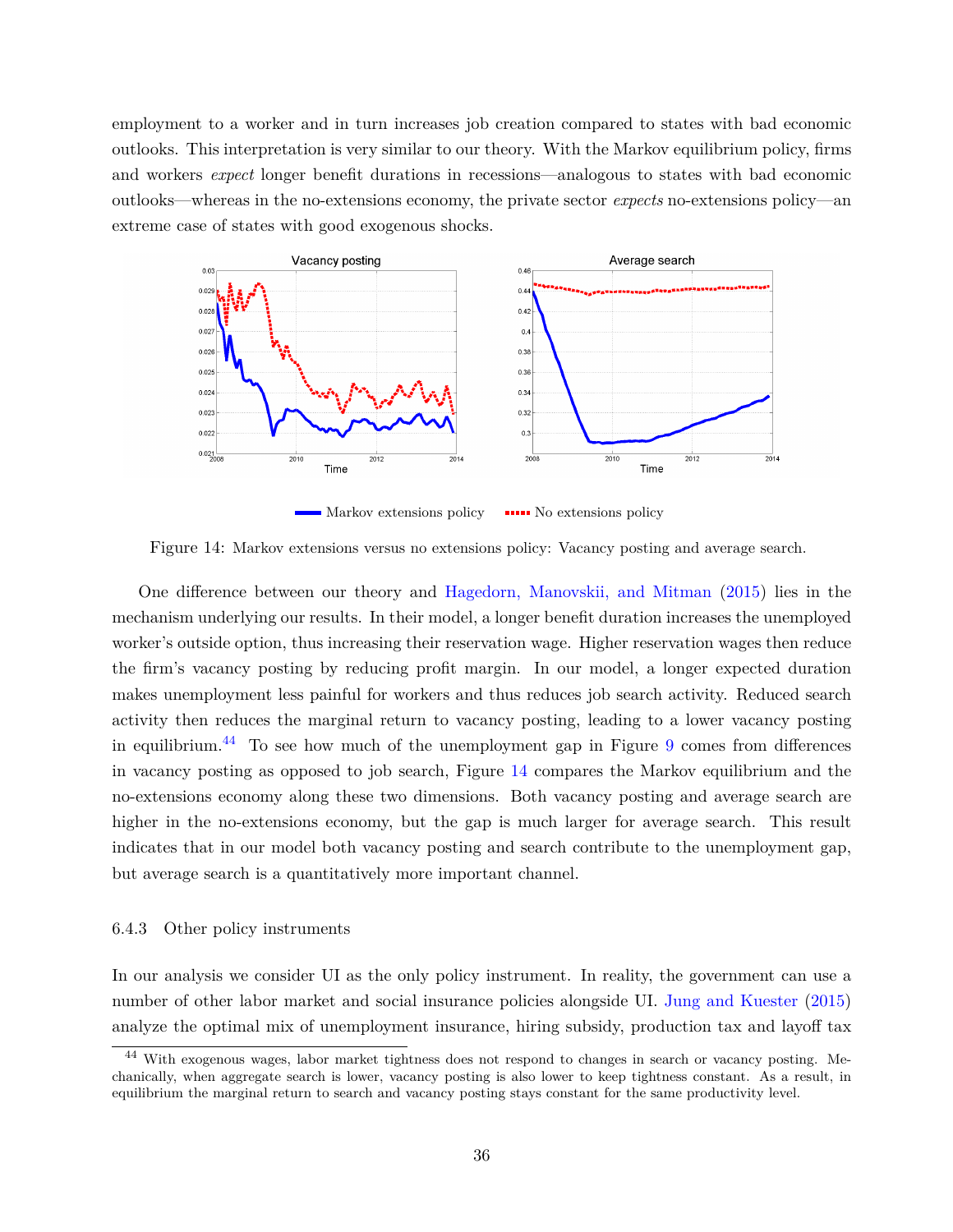over the business cycle. They find that, compared to unemployment insurance, hiring subsidies and layoff taxes stimulate job creation without sacrificing the unemployed workers' consumption in recessions. As a result, during recessions the government does not rely on UI as much as when it was the only instrument available. In other words, policy instruments affecting the firm side crowd out UI.

In our setup, such firm-side policies, would similarly crowd out the use of UI extension policies during recessions. We choose to focus on UI primarily because this is the policy with the largest cyclical variations in the U.S., especially during the most recent recession. Underlying this observation is the possibility that the firm-side policies may be harder to implement and so the government relies heavily on UI during recessions.[45](#page-35-0)

## 7 Conclusion

This paper develops a quantitative theory of the government's choice of UI policy without the assumption of perfect commitment by the government. We study the Markov-perfect equilibrium of a search and matching model, which delivers a time-consistent UI policy where the government makes UI benefit level and duration choices each period contingent on the current payoff-relevant aggregate states of the economy. Our methodology is empirically relevant as supported by the frequent and haphazard benefit extensions during recessions, which we document. We find that the timeconsistent benefit policies are consistent with the countercyclical UI extensions during recessions. Quantitatively, the endogenous benefit duration generated by the model matches the timing and the size of benefit extensions during the Great Recession.

Using a calibrated version of the model to evaluate the benefit extensions between 2008 and 2013, we find that the endogenous variations in the UI duration accounted for a 3 percentage-point increase in the unemployment rate at its peak, of which two-thirds was driven by the unemployed workers' expectation of longer future benefit durations. Our results thus highlight the importance of expectations in Markov equilibrium and in policy implementation.

Several simplifying assumptions are made for tractability. First, neither workers nor government can save or borrow. Because savings provide self-insurance to workers, allowing workers to save will reduce the need for government-provided insurance policy. At the same time, credit access may reduce search by the unemployed (see, for example, [Herkenhoff](#page-37-17) [\(2015\)](#page-37-17)), thus exacerbating moral hazard problem. The reduced need for insurance and increased moral hazard problem will likely reduce the cyclical response of benefit duration. Allowing government access to the credit market will increase the cyclical fluctuations of benefit duration and likely make the benefit level less procyclical (or more acyclical). This is because the government can borrow to finance a generous benefit policy in bad times and pay back the debt with tax revenue in good times.

Another assumption is that government policy takes effect right away. In reality, there often

<span id="page-35-0"></span><sup>45</sup> More recently, hiring subsidies are introduced in the Hiring Incentives to Restore Employment Act of 2010.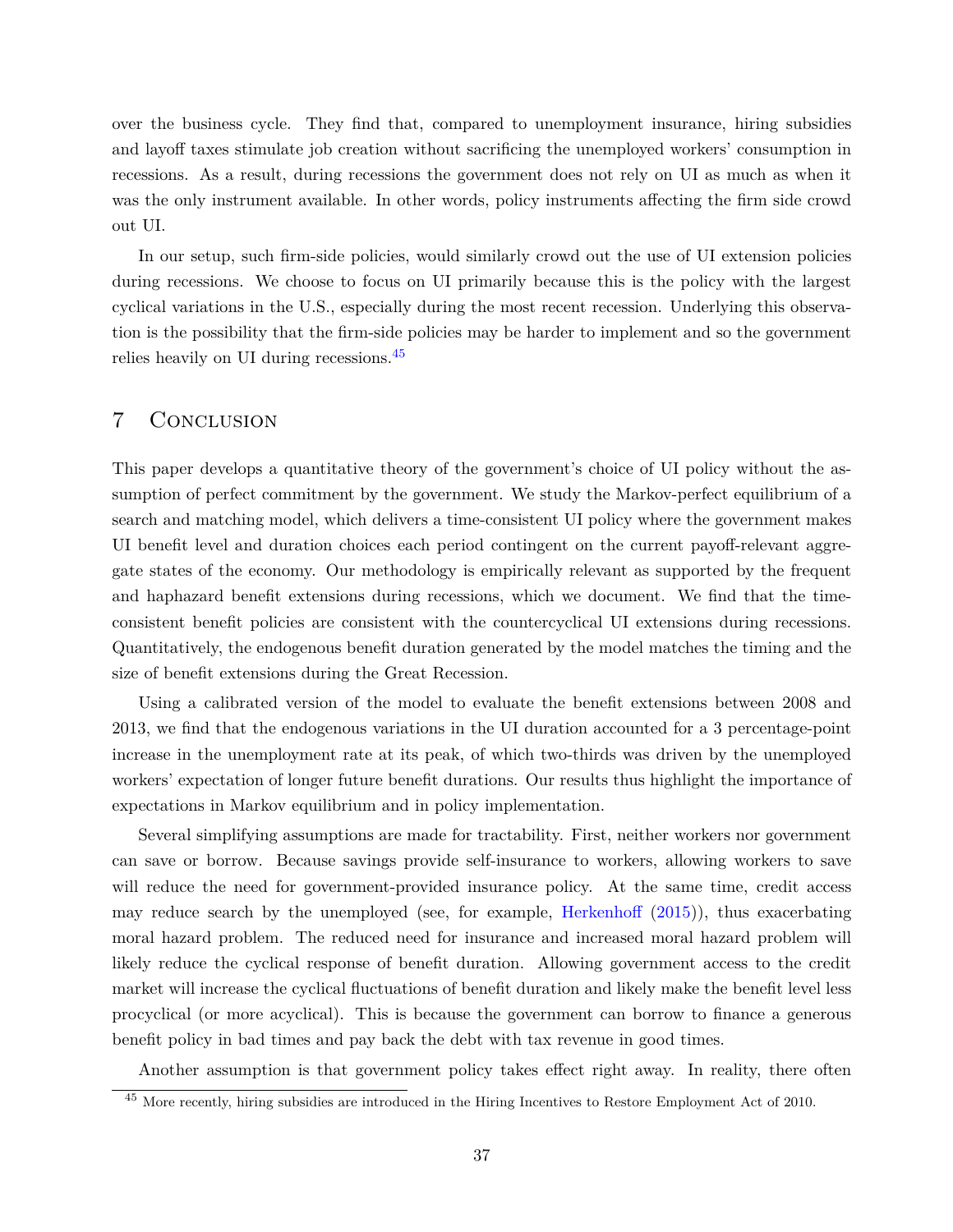is a time lag between legislation and implementation. Allowing the government to announce policy changes before implementation gives workers and firms time to react to the potential changes, which may mitigate the effect of policy changes ("announcement effect"). However, by looking at UI legislations during the Great Recession, we find that most extensions came into effect shortly after announcement. Furthermore, the announcement effect, if any, is likely small quantitatively. [Naka](#page-38-0)[jima](#page-38-0) [\(2012\)](#page-38-0), for example, incorporates announcement effect in his evaluation of benefit extensions and finds small quantitative effect associated with policy announcement.

## **REFERENCES**

- <span id="page-36-12"></span>Albertini, J. and A. Poirier (2015): "Unemployment Benefit Extension at the Zero Lower Bound," *Review of Economic Dynamics*, 18, 733–751.
- <span id="page-36-9"></span>Barnichon, R. (2010): "Building a Composite Help-Wanted Index," *Economics Letters*, 109, 175–178.
- <span id="page-36-4"></span>Chatterjee, S. and B. Eyigungor (2014): "Continuous Markov Equilibria with Quasi–Geometric Discounting," Federal Reserve Bank of Philadelphia Working Paper No. 14-6.
- <span id="page-36-5"></span>Chetty, R. (2008): "Moral Hazard versus Liquidity and Optimal Unemployment Insurance," *Journal of Political Economy*, 116, 173–234.
- <span id="page-36-1"></span>Chodorow-Reich, G. and L. Karabarbounis (2017): "The Limited Macroeconomic Effects of Unemployment Benefit Extensions," Working Paper.
- <span id="page-36-7"></span>Christensen, B. J., R. Lentz, D. T. Mortensen, G. R. Neumann, and A. Werwatz (2005): "Onthe-job Search and the Wage Distribution," *Journal of Labor Economics*, 23, 31–58.
- <span id="page-36-11"></span>DeLoach, S. B. and M. Kurt (2013): "Discouraging Workers: Estimating the Impacts of Macroeconomic Shocks on the Search Intensity of the Unemployed," *Journal of Labor Research*, 34, 433–454.
- <span id="page-36-6"></span>DEN HAAN, W. J., G. RAMEY, AND J. WATSON (2000): "Job Destruction and Propagation of Shocks," *American Economic Review*, 90, 482–498.
- <span id="page-36-8"></span>Fujita, S. (2012): "Declining Labor Turnover and Turbulence," Federal Reserve Bank of Philadelphia Research Working Papers No. 11-44/R.
- <span id="page-36-10"></span>Gomme, P. and D. Lkhagvasuren (2015): "Worker Search Effort as an Amplification Mechanism," *Journal of Monetary Economics*, 75, 106–122.
- <span id="page-36-3"></span>HAGEDORN, M., F. KARAHAN, I. MANOVSKII, AND K. MITMAN (2013): "Unemployment Benefits and Unemployment in the Great Recession: The Role of Macro Effects," National Bureau of Economic Research Working Papers 19499.
- <span id="page-36-2"></span>HAGEDORN, M. AND I. MANOVSKII (2008): "The Cyclical Behavior of Equilibrium Unemployment and Vacancies Revisited," *American Economic Review*, 98, 1692–1706.
- <span id="page-36-0"></span>HAGEDORN, M., I. MANOVSKII, AND K. MITMAN (2015): "The Impact of Unemployment Benefit Extensions on Employment: The 2014 Employment Miracle?" National Bureau of Economic Research Working Papers 20884.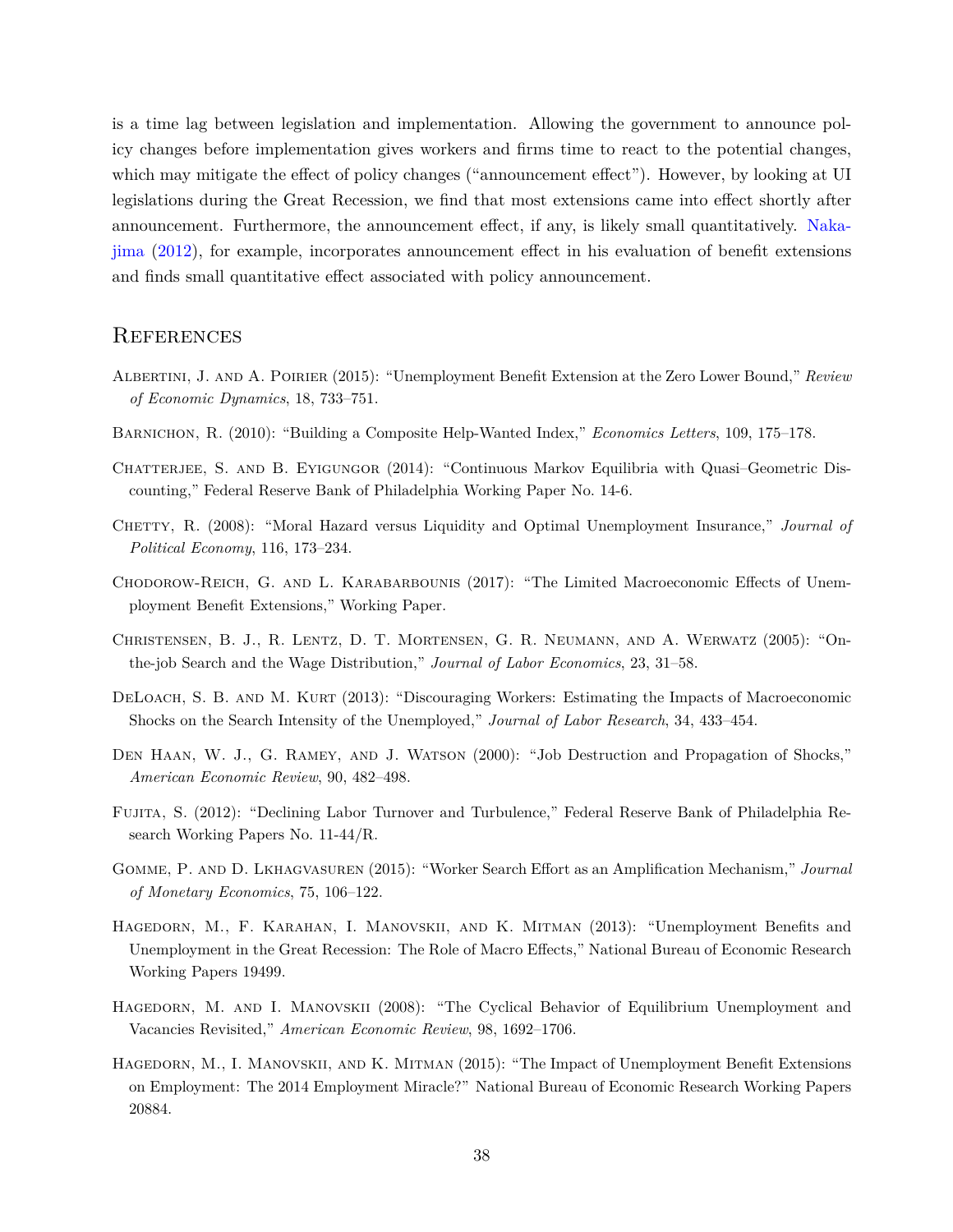- <span id="page-37-7"></span>HALL, R. E. AND P. R. MILGROM (2008): "The Limited Influence of Unemployment on the Wage Bargain," *American Economic Review*, 98, 1653–1674.
- <span id="page-37-12"></span>HEATHCOTE, J. AND F. PERRI (2015): "Wealth and Volatility," National Bureau of Economic Research Working Papers 20994.
- <span id="page-37-17"></span>Herkenhoff, K. (2015): "The Impact of Consumer Credit Access on Unemployment," Working Paper.
- <span id="page-37-3"></span>Hopenhayn, H. A. and J. P. Nicolini (1997): "Optimal Unemployment Insurance," *Journal of Political Economy*, 105, 412–438.
- <span id="page-37-0"></span>JOHNSTON, A. C. AND A. MAS (2016): "Potential Unemployment Insurance Duration and Labor Supply: The Individual And Market-Level Response to A Benefit Cut," Working Paper.
- <span id="page-37-2"></span>Jung, P. and K. Kuester (2015): "Optimal Labor-Market Policy in Recessions," *American Economic Journal: Macroeconomics*, 7, 124–156.
- <span id="page-37-9"></span>Klein, P., P. Krusell, and J.-V. Ríos-Rull (2008): "Time-Consistent Public Policy," *Review of Economic Studies*, 75, 789–808.
- <span id="page-37-5"></span>KROFT, K. AND M. J. NOTOWIDIGLO (2015): "Should Unemployment Insurance Vary with the Unemployment Rate? Theory and Evidence," *Review of Economic Studies*, Forthcoming.
- <span id="page-37-4"></span>Krueger, A. and B. Meyer (2002): "Labor Supply Effects of Social Insurance," in *Handbook of Public Economics*, ed. by A. Auerbach and M. Feldstein, Amsterdam: North-Holland.
- <span id="page-37-10"></span>Krusell, P., T. Mukoyama, and A. Sahin (2010): "Labour-Market Matching with Precautionary Savings and Aggregate Fluctuations," *Review of Economic Studies*, 77, 1477–1507.
- <span id="page-37-8"></span>LANDAIS, C., P. MICHAILLAT, AND E. SAEZ (2010): "A Macroeconomic Theory of Optimal Unemployment Insurance," National Bureau of Economic Research Working Papers 16526.
- <span id="page-37-11"></span>Lise, J. (2013): "On-the-job Search and Precautionary Savings," *Journal of Labor Economics*, 80, 1086–1113.
- <span id="page-37-15"></span>Lucas, R. E. (1972): "Expectations and the Neutrality of Money," *Journal of Economic Theory*, 4, 103–124.
- <span id="page-37-16"></span>——— (1976): "Econometric Policy Evaluation: A Critique," *Carnegie-Rochester Conference Series on Public Policy*, 1, 19–46.
- <span id="page-37-13"></span>MCGRATTAN, E. R. AND E. C. PRESCOTT (2010): "Unmeasured Investment and the Puzzling US Boom in the 1990s," *American Economics Journal: Macroeconomics*, 2, 88–123.
- <span id="page-37-14"></span>——— (2014): "A Reassessment of Real Business Cycle Theory," *American Economic Review: Papers & Proceedings*, 104, 177–182.
- <span id="page-37-1"></span>Mitman, K. and S. Rabinovich (2015): "Optimal Unemployment Insurance in an Equilibrium Business Cycle Model," *Journal of Monetary Economics*, 71, 99–118.

<span id="page-37-6"></span>——— (2016): "Do Unemployment Benefit Extensions Explain the Emergence of Jobless Recoveries?" Working Paper.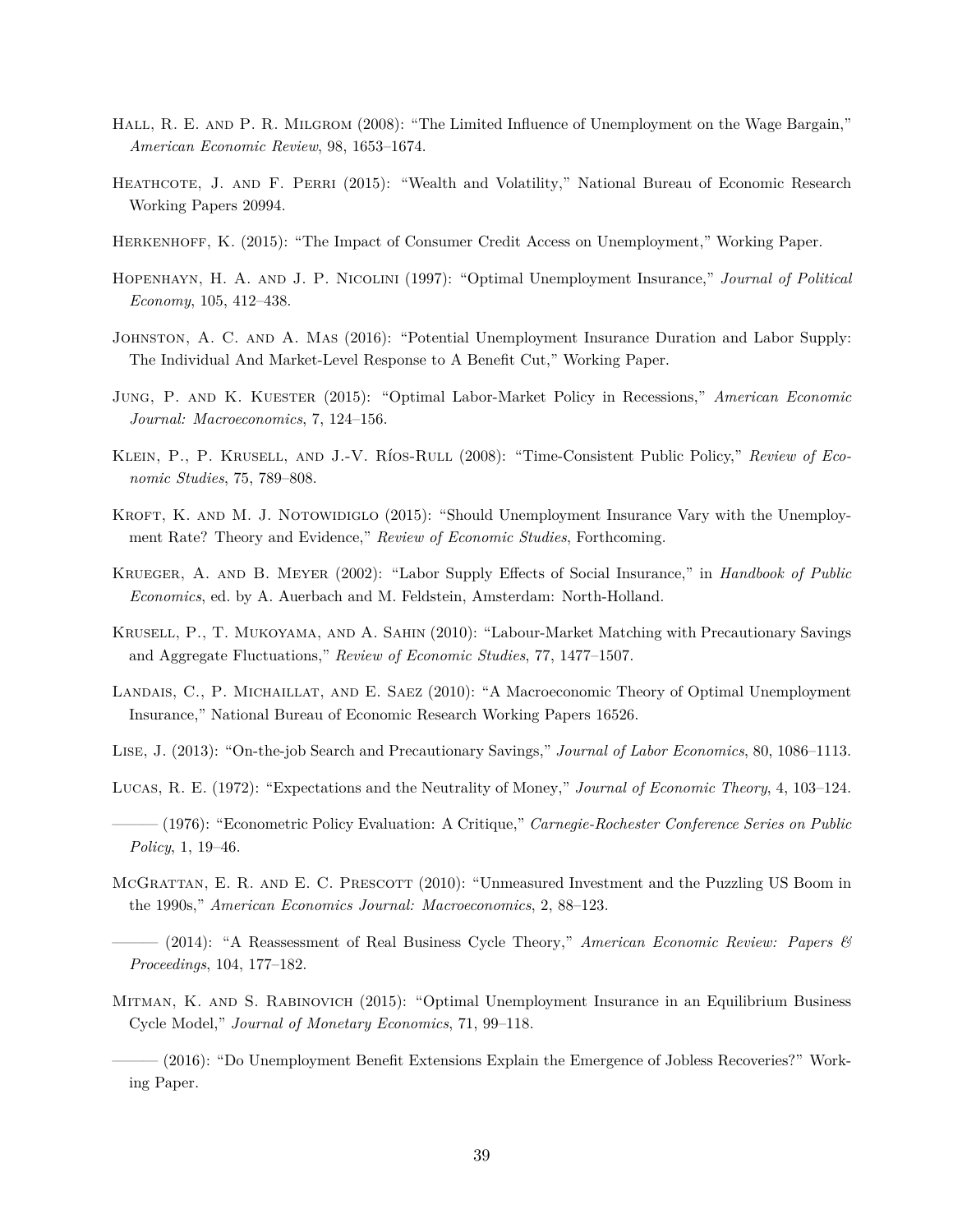- <span id="page-38-8"></span>Mukoyama, T., C. Patterson, and A. Şahin (2006): "Job Search Behavior over the Business Cycle," Federal Reserve Bank of New York Staff Reports No. 689.
- <span id="page-38-0"></span>Nakajima, M. (2012): "A Quantitative Analysis of Unemployment Benefit Extensions," *Journal of Monetary Economics*, 59, 686–702.
- <span id="page-38-1"></span>Pei, Y. and Z. Xie (2015): "Government Commitment and Unemployment Insurance over Business Cycle," Manuscript, University of Minnesota.
- <span id="page-38-7"></span>SHIMER, R. (2004): "Search Intensity," Mimeo.
- <span id="page-38-2"></span>——— (2005): "The Cyclical Behavior of Equilibrium Unemployment and Vacancies," *American Economic Review*, 95, 25–49.
- <span id="page-38-6"></span>——— (2012): "Wage Rigidities and Jobless Recoveries," *Journal of Monetary Economics*, 59, S65–S77.
- <span id="page-38-5"></span>Stock, J. and M. Watson (2012): "Disentangling the Channels of the 2007-2009 Recession," National Bureau of Economic Research Working Papers 18094.
- <span id="page-38-9"></span>WHITTAKER, J. M. AND K. P. ISAACS (2013): "Unemployment Insurance: Programs and Benefits," CRS Report for Congress, Congressional Research Service.
- <span id="page-38-3"></span>Yashiv, E. (2000): "The Determinants of Equilibrium Unemployment," *American Economic Review*, 90, 1297–1322.
- <span id="page-38-4"></span>Zhang, H., A. R. Conn, and K. Scheinberg (2010): "A Derivative-Free Algorithm for Least-Squares Minimization," *SIAM Journal on Optimization*, 20, 3555–3576.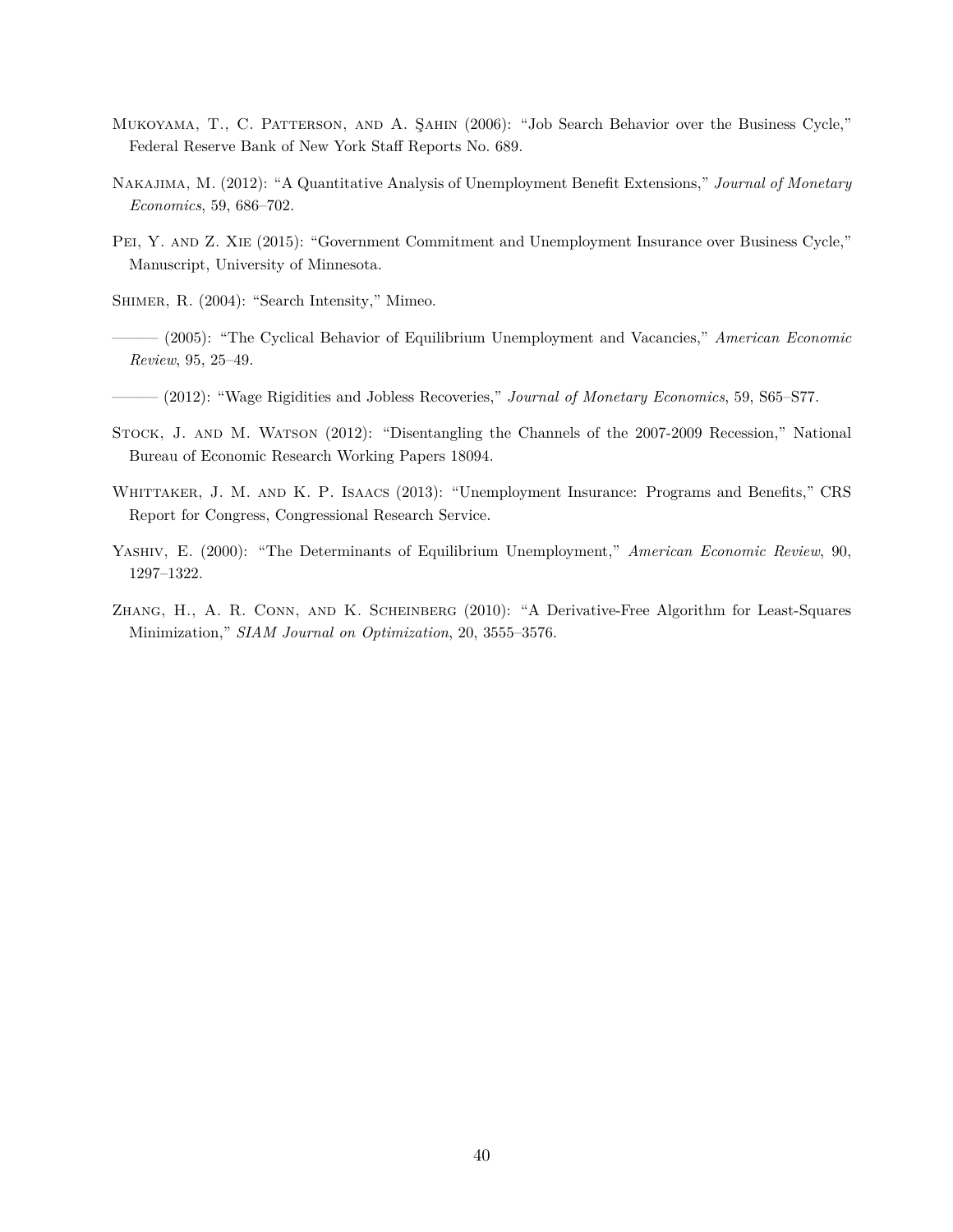# <span id="page-39-0"></span>A Unemployment Insurance Benefit Extensions in the Great Recession

The U.S. government has extended unemployment insurance (UI) benefit duration during recessions since the 1950s. During normal nonrecessionary times, an eligible unemployed worker may receive UI benefits for up to 26 weeks in most states under the regular UI program. During economic downturns, automatic benefits extensions are triggered under the Extended Benefits (EB) program, whereby additional 13 or 20 weeks are added on top of the usual 26 weeks of maximum benefits. The number of additional weeks depends on the state's insured unemployment rate (IUR) or the total unemployment rate (TUR). In addition, during each recession since the 1970s, the federal government has financed extra benefit extensions depending on the economy. The Emergency Unemployment Compensation (EUC08) were launched in 2008 in response to high unemployment. The program extended benefits in waves based on evaluations of unemployment and the underlying economic situation. Four waves called "Tiers" were implemented progressively between Nov 2008 and the end of 2013. Tiers I was effective without any conditions on the states' unemployment level. Tiers II, III and IV required certain condition on the states' IUR and/or TUR to take place.

We use the series of the IUR and TUR for 51 U.S. states to compute if the state was eligible for the EB and the EUC08 programs during any month between 2008 and 2013. This gives us the maximum duration of UI benefits for each state over time. We follow the methodology in [Albertini and Poirier](#page-36-12) [\(2015\)](#page-36-12) and weight these series to build an aggregate indicator. We use the the number of total insured unemployed workers in the state divided by the total insured unemployed workers in the U.S. as weights. Statistics on insured unemployment population come from the U.S. Department of Labor Employment and Training Administration (DOLETA). Table [5](#page-40-0) reports a timeline for policy changes and unweighted expected maximum duration under the EUC08 and EB programs.